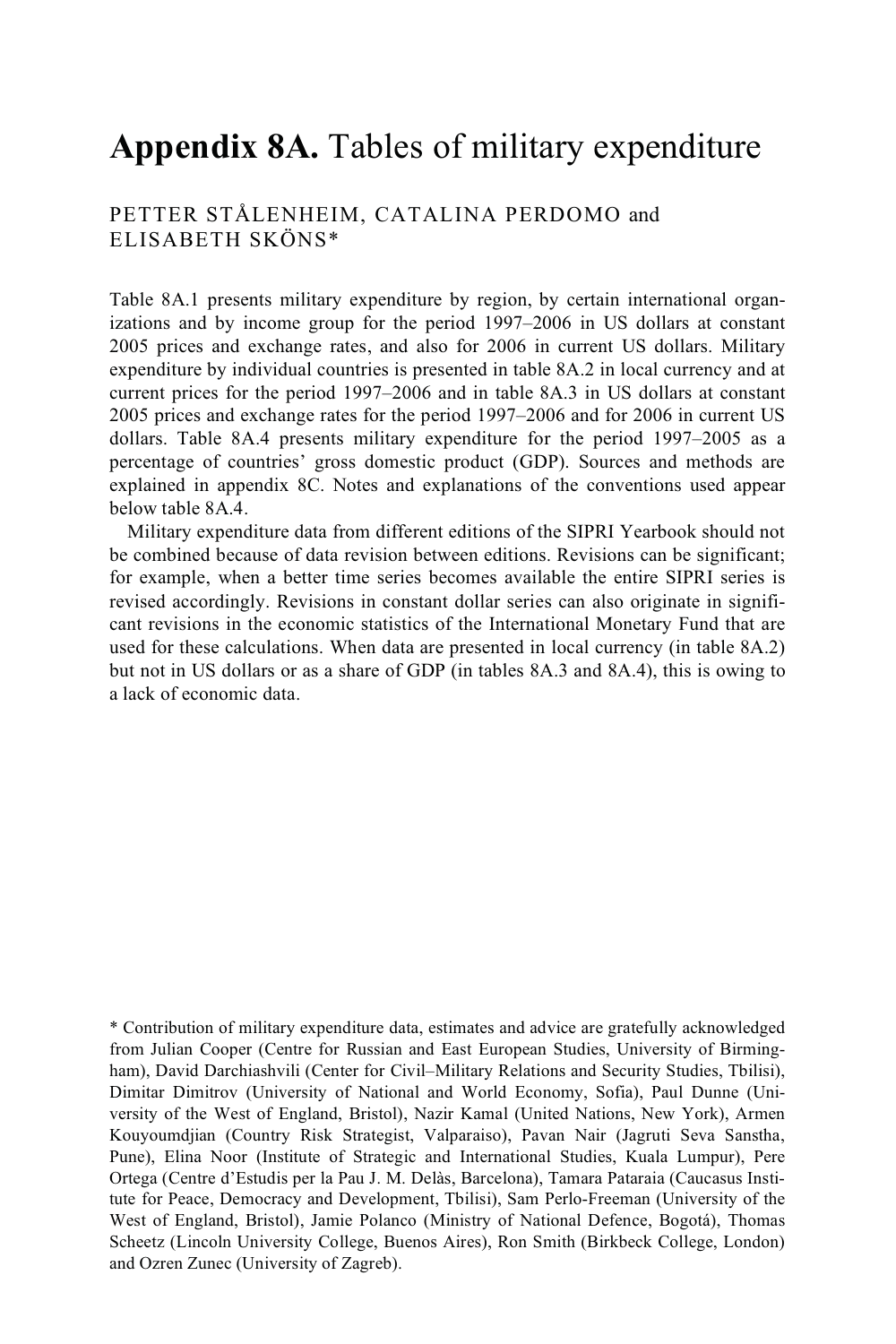| l<br>l           |                        |
|------------------|------------------------|
|                  |                        |
|                  |                        |
|                  |                        |
|                  |                        |
|                  |                        |
|                  |                        |
|                  |                        |
|                  |                        |
|                  |                        |
|                  |                        |
|                  |                        |
|                  |                        |
|                  |                        |
|                  |                        |
|                  |                        |
|                  |                        |
|                  |                        |
|                  |                        |
|                  |                        |
|                  |                        |
|                  |                        |
|                  |                        |
|                  |                        |
| ۱<br>١<br>í      | ٢<br>ı                 |
| Š<br>á           | <br> <br> <br>         |
|                  | $-3$                   |
| Table 8A.1. Mili | $\frac{1}{2}$          |
|                  |                        |
|                  | )<br>}<br>}<br>THE THE |
|                  |                        |

Figures are in US \$b., at constant 2005 prices and exchange rates except in the right-most column, marked \*, where they are in current US\$ b. Figures do not<br>always add up to totals because of the conventions of rounding. Figures are in US \$b., at constant 2005 prices and exchange rates except in the right-most column, marked \*, where they are in current US\$ b. Figures do not always add up to totals because of the conventions of rounding.

|     |          |                                                                                                                                                                            | 2000                                                                                                                                                                                                                                                                                      | 2001                                                                                                                  |                                                                                                                                                                                                                                                                                                                                                        |                                                                                                                                                                                                                                                                                                                                                                            |                                                                                                                                                                                                                                                                                                                                                                            |                                                                                                                                                                                                                                       | $\frac{2006*}{1204}$                                                                                                                                                                                                                                                                       |
|-----|----------|----------------------------------------------------------------------------------------------------------------------------------------------------------------------------|-------------------------------------------------------------------------------------------------------------------------------------------------------------------------------------------------------------------------------------------------------------------------------------------|-----------------------------------------------------------------------------------------------------------------------|--------------------------------------------------------------------------------------------------------------------------------------------------------------------------------------------------------------------------------------------------------------------------------------------------------------------------------------------------------|----------------------------------------------------------------------------------------------------------------------------------------------------------------------------------------------------------------------------------------------------------------------------------------------------------------------------------------------------------------------------|----------------------------------------------------------------------------------------------------------------------------------------------------------------------------------------------------------------------------------------------------------------------------------------------------------------------------------------------------------------------------|---------------------------------------------------------------------------------------------------------------------------------------------------------------------------------------------------------------------------------------|--------------------------------------------------------------------------------------------------------------------------------------------------------------------------------------------------------------------------------------------------------------------------------------------|
| 844 |          | 844                                                                                                                                                                        | 876                                                                                                                                                                                                                                                                                       | 892                                                                                                                   |                                                                                                                                                                                                                                                                                                                                                        |                                                                                                                                                                                                                                                                                                                                                                            |                                                                                                                                                                                                                                                                                                                                                                            |                                                                                                                                                                                                                                       |                                                                                                                                                                                                                                                                                            |
|     |          |                                                                                                                                                                            |                                                                                                                                                                                                                                                                                           |                                                                                                                       |                                                                                                                                                                                                                                                                                                                                                        |                                                                                                                                                                                                                                                                                                                                                                            |                                                                                                                                                                                                                                                                                                                                                                            |                                                                                                                                                                                                                                       |                                                                                                                                                                                                                                                                                            |
|     |          |                                                                                                                                                                            |                                                                                                                                                                                                                                                                                           |                                                                                                                       |                                                                                                                                                                                                                                                                                                                                                        |                                                                                                                                                                                                                                                                                                                                                                            |                                                                                                                                                                                                                                                                                                                                                                            |                                                                                                                                                                                                                                       |                                                                                                                                                                                                                                                                                            |
|     |          |                                                                                                                                                                            |                                                                                                                                                                                                                                                                                           |                                                                                                                       |                                                                                                                                                                                                                                                                                                                                                        |                                                                                                                                                                                                                                                                                                                                                                            |                                                                                                                                                                                                                                                                                                                                                                            |                                                                                                                                                                                                                                       |                                                                                                                                                                                                                                                                                            |
|     |          |                                                                                                                                                                            |                                                                                                                                                                                                                                                                                           |                                                                                                                       |                                                                                                                                                                                                                                                                                                                                                        |                                                                                                                                                                                                                                                                                                                                                                            |                                                                                                                                                                                                                                                                                                                                                                            |                                                                                                                                                                                                                                       |                                                                                                                                                                                                                                                                                            |
|     |          |                                                                                                                                                                            |                                                                                                                                                                                                                                                                                           |                                                                                                                       |                                                                                                                                                                                                                                                                                                                                                        |                                                                                                                                                                                                                                                                                                                                                                            |                                                                                                                                                                                                                                                                                                                                                                            |                                                                                                                                                                                                                                       | $(16.1)$<br>$6.7$<br>$6.7$<br>$6.7$<br>$6.7$<br>$6.7$<br>$6.7$<br>$6.7$<br>$6.7$<br>$6.7$<br>$6.7$<br>$6.7$<br>$6.7$<br>$6.7$<br>$6.7$<br>$6.7$<br>$6.7$<br>$6.7$<br>$6.7$<br>$6.7$<br>$6.7$<br>$6.7$<br>$6.7$<br>$6.7$<br>$6.7$<br>$6.7$<br>$6.7$<br>$6.7$<br>$6.7$<br>$6.7$<br>$6.7$<br> |
|     |          |                                                                                                                                                                            |                                                                                                                                                                                                                                                                                           |                                                                                                                       |                                                                                                                                                                                                                                                                                                                                                        |                                                                                                                                                                                                                                                                                                                                                                            |                                                                                                                                                                                                                                                                                                                                                                            |                                                                                                                                                                                                                                       |                                                                                                                                                                                                                                                                                            |
|     |          |                                                                                                                                                                            |                                                                                                                                                                                                                                                                                           |                                                                                                                       |                                                                                                                                                                                                                                                                                                                                                        |                                                                                                                                                                                                                                                                                                                                                                            |                                                                                                                                                                                                                                                                                                                                                                            |                                                                                                                                                                                                                                       |                                                                                                                                                                                                                                                                                            |
|     |          |                                                                                                                                                                            |                                                                                                                                                                                                                                                                                           |                                                                                                                       |                                                                                                                                                                                                                                                                                                                                                        |                                                                                                                                                                                                                                                                                                                                                                            |                                                                                                                                                                                                                                                                                                                                                                            |                                                                                                                                                                                                                                       |                                                                                                                                                                                                                                                                                            |
|     |          |                                                                                                                                                                            |                                                                                                                                                                                                                                                                                           |                                                                                                                       |                                                                                                                                                                                                                                                                                                                                                        |                                                                                                                                                                                                                                                                                                                                                                            |                                                                                                                                                                                                                                                                                                                                                                            |                                                                                                                                                                                                                                       |                                                                                                                                                                                                                                                                                            |
|     |          |                                                                                                                                                                            |                                                                                                                                                                                                                                                                                           |                                                                                                                       |                                                                                                                                                                                                                                                                                                                                                        |                                                                                                                                                                                                                                                                                                                                                                            |                                                                                                                                                                                                                                                                                                                                                                            |                                                                                                                                                                                                                                       |                                                                                                                                                                                                                                                                                            |
|     |          |                                                                                                                                                                            |                                                                                                                                                                                                                                                                                           |                                                                                                                       |                                                                                                                                                                                                                                                                                                                                                        |                                                                                                                                                                                                                                                                                                                                                                            |                                                                                                                                                                                                                                                                                                                                                                            |                                                                                                                                                                                                                                       |                                                                                                                                                                                                                                                                                            |
|     |          |                                                                                                                                                                            |                                                                                                                                                                                                                                                                                           |                                                                                                                       |                                                                                                                                                                                                                                                                                                                                                        |                                                                                                                                                                                                                                                                                                                                                                            |                                                                                                                                                                                                                                                                                                                                                                            |                                                                                                                                                                                                                                       |                                                                                                                                                                                                                                                                                            |
|     |          |                                                                                                                                                                            |                                                                                                                                                                                                                                                                                           |                                                                                                                       |                                                                                                                                                                                                                                                                                                                                                        |                                                                                                                                                                                                                                                                                                                                                                            |                                                                                                                                                                                                                                                                                                                                                                            |                                                                                                                                                                                                                                       |                                                                                                                                                                                                                                                                                            |
|     |          |                                                                                                                                                                            |                                                                                                                                                                                                                                                                                           |                                                                                                                       |                                                                                                                                                                                                                                                                                                                                                        |                                                                                                                                                                                                                                                                                                                                                                            |                                                                                                                                                                                                                                                                                                                                                                            |                                                                                                                                                                                                                                       |                                                                                                                                                                                                                                                                                            |
|     |          |                                                                                                                                                                            |                                                                                                                                                                                                                                                                                           |                                                                                                                       |                                                                                                                                                                                                                                                                                                                                                        |                                                                                                                                                                                                                                                                                                                                                                            |                                                                                                                                                                                                                                                                                                                                                                            |                                                                                                                                                                                                                                       |                                                                                                                                                                                                                                                                                            |
|     |          |                                                                                                                                                                            |                                                                                                                                                                                                                                                                                           |                                                                                                                       |                                                                                                                                                                                                                                                                                                                                                        |                                                                                                                                                                                                                                                                                                                                                                            |                                                                                                                                                                                                                                                                                                                                                                            |                                                                                                                                                                                                                                       |                                                                                                                                                                                                                                                                                            |
|     |          |                                                                                                                                                                            |                                                                                                                                                                                                                                                                                           |                                                                                                                       |                                                                                                                                                                                                                                                                                                                                                        |                                                                                                                                                                                                                                                                                                                                                                            |                                                                                                                                                                                                                                                                                                                                                                            |                                                                                                                                                                                                                                       |                                                                                                                                                                                                                                                                                            |
|     |          |                                                                                                                                                                            |                                                                                                                                                                                                                                                                                           |                                                                                                                       |                                                                                                                                                                                                                                                                                                                                                        |                                                                                                                                                                                                                                                                                                                                                                            |                                                                                                                                                                                                                                                                                                                                                                            |                                                                                                                                                                                                                                       |                                                                                                                                                                                                                                                                                            |
|     |          |                                                                                                                                                                            |                                                                                                                                                                                                                                                                                           |                                                                                                                       |                                                                                                                                                                                                                                                                                                                                                        |                                                                                                                                                                                                                                                                                                                                                                            |                                                                                                                                                                                                                                                                                                                                                                            |                                                                                                                                                                                                                                       |                                                                                                                                                                                                                                                                                            |
|     | 1997<br> | $11.496$<br>$14.606$<br>$14.606$<br>$14.607$<br>$14.607$<br>$14.607$<br>$14.607$<br>$14.607$<br>$14.607$<br>$14.607$<br>$14.607$<br>$14.607$<br>$14.607$<br>$-$ <b>834</b> | $\frac{13.66}{14.68}$ $\frac{13.66}{14.68}$ $\frac{13.66}{14.69}$ $\frac{13.66}{14.69}$ $\frac{13.66}{14.69}$ $\frac{13.66}{14.69}$ $\frac{13.66}{14.69}$ $\frac{13.66}{14.69}$ $\frac{13.66}{14.69}$ $\frac{13.66}{14.69}$ $\frac{13.66}{14.69}$ $\frac{13.66}{14.69}$ $\frac{1$<br>1999 | $15000$<br>$150000$<br>$1500000$<br>$15000000$<br>$15000000$<br>$150000000$<br>$150000000$<br>$15000000$<br>$1500000$ | $\frac{4369}{4500}$ : $\frac{4}{300}$ $\frac{4}{300}$ : $\frac{4}{300}$ $\frac{6}{300}$ $\frac{6}{300}$ $\frac{6}{300}$ $\frac{6}{300}$ $\frac{6}{300}$ $\frac{6}{300}$ $\frac{6}{300}$ $\frac{6}{300}$ $\frac{6}{300}$ $\frac{6}{300}$ $\frac{6}{300}$ $\frac{6}{300}$ $\frac{6}{300}$ $\frac{6}{300$<br>$\begin{array}{c c} 2002 \\ 948 \end{array}$ | $\frac{1}{4}$ $\frac{1}{2}$ $\frac{1}{2}$ $\frac{1}{2}$ $\frac{1}{2}$ $\frac{1}{2}$ $\frac{1}{2}$ $\frac{1}{2}$ $\frac{1}{2}$ $\frac{1}{2}$ $\frac{1}{2}$ $\frac{1}{2}$ $\frac{1}{2}$ $\frac{1}{2}$ $\frac{1}{2}$ $\frac{1}{2}$ $\frac{1}{2}$ $\frac{1}{2}$ $\frac{1}{2}$ $\frac{1}{2}$ $\frac{1}{2}$ $\frac{1}{2}$<br>$\begin{array}{c c} 2003 \ \hline 1016 \end{array}$ | $\frac{3}{4}$ $\frac{3}{8}$ $\frac{3}{8}$ $\frac{1}{2}$ $\frac{3}{4}$ $\frac{3}{4}$ $\frac{5}{4}$ $\frac{5}{4}$ $\frac{5}{4}$ $\frac{5}{4}$ $\frac{5}{4}$ $\frac{5}{4}$ $\frac{5}{4}$ $\frac{5}{4}$ $\frac{5}{4}$ $\frac{5}{4}$ $\frac{5}{4}$ $\frac{5}{4}$ $\frac{5}{4}$ $\frac{5}{4}$ $\frac{5}{4}$ $\frac{5}{4}$<br>$\begin{array}{c c} 2004 \ \hline 1072 \end{array}$ | $15.88$<br>$15.88$<br>$15.876$<br>$15.76$<br>$15.76$<br>$15.76$<br>$15.76$<br>$15.76$<br>$15.76$<br>$15.76$<br>$15.76$<br>$15.76$<br>$15.76$<br>$15.76$<br>$15.76$<br>$15.76$<br>$\begin{array}{c c} 2005 \\ \hline 1119 \end{array}$ | $\begin{array}{c} (15.5)\\ 6.5\\ 9.0\\ 575\\ 342\\ 138\\ 15.0\\ 138\\ 15.0\\ 15.0\\ 15.0\\ 15.0\\ 15.0\\ 16.7\\ 28.3\\ 59.7\\ 25.8\\ 72.5\\ 72.5\\ \end{array}$<br>$\begin{array}{c c} 2006 & \\ \hline & 1158 \end{array}$                                                                |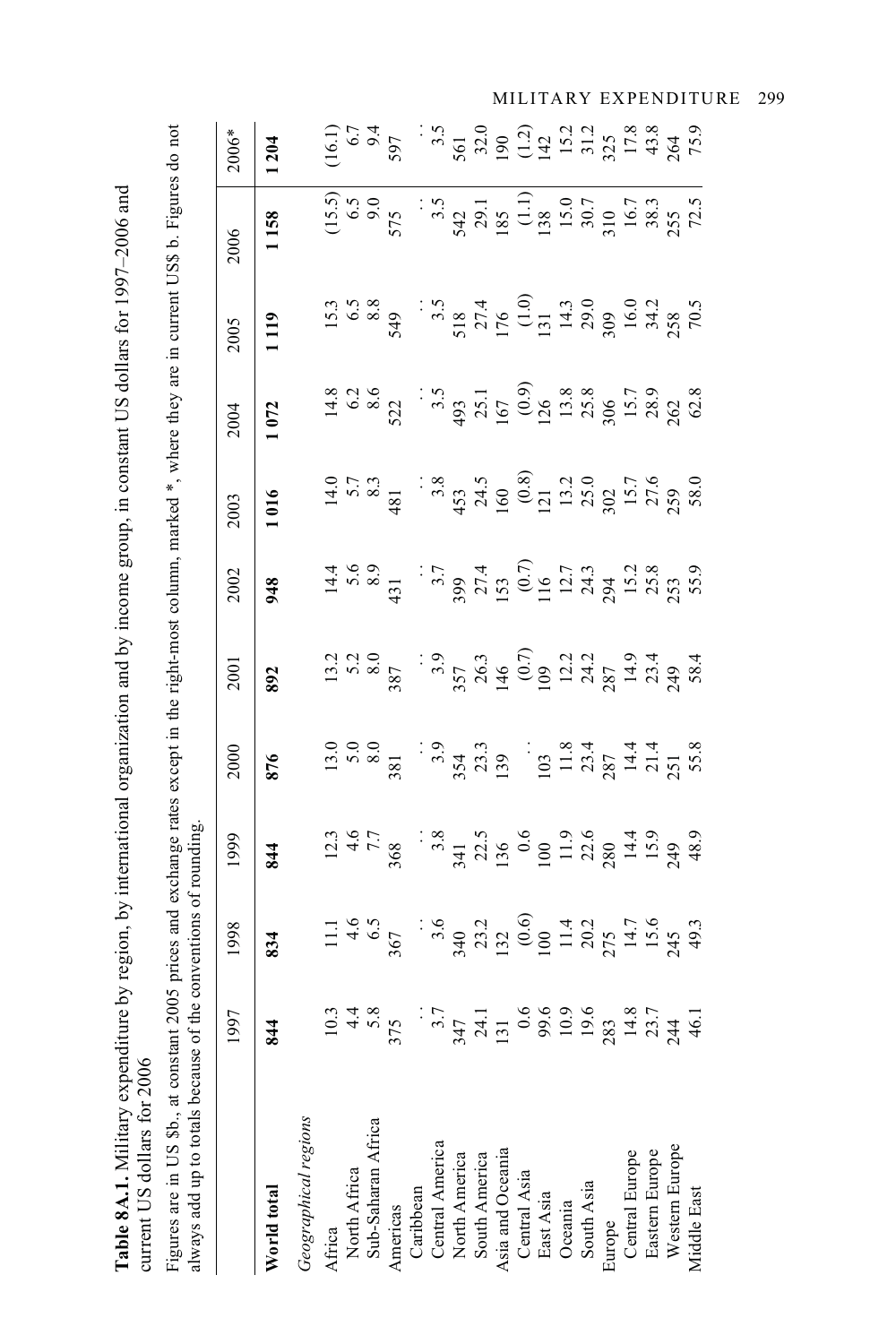|                                                                                                                                                                                                                                                                                                                                                                                                                                                                                                                                                                                                                                                                                                                                                                                                                                                                                                                 | 1997                                  | 1998           | 1999                                                  | 2000                 | 2001                                   | 2002                       | 2003                    | 2004                 | 2005               | 2006                                                                                                                                                                                                                                           | $2006*$                   |
|-----------------------------------------------------------------------------------------------------------------------------------------------------------------------------------------------------------------------------------------------------------------------------------------------------------------------------------------------------------------------------------------------------------------------------------------------------------------------------------------------------------------------------------------------------------------------------------------------------------------------------------------------------------------------------------------------------------------------------------------------------------------------------------------------------------------------------------------------------------------------------------------------------------------|---------------------------------------|----------------|-------------------------------------------------------|----------------------|----------------------------------------|----------------------------|-------------------------|----------------------|--------------------|------------------------------------------------------------------------------------------------------------------------------------------------------------------------------------------------------------------------------------------------|---------------------------|
| Organizations                                                                                                                                                                                                                                                                                                                                                                                                                                                                                                                                                                                                                                                                                                                                                                                                                                                                                                   |                                       |                |                                                       |                      |                                        |                            |                         |                      |                    |                                                                                                                                                                                                                                                |                           |
| <b>ASEAN</b>                                                                                                                                                                                                                                                                                                                                                                                                                                                                                                                                                                                                                                                                                                                                                                                                                                                                                                    |                                       |                |                                                       |                      |                                        |                            |                         | 14.9                 |                    |                                                                                                                                                                                                                                                |                           |
| CIS                                                                                                                                                                                                                                                                                                                                                                                                                                                                                                                                                                                                                                                                                                                                                                                                                                                                                                             |                                       | $11.7$<br>16.2 |                                                       | $\frac{11.8}{22.0}$  | $12.5$<br>24.0                         | $13.2$<br>26.5             | $14.8$<br>28.4          | 29.8                 | $15.3$<br>35.2     | $15.9$<br>39.4                                                                                                                                                                                                                                 | 17.6<br>45.0              |
|                                                                                                                                                                                                                                                                                                                                                                                                                                                                                                                                                                                                                                                                                                                                                                                                                                                                                                                 |                                       | 221            |                                                       |                      | 226                                    |                            |                         | 254                  |                    | 248                                                                                                                                                                                                                                            |                           |
| <b>NATO</b>                                                                                                                                                                                                                                                                                                                                                                                                                                                                                                                                                                                                                                                                                                                                                                                                                                                                                                     | 23.3<br>24.27 28.27<br>25.28.27 29.39 | 568            | $11.7$<br>$16.5$<br>$223$<br>$542$<br>$55.3$<br>$621$ | 227<br>596           |                                        | 230<br>645<br>739<br>739.9 | 23<br>705<br>252<br>801 |                      | 257<br>775<br>868  | 797<br>255                                                                                                                                                                                                                                     | 257<br>825<br>920<br>90.2 |
| NATO Europe                                                                                                                                                                                                                                                                                                                                                                                                                                                                                                                                                                                                                                                                                                                                                                                                                                                                                                     |                                       | 228            |                                                       | 242                  | $598$<br>$74$<br>$75$<br>$434$<br>$44$ |                            |                         | 753<br>260           |                    |                                                                                                                                                                                                                                                |                           |
| <b>OECD</b>                                                                                                                                                                                                                                                                                                                                                                                                                                                                                                                                                                                                                                                                                                                                                                                                                                                                                                     |                                       | 666            |                                                       | 689                  |                                        |                            |                         | 845<br>45.9          |                    | 891                                                                                                                                                                                                                                            |                           |
| OPEC                                                                                                                                                                                                                                                                                                                                                                                                                                                                                                                                                                                                                                                                                                                                                                                                                                                                                                            |                                       |                |                                                       | 40.6                 |                                        |                            | 41.7                    |                      |                    | 56.9                                                                                                                                                                                                                                           |                           |
| <b>OSCE</b>                                                                                                                                                                                                                                                                                                                                                                                                                                                                                                                                                                                                                                                                                                                                                                                                                                                                                                     |                                       | $36.4$<br>615  |                                                       | 641                  |                                        | 694                        | 756                     | 800                  | $\frac{51.8}{827}$ | 853                                                                                                                                                                                                                                            | 887                       |
| Income group (by 2005 gross national income per capita)                                                                                                                                                                                                                                                                                                                                                                                                                                                                                                                                                                                                                                                                                                                                                                                                                                                         |                                       |                |                                                       |                      |                                        |                            |                         |                      |                    |                                                                                                                                                                                                                                                |                           |
|                                                                                                                                                                                                                                                                                                                                                                                                                                                                                                                                                                                                                                                                                                                                                                                                                                                                                                                 |                                       | 23.7           |                                                       |                      | 28.6                                   |                            |                         |                      | 34.0               | 35.8                                                                                                                                                                                                                                           |                           |
|                                                                                                                                                                                                                                                                                                                                                                                                                                                                                                                                                                                                                                                                                                                                                                                                                                                                                                                 |                                       |                |                                                       |                      |                                        |                            | 29.7<br>90.9<br>71.1    | 30.8<br>96.3<br>72.4 |                    | 110                                                                                                                                                                                                                                            |                           |
| Low (≤8875) 22.3<br>Lower middle (8876–83465) 61.3<br>Upper middle (83466–810725) 65.7                                                                                                                                                                                                                                                                                                                                                                                                                                                                                                                                                                                                                                                                                                                                                                                                                          |                                       | 62.5<br>57.2   | 27.5<br>64.6<br>59.6                                  | 28.1<br>73.3<br>64.5 | 67.6                                   | 29.5<br>86.9<br>69.4       |                         |                      | $\frac{103}{79.2}$ | 84.3                                                                                                                                                                                                                                           | $\frac{36.9}{119}$        |
| High (2\$10 726)                                                                                                                                                                                                                                                                                                                                                                                                                                                                                                                                                                                                                                                                                                                                                                                                                                                                                                | 695                                   | 691            | 692                                                   | 710                  | 715                                    | 762                        | 825                     | 873                  | 506                | 927                                                                                                                                                                                                                                            | 957                       |
| expenditure is the same as that for the region to which it belongs. When no estimates can be made, countries are excluded from the totals. The countries<br>() = Total based on country data accounting for less than 90% of the regional total; $A$ vailable data account for less than 60% of the regional total;<br>Organisation for Economic Co-operation and Development; OPEC = Organization of the Petroleum Exporting Countries; OSCE = Organization for Security<br>expenditure data for a country are missing for a few years, estimates are made, most often on the assumption that the rate of change in that country's military<br>excluded from all totals in table 8A.1 are Angola, Benin, Cuba, Equatorial Guinea, Guyana, Haiti, Iraq, North Korea, Myanmar (Burma), Qatar, Somalia, Trini-<br>Notes: The world total and the<br>$ASEAR = Association of South$<br>and Co-operation in Europe. |                                       |                |                                                       |                      |                                        |                            |                         |                      |                    | totals for regions, organizations and income groups in table 8A.1 are estimates, based on data in table 8A.3. When military<br>East Asian Nations; CIS = Commonwealth of Independent States; NATO = North Atlantic Treaty Organization; OECD = |                           |

Totals for geographical regions add up to the world total and sub-regional totals add up to regional totals. Totals for regions and income groups cover the Totals for geographical regions add up to the world total and sub-regional totals add up to regional totals. Totals for regions and income groups cover the dad and Tobago and Viet Nam. dad and Tobago and Viet Nam.

The country coverage of income groups is based on figures of 2005 gross national income (GNI) per capita as calculated in World Bank, *World Development*  The country coverage of income groups is based on figures of 2005 gross national income (GNI) per capita as calculated in World Bank, World Development same groups of countries for all years, while totals for organizations cover only the member countries in the year given. same groups of countries for all years, while totals for organizations cover only the member countries in the year given.

*Report 2007: Development and the Next Generation* (World Bank: Washington, DC, 2006), URL <http://econ.worldbank.org/wdr/>.

Report 2007: Development and the Next Generation (World Bank: Washington, DC, 2006), URL <http://econ.worldbank.org/wdr/>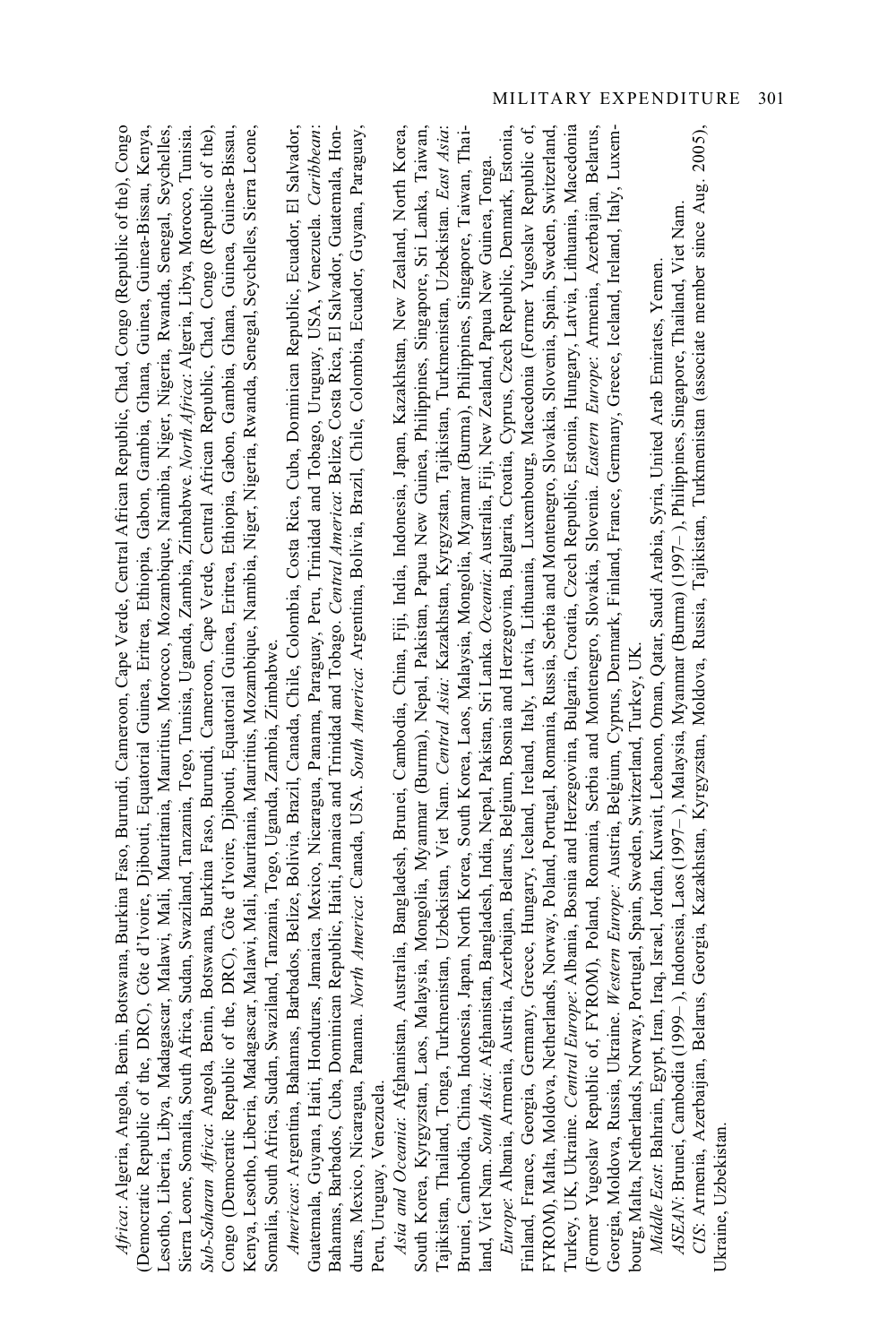| 004– ), Lithuania (2004– ), Luxembourg, Malta (2004– ), Netherlands, Poland (2004– ), Portugal, Slovakia (2004– ), Slovenia<br>Italy, Latvia (2004– ), Lithuania (2004– ), Luxembourg, Netherlands, Norway, Poland (1999– ), Portugal, Romania (2004– ), Slovakia (2004– ), Slovenia<br>(2004– ), Spain, Turkey, UK, USA. <i>NATO Europe</i> : Belgium, Bulgaria (2004<br>Greece, Hungary (1999– ), Iceland, Italy, Latvia (2004– ), Lithuania (2004– ), Luxembourg, Netherlands, Norway, Poland (1999– ), Portugal, Romania<br>(2004–), Slovakia (2004–), Slovenia (2004–), Spain, Turkey, UK.<br>OECD: Australia, Austria, Belgium, Canada, Czech Republic, Denmark, Finland, France, Germany, Greece, Hungary, Iceland, Ireland, Italy, Japan, South<br>Estonia, Finland, France, Georgia, Germany, Greece, Hungary, Iceland, Ireland, Italy, Kazakhstan, Kyrgyzstan, Latvia, Lithuania, Luxembourg, Macedonia<br>amibia, Nicaragua, Paraguay, Peru, Philippines, Serbia and Montenegro, Sri Lanka, Swaziland, Syria, Thailand, Tonga, Trini-<br>Low-income countries (GNI/capita <8875 in 2005): Afghanistan, Bangladesh, Benin, Burkina Faso, Burundi, Cambodia, Central African Republic, Chad,<br>Upper-middle income countries (GNI/capita \$3466-\$10725 in 2005): Argentina, Barbados, Belize, Botswana, Chile, Costa Rica, Croatia, Czech Republic,<br>OSCE: Albania, Armenia, Austria, Azerbaijan, Belarus, Belgium, Bosnia and Herzegovina, Bulgaria, Canada, Croatia, Cyprus, Czech Republic, Denmark,<br>govina, Brazil, Bulgaria, Cameroon, Cape Verde, China, Colombia, Congo (Republic of the), Cuba, Djibouti, Dominican Republic, Ecuador, Egypt, El Sal-<br>Guyana, Honduras, Indonesia, Iran, Iraq, Jamaica, Jordan, Kazakhstan, Lesotho, Macedonia (Former Yugoslav Republic of,<br>European Union: Austria, Belgium, Cyprus (2004–), Czech Republic (2004–), Denmark, Estonia (2004–), Finland, France, Germany, Greece, Hungary<br>04- ), Canada, Czech Republic (1999- ), Denmark, Estonia (2004- ), France, Germany, Greece, Hungary (1999- ), Iceland,<br>Former Yugoslav Republic of, FYROM), Malta, Moldova, Netherlands, Norway, Poland, Portugal, Romania, Russia, Serbia and Montenegro (2000-), Slo-<br>Congo (Democratic Republic of the, DRC), Côte d'Ivoire, Eritrea, Ethiopia, Gambia, Ghana, Guinea, Guinea-Bissau, Haiti, India, Kenya, North Korea, Kyrgyz-<br>Malawi, Mali, Mauritania, Mongolia, Mozambique, Myanmar (Burma), Nepal, Niger, Nigeria, Pakistan, Papua New Guinea,<br>Lower-middle income countries (GNI/capita \$876-\$3465 in 2005): Albania, Algeria, Angola, Armenia, Azerbaijan, Belarus, Bolivia, Bosnia and Herze-<br>Korea, Luxembourg, Mexico, Netherlands, New Zealand, Norway, Poland, Portugal, Slovakia (2000– ), Spain, Sweden, Switzerland, Turkey, UK, USA<br><i>OPEC</i> : Algeria, Indonesia, Iran, Iraq, Kuwait, Libya, Nigeria, Qatar, Saudi Ara<br>Rwanda, Senegal, Sierra Leone, Somalia, Sudan, Tajikistan, Tanzania, Togo, Uganda, Uzbekistan, Viet Nam, Yemen, Zambia, Zimbabwe<br>vakia, Slovenia, Spain, Sweden, Switzerland, Tajikistan, Turkey, Turkmenistan, UK, Ukraine, USA, Uzbekistan<br>unisia, Ukraine<br>NATO: Belgium, Bulgaria (200<br>dad and Tobago, Turkmenistan, T<br>$(2004-)$ , Ireland, Italy, Latvia $(20)$<br>stan, Laos, Liberia, Madagascar,<br>vador, Fiji, Georgia, Guatemala,<br>FYROM), Moldova, Morocco, N<br>(2004-), Spain, Sweden, UK | High-income countries (GNI/capita <8.10 726 in 2005): Australia, Austria, Bahamas, Bahrain, Belgium, Brunei, Canada, Cyprus, Denmark, Finland, France,<br>Equatorial Guinea, Estonia, Gabon, Hungary, Latvia, Lebanon, Lithuania, Libya, Malaysia, Mauritius, Mexico, Oman, Panama, Poland, Romania, Russia, Sey-<br>chelles, Slovakia, South Africa, Turkey, Uruguay, Venezuela. |
|----------------------------------------------------------------------------------------------------------------------------------------------------------------------------------------------------------------------------------------------------------------------------------------------------------------------------------------------------------------------------------------------------------------------------------------------------------------------------------------------------------------------------------------------------------------------------------------------------------------------------------------------------------------------------------------------------------------------------------------------------------------------------------------------------------------------------------------------------------------------------------------------------------------------------------------------------------------------------------------------------------------------------------------------------------------------------------------------------------------------------------------------------------------------------------------------------------------------------------------------------------------------------------------------------------------------------------------------------------------------------------------------------------------------------------------------------------------------------------------------------------------------------------------------------------------------------------------------------------------------------------------------------------------------------------------------------------------------------------------------------------------------------------------------------------------------------------------------------------------------------------------------------------------------------------------------------------------------------------------------------------------------------------------------------------------------------------------------------------------------------------------------------------------------------------------------------------------------------------------------------------------------------------------------------------------------------------------------------------------------------------------------------------------------------------------------------------------------------------------------------------------------------------------------------------------------------------------------------------------------------------------------------------------------------------------------------------------------------------------------------------------------------------------------------------------------------------------------------------------------------------------------------------------------------------------------------------------------------------------------------------------------------------------------------------------------------------------------------------------------------------------------------------------------------------------------------------------------------------------------------------------------------------------------------------------------------------------------------------------------------------------------------------------------------------------------------------|-----------------------------------------------------------------------------------------------------------------------------------------------------------------------------------------------------------------------------------------------------------------------------------------------------------------------------------------------------------------------------------|
|----------------------------------------------------------------------------------------------------------------------------------------------------------------------------------------------------------------------------------------------------------------------------------------------------------------------------------------------------------------------------------------------------------------------------------------------------------------------------------------------------------------------------------------------------------------------------------------------------------------------------------------------------------------------------------------------------------------------------------------------------------------------------------------------------------------------------------------------------------------------------------------------------------------------------------------------------------------------------------------------------------------------------------------------------------------------------------------------------------------------------------------------------------------------------------------------------------------------------------------------------------------------------------------------------------------------------------------------------------------------------------------------------------------------------------------------------------------------------------------------------------------------------------------------------------------------------------------------------------------------------------------------------------------------------------------------------------------------------------------------------------------------------------------------------------------------------------------------------------------------------------------------------------------------------------------------------------------------------------------------------------------------------------------------------------------------------------------------------------------------------------------------------------------------------------------------------------------------------------------------------------------------------------------------------------------------------------------------------------------------------------------------------------------------------------------------------------------------------------------------------------------------------------------------------------------------------------------------------------------------------------------------------------------------------------------------------------------------------------------------------------------------------------------------------------------------------------------------------------------------------------------------------------------------------------------------------------------------------------------------------------------------------------------------------------------------------------------------------------------------------------------------------------------------------------------------------------------------------------------------------------------------------------------------------------------------------------------------------------------------------------------------------------------------------------------------------------|-----------------------------------------------------------------------------------------------------------------------------------------------------------------------------------------------------------------------------------------------------------------------------------------------------------------------------------------------------------------------------------|

Germany, Greece, Iceland, Ireland, Israel, Italy, Japan, South Korea, Kuwait, Luxembourg, Malta, Netherlands, New Zealand, Norway, Portugal, Qatar, Saudi

Germany, Greece, Leeland, Ireland, Israel, Italy, Japan, South Korea, Kuwatt, Luxembourg, Malta, Netherlands, New Zealand, Norway, Portugal, Qatar, Saudi<br>Arabia, Singapore, Slovenia, Spain, Sweden, Switzerland, Taiwan, Uni Arabia, Singapore, Slovenia, Spain, Sweden, Switzerland, Taiwan, United Arab Emirates, UK, USA.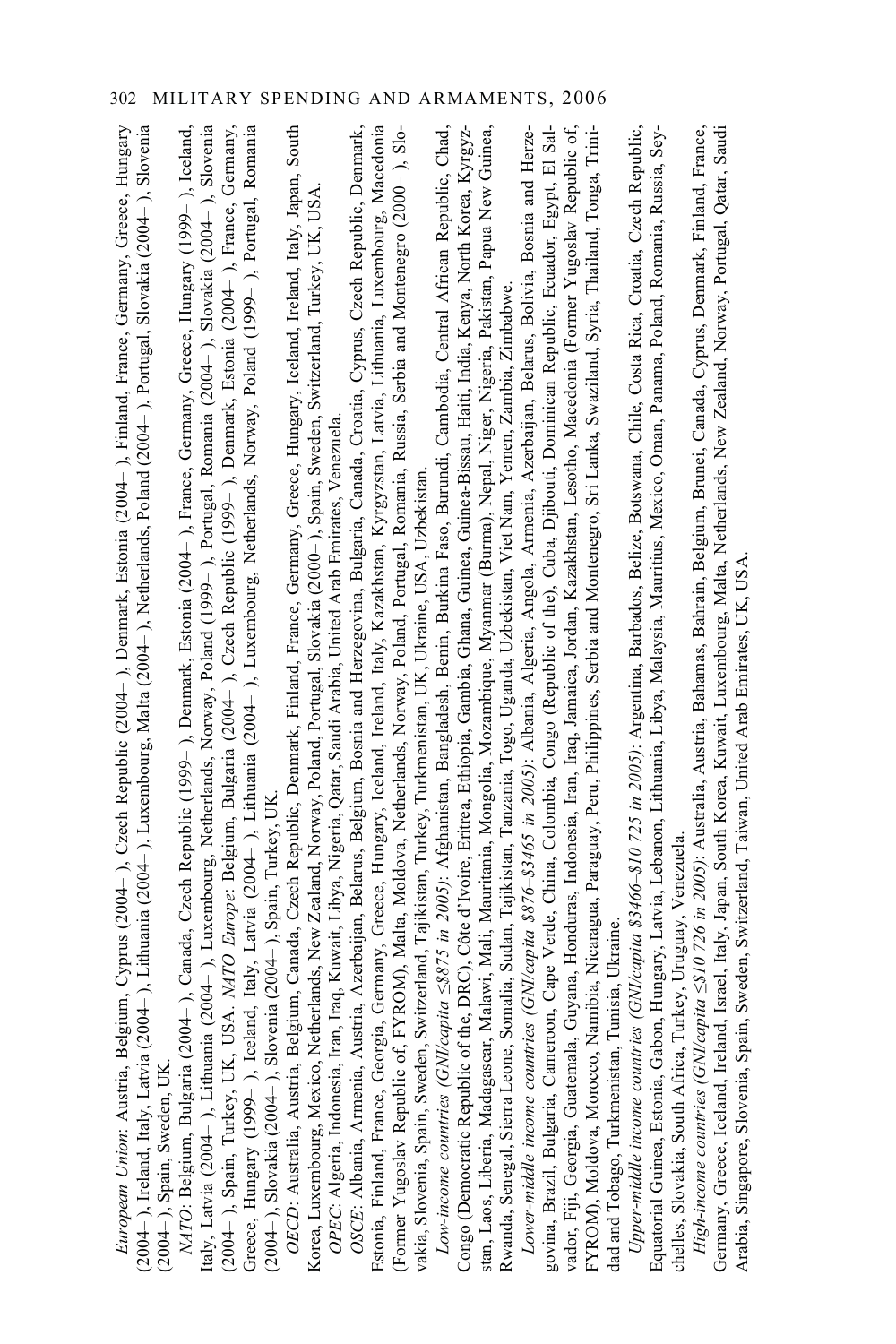| Figures are in local currency at cur                                        |                               |                                 | rent prices and are for calendar years, unless otherwise stated                                             |                                                              |                                                                                                                                                                                                                                                        |                                 |                                 |                                                                                                                                                                                                                              |                                                                                                                                                                                                                                                                        |                                                                                                                                                                         |                                                                                                                                                                                                                                                                                                          |
|-----------------------------------------------------------------------------|-------------------------------|---------------------------------|-------------------------------------------------------------------------------------------------------------|--------------------------------------------------------------|--------------------------------------------------------------------------------------------------------------------------------------------------------------------------------------------------------------------------------------------------------|---------------------------------|---------------------------------|------------------------------------------------------------------------------------------------------------------------------------------------------------------------------------------------------------------------------|------------------------------------------------------------------------------------------------------------------------------------------------------------------------------------------------------------------------------------------------------------------------|-------------------------------------------------------------------------------------------------------------------------------------------------------------------------|----------------------------------------------------------------------------------------------------------------------------------------------------------------------------------------------------------------------------------------------------------------------------------------------------------|
| Country                                                                     | Currency                      | 1997                            | 1998                                                                                                        | 1999                                                         | 2000                                                                                                                                                                                                                                                   | 2001                            | 2002                            | 2003                                                                                                                                                                                                                         | 2004                                                                                                                                                                                                                                                                   | 2005                                                                                                                                                                    | 2006                                                                                                                                                                                                                                                                                                     |
| Africa                                                                      |                               |                                 |                                                                                                             |                                                              |                                                                                                                                                                                                                                                        |                                 |                                 |                                                                                                                                                                                                                              |                                                                                                                                                                                                                                                                        |                                                                                                                                                                         |                                                                                                                                                                                                                                                                                                          |
| North Africa<br>Algeria <sup>§ 1</sup>                                      | m. dinars                     |                                 |                                                                                                             |                                                              |                                                                                                                                                                                                                                                        |                                 |                                 |                                                                                                                                                                                                                              |                                                                                                                                                                                                                                                                        |                                                                                                                                                                         |                                                                                                                                                                                                                                                                                                          |
| Libya                                                                       |                               |                                 |                                                                                                             |                                                              |                                                                                                                                                                                                                                                        |                                 |                                 |                                                                                                                                                                                                                              |                                                                                                                                                                                                                                                                        |                                                                                                                                                                         |                                                                                                                                                                                                                                                                                                          |
| Morocco <sup>2</sup>                                                        | m. dinars<br>m. dirhams       |                                 |                                                                                                             |                                                              |                                                                                                                                                                                                                                                        |                                 |                                 |                                                                                                                                                                                                                              |                                                                                                                                                                                                                                                                        |                                                                                                                                                                         |                                                                                                                                                                                                                                                                                                          |
| Tunisia                                                                     | m. dinars                     | 101 126<br>577<br>15 643<br>396 | $\begin{array}{c} 112\,248 \\ 675 \\ 16\,102 \\ 417 \end{array}$                                            | $\begin{array}{c} 121597 \\ 535 \\ 16492 \\ 424 \end{array}$ | 141 576<br>556<br>16 685<br>456                                                                                                                                                                                                                        | 149 468<br>496<br>18 543<br>483 | 167 000<br>575<br>19 414<br>491 | 170 764<br>700<br>19 976<br>525                                                                                                                                                                                              | 201 929<br>894<br>20 133<br>554                                                                                                                                                                                                                                        | $\frac{214320}{981}$<br>981<br>20 506<br>608                                                                                                                            | 224 767<br>1 000<br>21 075<br>574                                                                                                                                                                                                                                                                        |
| Sub-Saharan Africa                                                          |                               |                                 |                                                                                                             |                                                              |                                                                                                                                                                                                                                                        |                                 |                                 |                                                                                                                                                                                                                              |                                                                                                                                                                                                                                                                        |                                                                                                                                                                         |                                                                                                                                                                                                                                                                                                          |
| Angola <sup>3</sup>                                                         | b. kwanzas                    |                                 | $[0.1]$<br>765<br>763,300<br>763,300<br>763,300<br>443,1<br>43.1<br>7936<br>7936<br>7936<br>743,1<br>713812 |                                                              | $[2.0]$<br>$942$<br>$30.5$<br>$30.5$<br>$30.5$<br>$30.5$<br>$30.5$<br>$30.5$<br>$30.5$<br>$30.5$<br>$30.5$<br>$30.5$<br>$30.5$<br>$30.5$<br>$30.5$<br>$30.5$<br>$30.5$<br>$30.5$<br>$30.5$<br>$30.5$<br>$30.5$<br>$30.5$<br>$30.5$<br>$30.5$<br>$30.5$ |                                 |                                 | $[22.2]$ $[1560$ $[109556$ $554$ $554$ $554$ $5529$ $554$ $5538$ $554$ $5529$ $554$ $12.$ $[11.100536$ $12.$ $[11.100536]$ $[12.100536]$ $[12.100536]$ $[11.100536]$ $[11.100536]$ $[11.100536]$ $[11.100536]$ $[11.100536]$ | $[68.4]$<br>$[1728]$<br>$[1728]$<br>$[16808$<br>$[16808]$<br>$[16808]$<br>$[16808]$<br>$[16808]$<br>$[16808]$<br>$[16808]$<br>$[16808]$<br>$[16808]$<br>$[16808]$<br>$[16808]$<br>$[16808]$<br>$[16808]$<br>$[16808]$<br>$[16808]$<br>$[16808]$<br>$[16808]$<br>$[168$ | 144<br>$\begin{array}{r} 144 \\  \vdots \\ 1602 \\  49173 \\  53.5 \\  53.11 \\  7670 \\  803.3 \\  724 \\  71.0 \\  7261 \\  \vdots \\ 726111 \\  726111\n\end{array}$ |                                                                                                                                                                                                                                                                                                          |
| Benin                                                                       | m. CFA francs                 |                                 |                                                                                                             |                                                              |                                                                                                                                                                                                                                                        |                                 |                                 |                                                                                                                                                                                                                              |                                                                                                                                                                                                                                                                        |                                                                                                                                                                         |                                                                                                                                                                                                                                                                                                          |
| Botswana                                                                    |                               |                                 |                                                                                                             |                                                              |                                                                                                                                                                                                                                                        |                                 |                                 |                                                                                                                                                                                                                              |                                                                                                                                                                                                                                                                        |                                                                                                                                                                         |                                                                                                                                                                                                                                                                                                          |
| Burkina Faso                                                                | m. pula<br>m. CFA francs      |                                 |                                                                                                             |                                                              |                                                                                                                                                                                                                                                        |                                 |                                 |                                                                                                                                                                                                                              |                                                                                                                                                                                                                                                                        |                                                                                                                                                                         |                                                                                                                                                                                                                                                                                                          |
| Burundi                                                                     |                               |                                 |                                                                                                             |                                                              |                                                                                                                                                                                                                                                        |                                 |                                 |                                                                                                                                                                                                                              |                                                                                                                                                                                                                                                                        |                                                                                                                                                                         |                                                                                                                                                                                                                                                                                                          |
| Cameron <sup>§</sup>                                                        | b. francs<br>m. CFA francs    |                                 |                                                                                                             |                                                              |                                                                                                                                                                                                                                                        |                                 |                                 |                                                                                                                                                                                                                              |                                                                                                                                                                                                                                                                        |                                                                                                                                                                         | $: A = 5017$<br>$: A = 5017$<br>$: A = 5017$<br>$: A = 5017$<br>$: A = 5007$<br>$: A = 5007$<br>$: A = 5007$<br>$: A = 5007$<br>$: A = 5007$<br>$: A = 5007$<br>$: A = 5007$<br>$: A = 5007$<br>$: A = 5007$<br>$: A = 5007$<br>$: A = 5007$<br>$: A = 5007$<br>$: A = 5007$<br>$: A = 5007$<br>$: A = $ |
|                                                                             |                               |                                 |                                                                                                             |                                                              |                                                                                                                                                                                                                                                        |                                 |                                 |                                                                                                                                                                                                                              |                                                                                                                                                                                                                                                                        |                                                                                                                                                                         |                                                                                                                                                                                                                                                                                                          |
| Cape Verde m. escudos<br>Central Afr. Rep. <sup>‡ 4</sup> m. CFA francs     |                               |                                 |                                                                                                             |                                                              |                                                                                                                                                                                                                                                        |                                 |                                 |                                                                                                                                                                                                                              |                                                                                                                                                                                                                                                                        |                                                                                                                                                                         |                                                                                                                                                                                                                                                                                                          |
|                                                                             |                               |                                 |                                                                                                             |                                                              |                                                                                                                                                                                                                                                        |                                 |                                 |                                                                                                                                                                                                                              |                                                                                                                                                                                                                                                                        |                                                                                                                                                                         |                                                                                                                                                                                                                                                                                                          |
| Chad<br>Congo, Republic of m. CFA francs                                    |                               |                                 |                                                                                                             |                                                              |                                                                                                                                                                                                                                                        |                                 |                                 |                                                                                                                                                                                                                              |                                                                                                                                                                                                                                                                        |                                                                                                                                                                         |                                                                                                                                                                                                                                                                                                          |
| $\mathop{\rm Congo}\nolimits, \mathop{\rm DRC}\nolimits^5$<br>Côte d'Ivoire | m./b. francs<br>b. CFA francs |                                 |                                                                                                             |                                                              |                                                                                                                                                                                                                                                        |                                 |                                 |                                                                                                                                                                                                                              |                                                                                                                                                                                                                                                                        |                                                                                                                                                                         |                                                                                                                                                                                                                                                                                                          |
|                                                                             |                               |                                 |                                                                                                             |                                                              |                                                                                                                                                                                                                                                        |                                 |                                 |                                                                                                                                                                                                                              |                                                                                                                                                                                                                                                                        |                                                                                                                                                                         |                                                                                                                                                                                                                                                                                                          |
| Djibouti                                                                    | m. francs                     |                                 |                                                                                                             |                                                              |                                                                                                                                                                                                                                                        |                                 |                                 |                                                                                                                                                                                                                              |                                                                                                                                                                                                                                                                        |                                                                                                                                                                         |                                                                                                                                                                                                                                                                                                          |
| Equatorial Guinea                                                           | m. CFA francs                 |                                 |                                                                                                             |                                                              |                                                                                                                                                                                                                                                        |                                 |                                 |                                                                                                                                                                                                                              |                                                                                                                                                                                                                                                                        |                                                                                                                                                                         |                                                                                                                                                                                                                                                                                                          |
| Eritrea <sup>6</sup>                                                        | m. nakfa                      |                                 |                                                                                                             |                                                              |                                                                                                                                                                                                                                                        |                                 |                                 |                                                                                                                                                                                                                              |                                                                                                                                                                                                                                                                        |                                                                                                                                                                         |                                                                                                                                                                                                                                                                                                          |
| Ethiopia <sup>7</sup>                                                       | m. birr                       |                                 |                                                                                                             |                                                              |                                                                                                                                                                                                                                                        |                                 |                                 |                                                                                                                                                                                                                              |                                                                                                                                                                                                                                                                        |                                                                                                                                                                         |                                                                                                                                                                                                                                                                                                          |
| Gabon                                                                       | b. CFA francs                 |                                 |                                                                                                             |                                                              |                                                                                                                                                                                                                                                        |                                 |                                 |                                                                                                                                                                                                                              |                                                                                                                                                                                                                                                                        |                                                                                                                                                                         |                                                                                                                                                                                                                                                                                                          |
| Gambia <sup>‡</sup>                                                         | m. dalasis                    |                                 |                                                                                                             |                                                              |                                                                                                                                                                                                                                                        |                                 |                                 |                                                                                                                                                                                                                              |                                                                                                                                                                                                                                                                        |                                                                                                                                                                         |                                                                                                                                                                                                                                                                                                          |
| Ghana <sup>8</sup>                                                          | m. cedis                      |                                 |                                                                                                             |                                                              |                                                                                                                                                                                                                                                        |                                 |                                 |                                                                                                                                                                                                                              |                                                                                                                                                                                                                                                                        |                                                                                                                                                                         |                                                                                                                                                                                                                                                                                                          |

Table 8A.2. Military expenditure by country, in local currency, 1997-2006 **Table 8A.2.** Military expenditure by country, in local currency, 1997–2006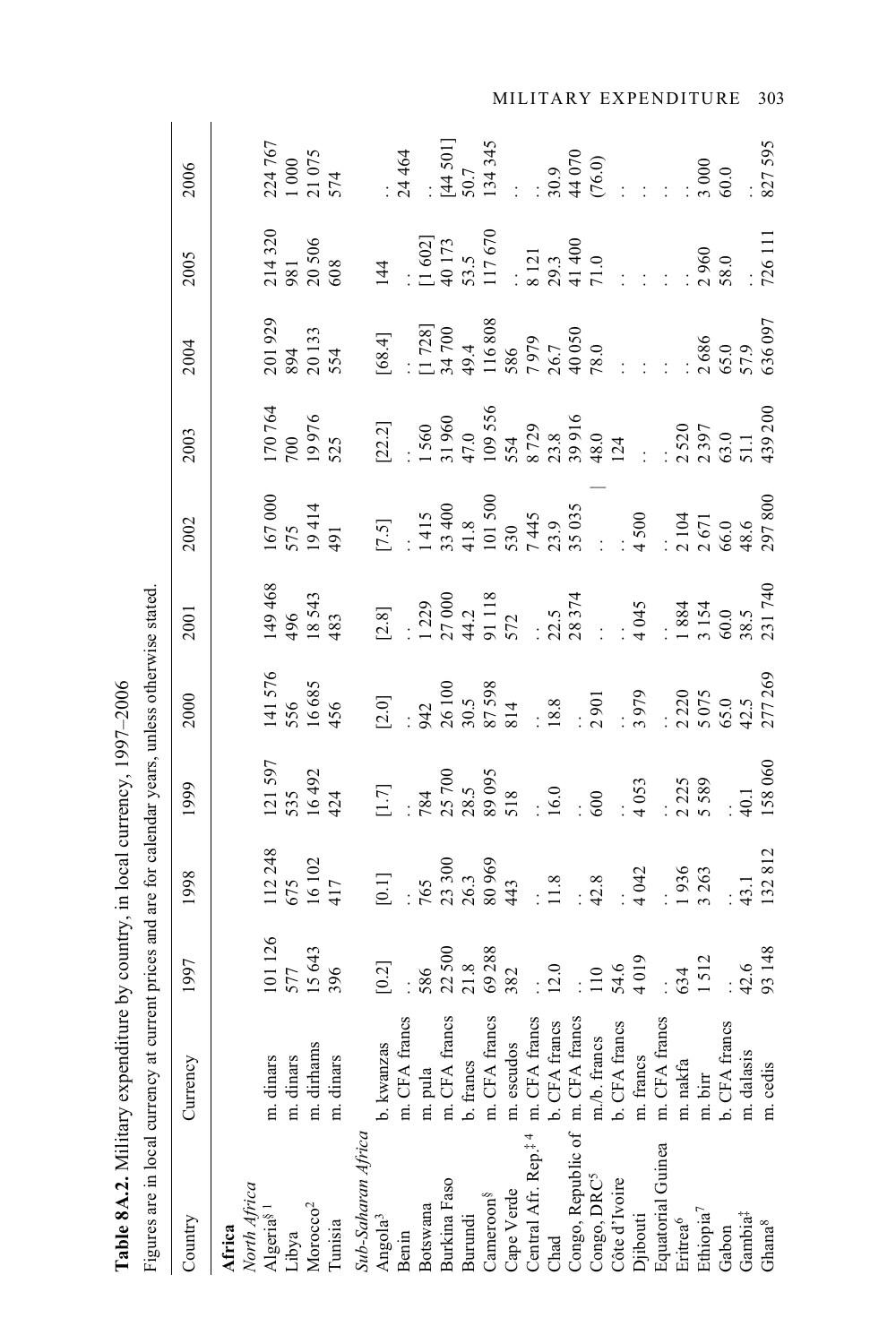| Country                                                                                                                                                                                                        | Currency                                                   |  |  |  |  | $\begin{array}{c cccccc} 0.005 & 0.005 & 0.0000 & 0.0000 & 0.0000 & 0.0000 & 0.0000 & 0.0000 & 0.0000 & 0.0000 & 0.0000 & 0.0000 & 0.0000 & 0.0000 & 0.0000 & 0.0000 & 0.0000 & 0.0000 & 0.0000 & 0.0000 & 0.0000 & 0.0000 & 0.0000 & 0.0000 & 0.0000 & 0.0000 & 0.0$ |  |
|----------------------------------------------------------------------------------------------------------------------------------------------------------------------------------------------------------------|------------------------------------------------------------|--|--|--|--|-----------------------------------------------------------------------------------------------------------------------------------------------------------------------------------------------------------------------------------------------------------------------|--|
| Guinea <sup>9</sup>                                                                                                                                                                                            |                                                            |  |  |  |  |                                                                                                                                                                                                                                                                       |  |
|                                                                                                                                                                                                                | b. francs<br>m. CFA francs                                 |  |  |  |  |                                                                                                                                                                                                                                                                       |  |
|                                                                                                                                                                                                                | m. shillings<br>m. maloti<br>m. dollars                    |  |  |  |  |                                                                                                                                                                                                                                                                       |  |
|                                                                                                                                                                                                                |                                                            |  |  |  |  |                                                                                                                                                                                                                                                                       |  |
|                                                                                                                                                                                                                |                                                            |  |  |  |  |                                                                                                                                                                                                                                                                       |  |
|                                                                                                                                                                                                                |                                                            |  |  |  |  |                                                                                                                                                                                                                                                                       |  |
|                                                                                                                                                                                                                | b. ariary<br>m. kwacha<br>b. CFA francs<br>b. ouguiyas     |  |  |  |  |                                                                                                                                                                                                                                                                       |  |
|                                                                                                                                                                                                                |                                                            |  |  |  |  |                                                                                                                                                                                                                                                                       |  |
|                                                                                                                                                                                                                |                                                            |  |  |  |  |                                                                                                                                                                                                                                                                       |  |
|                                                                                                                                                                                                                | m. rupees                                                  |  |  |  |  |                                                                                                                                                                                                                                                                       |  |
|                                                                                                                                                                                                                |                                                            |  |  |  |  |                                                                                                                                                                                                                                                                       |  |
| Guinea-Bissau <sup>10</sup><br>Kenya<br>Lesotho<br>Liberia<br>Madagascar <sup>11</sup><br>Mali<br>Mauritania <sup>12</sup><br>Mauritania <sup>12</sup><br>Mauritania <sup>12</sup><br>Mauritania <sup>12</sup> |                                                            |  |  |  |  |                                                                                                                                                                                                                                                                       |  |
|                                                                                                                                                                                                                |                                                            |  |  |  |  |                                                                                                                                                                                                                                                                       |  |
|                                                                                                                                                                                                                |                                                            |  |  |  |  |                                                                                                                                                                                                                                                                       |  |
|                                                                                                                                                                                                                |                                                            |  |  |  |  |                                                                                                                                                                                                                                                                       |  |
| Niger<br>Nigeria <sup>15</sup><br>Rwanda <sup>16</sup><br>Senegal <sup>117</sup><br>Seychelles<br>Sychelles<br>Sierra Leone <sup>18</sup><br>South Africa<br>Sudan <sup>19</sup>                               | b. francs<br>m. CFA francs                                 |  |  |  |  |                                                                                                                                                                                                                                                                       |  |
|                                                                                                                                                                                                                |                                                            |  |  |  |  |                                                                                                                                                                                                                                                                       |  |
|                                                                                                                                                                                                                | m. rupees<br>m. leones                                     |  |  |  |  |                                                                                                                                                                                                                                                                       |  |
|                                                                                                                                                                                                                | shillings                                                  |  |  |  |  |                                                                                                                                                                                                                                                                       |  |
|                                                                                                                                                                                                                | m. $\operatorname{rand}$                                   |  |  |  |  |                                                                                                                                                                                                                                                                       |  |
|                                                                                                                                                                                                                | b. dinars<br>m. emalangeni                                 |  |  |  |  |                                                                                                                                                                                                                                                                       |  |
|                                                                                                                                                                                                                |                                                            |  |  |  |  |                                                                                                                                                                                                                                                                       |  |
| Tanzania                                                                                                                                                                                                       |                                                            |  |  |  |  |                                                                                                                                                                                                                                                                       |  |
|                                                                                                                                                                                                                |                                                            |  |  |  |  |                                                                                                                                                                                                                                                                       |  |
| $\begin{array}{l} \text{Togo} \\ \text{Uganda}^\ddagger \\ \text{Zambia}^{20} \\ \text{Zimbabwe}^{21} \end{array}$                                                                                             | b. shillings<br>m. CFA francs<br>b. shillings<br>b. kwacha |  |  |  |  |                                                                                                                                                                                                                                                                       |  |
|                                                                                                                                                                                                                |                                                            |  |  |  |  |                                                                                                                                                                                                                                                                       |  |
|                                                                                                                                                                                                                | m. new dollars                                             |  |  |  |  |                                                                                                                                                                                                                                                                       |  |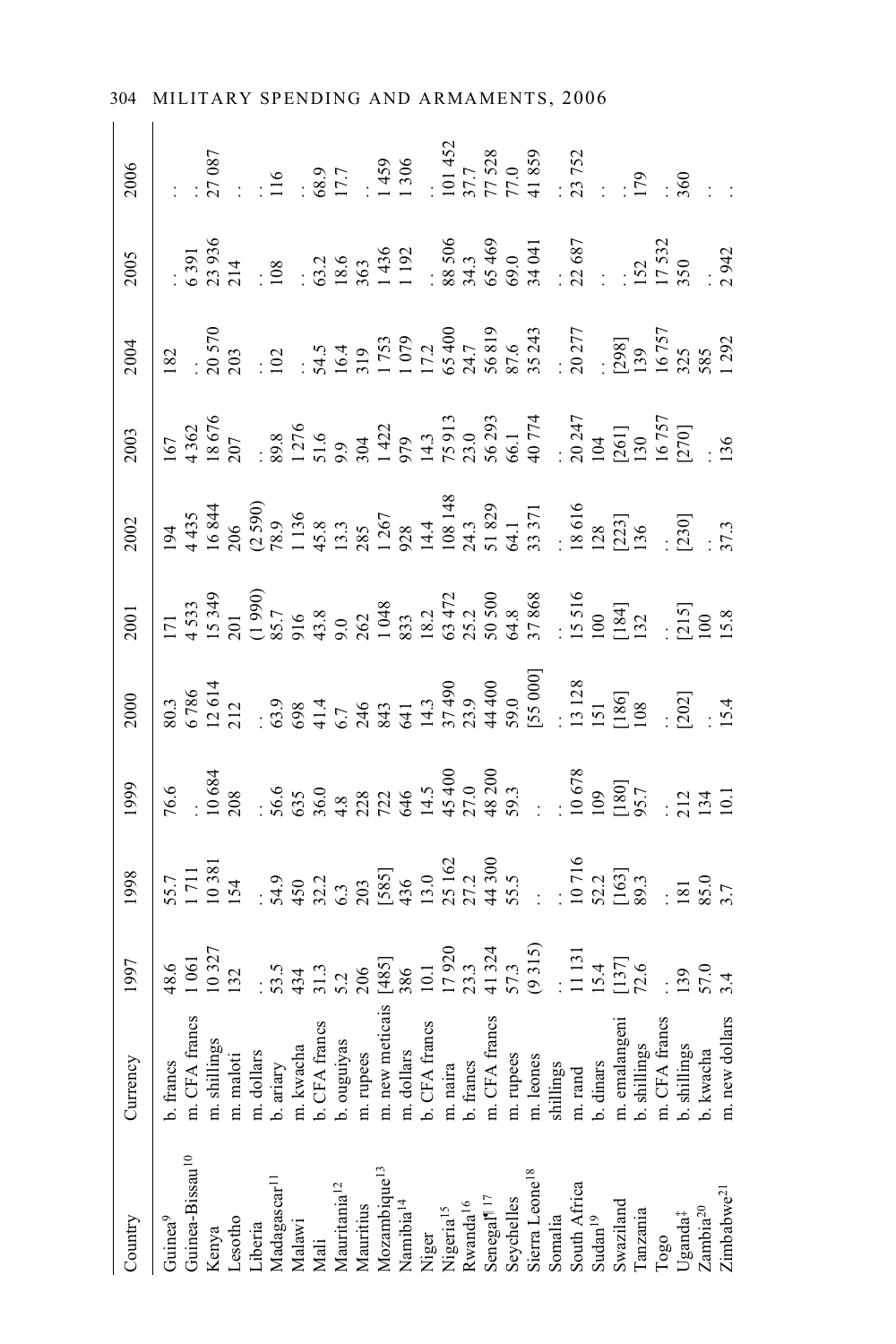| Caribbean<br>Americas                                                                                                            |                                                                                                            |  |                                                                                                                                                                                                                                                                                                  |  |                                                                                                                                                                                                                                   |                                                                                                                                                                                                                                |                                                                                                                                                                                                                                |                                                                                                                                                                                                                                                                                                                                                                                                            |
|----------------------------------------------------------------------------------------------------------------------------------|------------------------------------------------------------------------------------------------------------|--|--------------------------------------------------------------------------------------------------------------------------------------------------------------------------------------------------------------------------------------------------------------------------------------------------|--|-----------------------------------------------------------------------------------------------------------------------------------------------------------------------------------------------------------------------------------|--------------------------------------------------------------------------------------------------------------------------------------------------------------------------------------------------------------------------------|--------------------------------------------------------------------------------------------------------------------------------------------------------------------------------------------------------------------------------|------------------------------------------------------------------------------------------------------------------------------------------------------------------------------------------------------------------------------------------------------------------------------------------------------------------------------------------------------------------------------------------------------------|
| Bahamas                                                                                                                          | m. dollars                                                                                                 |  |                                                                                                                                                                                                                                                                                                  |  |                                                                                                                                                                                                                                   |                                                                                                                                                                                                                                |                                                                                                                                                                                                                                |                                                                                                                                                                                                                                                                                                                                                                                                            |
| Barbados                                                                                                                         | m. dollars                                                                                                 |  |                                                                                                                                                                                                                                                                                                  |  |                                                                                                                                                                                                                                   |                                                                                                                                                                                                                                |                                                                                                                                                                                                                                |                                                                                                                                                                                                                                                                                                                                                                                                            |
| Cuba                                                                                                                             | m. pesos                                                                                                   |  |                                                                                                                                                                                                                                                                                                  |  |                                                                                                                                                                                                                                   |                                                                                                                                                                                                                                |                                                                                                                                                                                                                                |                                                                                                                                                                                                                                                                                                                                                                                                            |
| Dominican Rep.                                                                                                                   | m. pesos                                                                                                   |  |                                                                                                                                                                                                                                                                                                  |  |                                                                                                                                                                                                                                   |                                                                                                                                                                                                                                |                                                                                                                                                                                                                                |                                                                                                                                                                                                                                                                                                                                                                                                            |
| Haiti                                                                                                                            | gourdes                                                                                                    |  |                                                                                                                                                                                                                                                                                                  |  |                                                                                                                                                                                                                                   |                                                                                                                                                                                                                                |                                                                                                                                                                                                                                |                                                                                                                                                                                                                                                                                                                                                                                                            |
| $\mbox{Jamaica}^\ddag$                                                                                                           | m. dollars                                                                                                 |  |                                                                                                                                                                                                                                                                                                  |  |                                                                                                                                                                                                                                   |                                                                                                                                                                                                                                |                                                                                                                                                                                                                                |                                                                                                                                                                                                                                                                                                                                                                                                            |
| Trinidad & Tobago dollars                                                                                                        |                                                                                                            |  |                                                                                                                                                                                                                                                                                                  |  |                                                                                                                                                                                                                                   |                                                                                                                                                                                                                                |                                                                                                                                                                                                                                |                                                                                                                                                                                                                                                                                                                                                                                                            |
| Central America                                                                                                                  |                                                                                                            |  |                                                                                                                                                                                                                                                                                                  |  |                                                                                                                                                                                                                                   |                                                                                                                                                                                                                                |                                                                                                                                                                                                                                |                                                                                                                                                                                                                                                                                                                                                                                                            |
| Belize                                                                                                                           | th. dollars                                                                                                |  |                                                                                                                                                                                                                                                                                                  |  |                                                                                                                                                                                                                                   |                                                                                                                                                                                                                                |                                                                                                                                                                                                                                |                                                                                                                                                                                                                                                                                                                                                                                                            |
|                                                                                                                                  | m. colones                                                                                                 |  |                                                                                                                                                                                                                                                                                                  |  |                                                                                                                                                                                                                                   |                                                                                                                                                                                                                                |                                                                                                                                                                                                                                |                                                                                                                                                                                                                                                                                                                                                                                                            |
| $\frac{\text{Costa } \text{Rica}^{22}}{\text{El Salvador}}$                                                                      | m. dollar                                                                                                  |  |                                                                                                                                                                                                                                                                                                  |  |                                                                                                                                                                                                                                   |                                                                                                                                                                                                                                |                                                                                                                                                                                                                                |                                                                                                                                                                                                                                                                                                                                                                                                            |
| Guatemala                                                                                                                        |                                                                                                            |  |                                                                                                                                                                                                                                                                                                  |  |                                                                                                                                                                                                                                   |                                                                                                                                                                                                                                |                                                                                                                                                                                                                                |                                                                                                                                                                                                                                                                                                                                                                                                            |
| $\begin{array}{l} \rm{Honduras}^{\dagger\ 8\ 23}\\ \rm{Mexico}^{\dagger\ 8} \end{array}$                                         |                                                                                                            |  |                                                                                                                                                                                                                                                                                                  |  |                                                                                                                                                                                                                                   |                                                                                                                                                                                                                                |                                                                                                                                                                                                                                |                                                                                                                                                                                                                                                                                                                                                                                                            |
|                                                                                                                                  |                                                                                                            |  |                                                                                                                                                                                                                                                                                                  |  |                                                                                                                                                                                                                                   |                                                                                                                                                                                                                                |                                                                                                                                                                                                                                |                                                                                                                                                                                                                                                                                                                                                                                                            |
| ${\rm Nicaragua^{24}}\\ {\rm Paman}^{25}$                                                                                        |                                                                                                            |  |                                                                                                                                                                                                                                                                                                  |  |                                                                                                                                                                                                                                   |                                                                                                                                                                                                                                |                                                                                                                                                                                                                                |                                                                                                                                                                                                                                                                                                                                                                                                            |
|                                                                                                                                  | m. quetzales<br>m. lempiras<br>m. new pesos<br>m. córdobas<br>m. balboas<br>m. dollars<br>m. dollars       |  |                                                                                                                                                                                                                                                                                                  |  |                                                                                                                                                                                                                                   |                                                                                                                                                                                                                                |                                                                                                                                                                                                                                |                                                                                                                                                                                                                                                                                                                                                                                                            |
| North America                                                                                                                    |                                                                                                            |  |                                                                                                                                                                                                                                                                                                  |  |                                                                                                                                                                                                                                   |                                                                                                                                                                                                                                |                                                                                                                                                                                                                                |                                                                                                                                                                                                                                                                                                                                                                                                            |
| Canada<br>USA<br>$^{26}$                                                                                                         |                                                                                                            |  |                                                                                                                                                                                                                                                                                                  |  |                                                                                                                                                                                                                                   |                                                                                                                                                                                                                                |                                                                                                                                                                                                                                |                                                                                                                                                                                                                                                                                                                                                                                                            |
|                                                                                                                                  |                                                                                                            |  | $\begin{array}{cccc} 8.6 & 6\\ 43.6 & 12\\ 2.8 & 12\\ 1 & 12 & 12\\ 1 & 12 & 12\\ 1 & 12 & 12\\ 1 & 12 & 12\\ 1 & 12 & 12\\ 1 & 12 & 12\\ 1 & 12 & 12\\ 1 & 12 & 12\\ 1 & 12 & 12\\ 12 & 12 & 12\\ 12 & 12 & 12\\ 12 & 12 & 12\\ 12 & 12 & 12\\ 12 & 12 & 12\\ 12 & 12 & 12\\ 12 & 12 & 12\\ 12$ |  | $3.39$<br>$46.9$<br>$3.578$<br>$3.578$<br>$3.578$<br>$3.5743$<br>$3.5743$<br>$3.5743$<br>$4.433$<br>$1.515$<br>$1.59$<br>$1.5743$<br>$1.5743$<br>$1.5743$<br>$1.5743$<br>$1.5743$<br>$1.5743$<br>$1.5743$<br>$1.5743$<br>$1.5743$ | $34.9$ $4.9$ $4.9$ $5.9$ $5.9$ $5.9$ $5.9$ $5.9$ $5.9$ $5.9$ $5.9$ $5.9$ $5.9$ $5.9$ $5.9$ $5.9$ $5.9$ $5.9$ $5.9$ $5.9$ $5.9$ $5.9$ $5.9$ $5.9$ $5.9$ $5.9$ $5.9$ $5.9$ $5.9$ $5.9$ $5.9$ $5.9$ $5.9$ $5.9$ $5.9$ $5.9$ $5.9$ | $39.2$ $5.336$ $5.336$ $5.336$ $5.336$ $5.336$ $5.337$ $5.337$ $5.337$ $5.337$ $5.337$ $5.337$ $5.337$ $5.337$ $5.337$ $5.337$ $5.337$ $5.337$ $5.337$ $5.337$ $5.337$ $5.337$ $5.337$ $5.337$ $5.337$ $5.337$ $5.337$ $5.337$ | 48.3<br>$\begin{array}{ccc} 48.3 & & & \\ . & .5 & .921 & & \\ .5 & .889 & & & \\ .5 & .89 & & & \\ .5 & .89 & & & \\ .5 & .89 & & & \\ .5 & .89 & & & \\ .5 & .89 & & & \\ .5 & .89 & & & \\ .5 & .89 & & & \\ .5 & .89 & & & \\ .5 & .89 & & & \\ .5 & .89 & & & \\ .5 & .89 & & & \\ .5 & .89 & & & \\ .5 & .89 & & & \\ .5 & .89 & & & \\ .5 & .8 & .89 & & \\ .5 & .8 & .89 & & \\ .5 & .8 & .8 & .8$ |
| South America                                                                                                                    | m. pesos<br>m. bolivianos<br>m. reais<br>t. reais<br>b. pesos<br>m. US dollars<br>m. dollars<br>m. dollars |  |                                                                                                                                                                                                                                                                                                  |  |                                                                                                                                                                                                                                   |                                                                                                                                                                                                                                |                                                                                                                                                                                                                                |                                                                                                                                                                                                                                                                                                                                                                                                            |
| Argentina                                                                                                                        |                                                                                                            |  |                                                                                                                                                                                                                                                                                                  |  |                                                                                                                                                                                                                                   |                                                                                                                                                                                                                                |                                                                                                                                                                                                                                |                                                                                                                                                                                                                                                                                                                                                                                                            |
|                                                                                                                                  |                                                                                                            |  |                                                                                                                                                                                                                                                                                                  |  |                                                                                                                                                                                                                                   |                                                                                                                                                                                                                                |                                                                                                                                                                                                                                |                                                                                                                                                                                                                                                                                                                                                                                                            |
| $\begin{array}{ll} \mbox{Boïvia}^{27} \\ \mbox{Brazil} \\ \mbox{Chil\'e}^{8~28} \\ \mbox{Co} \\ \mbox{fochila}^{29} \end{array}$ |                                                                                                            |  |                                                                                                                                                                                                                                                                                                  |  |                                                                                                                                                                                                                                   |                                                                                                                                                                                                                                |                                                                                                                                                                                                                                |                                                                                                                                                                                                                                                                                                                                                                                                            |
|                                                                                                                                  |                                                                                                            |  |                                                                                                                                                                                                                                                                                                  |  |                                                                                                                                                                                                                                   |                                                                                                                                                                                                                                |                                                                                                                                                                                                                                |                                                                                                                                                                                                                                                                                                                                                                                                            |
|                                                                                                                                  |                                                                                                            |  |                                                                                                                                                                                                                                                                                                  |  |                                                                                                                                                                                                                                   |                                                                                                                                                                                                                                |                                                                                                                                                                                                                                |                                                                                                                                                                                                                                                                                                                                                                                                            |
| Ecuador <sup>30</sup>                                                                                                            |                                                                                                            |  |                                                                                                                                                                                                                                                                                                  |  |                                                                                                                                                                                                                                   |                                                                                                                                                                                                                                |                                                                                                                                                                                                                                |                                                                                                                                                                                                                                                                                                                                                                                                            |
| Guyana                                                                                                                           |                                                                                                            |  |                                                                                                                                                                                                                                                                                                  |  |                                                                                                                                                                                                                                   |                                                                                                                                                                                                                                |                                                                                                                                                                                                                                |                                                                                                                                                                                                                                                                                                                                                                                                            |
| Paraguay                                                                                                                         |                                                                                                            |  |                                                                                                                                                                                                                                                                                                  |  |                                                                                                                                                                                                                                   |                                                                                                                                                                                                                                |                                                                                                                                                                                                                                |                                                                                                                                                                                                                                                                                                                                                                                                            |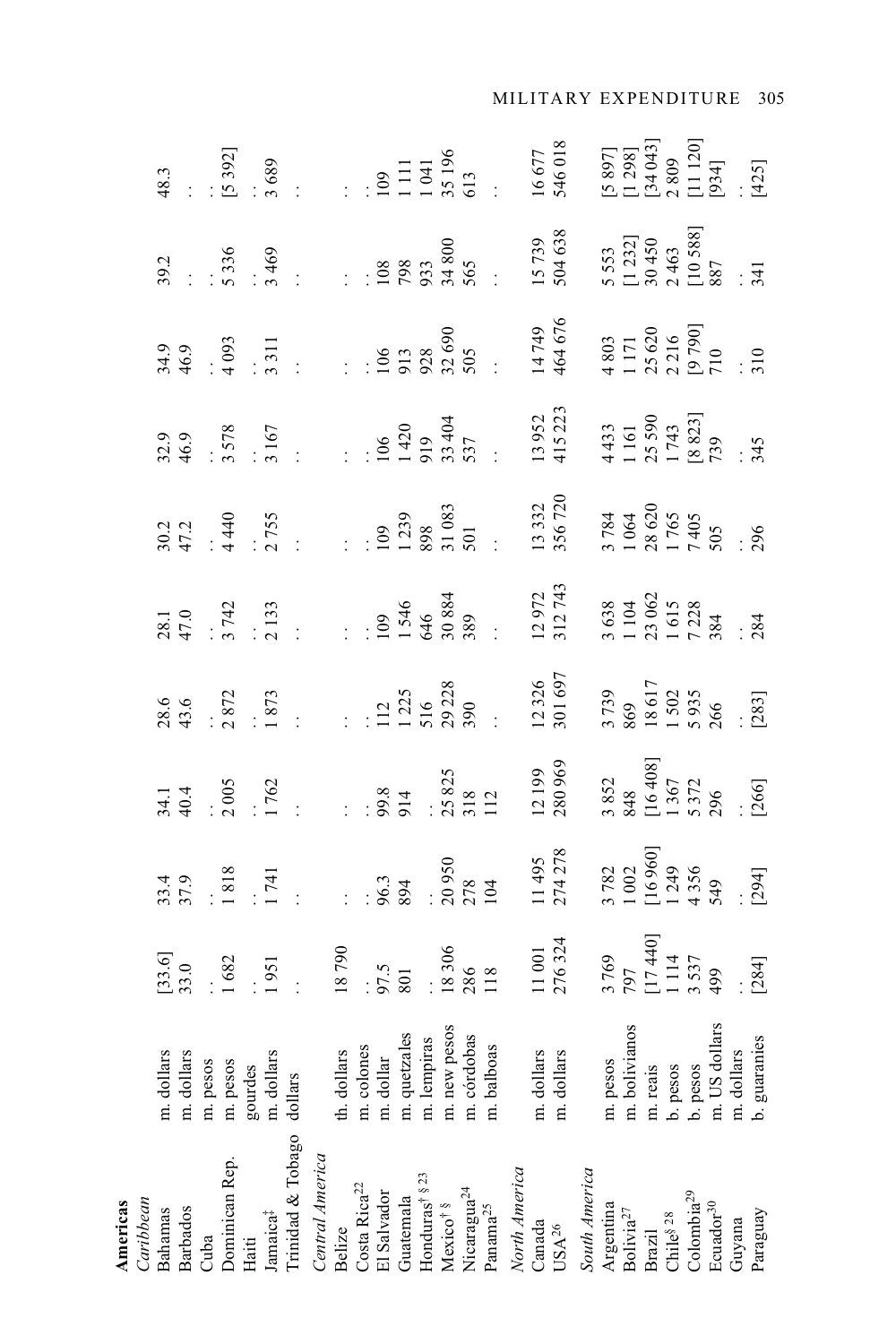| Country                                                                                                                                                                                                  | Currency                                        | 1997                                                                                                                                                                                                                                                                      | 998                                                                                                           |                                                                                                    |                                                                                             |                                                                                                                                                                                                                                                               |                                                                                              |                                                                                                                                                                                                                                                                                       |                                                                                                                                                                                                                                      | 2005                                                                                                                                                                                                                             |                                                                                                                                                                                                                                                                                                                        |
|----------------------------------------------------------------------------------------------------------------------------------------------------------------------------------------------------------|-------------------------------------------------|---------------------------------------------------------------------------------------------------------------------------------------------------------------------------------------------------------------------------------------------------------------------------|---------------------------------------------------------------------------------------------------------------|----------------------------------------------------------------------------------------------------|---------------------------------------------------------------------------------------------|---------------------------------------------------------------------------------------------------------------------------------------------------------------------------------------------------------------------------------------------------------------|----------------------------------------------------------------------------------------------|---------------------------------------------------------------------------------------------------------------------------------------------------------------------------------------------------------------------------------------------------------------------------------------|--------------------------------------------------------------------------------------------------------------------------------------------------------------------------------------------------------------------------------------|----------------------------------------------------------------------------------------------------------------------------------------------------------------------------------------------------------------------------------|------------------------------------------------------------------------------------------------------------------------------------------------------------------------------------------------------------------------------------------------------------------------------------------------------------------------|
| $\mbox{Peru}^{31}$                                                                                                                                                                                       | m. nuevos soles                                 | 2 224<br>[3 812]<br>753                                                                                                                                                                                                                                                   | 2 671<br>[4 1 14]<br>716                                                                                      | $\frac{1999}{2\ 773}$                                                                              | $\begin{array}{c c}\n 2000 \\  \times 28 \\  \hline\n 328 \\  \hline\n 409 \\  \end{array}$ | $\begin{array}{c c}\n 2001 \\  \hline\n 3486 \\  \hline\n 4375 \\  \hline\n 1.524\n \end{array}$                                                                                                                                                              | $\begin{array}{c c}\n 2002 \\  \hline\n 209 \\  \hline\n 330 \\  \hline\n 438\n \end{array}$ | $\begin{array}{c c}\n 2003 \\  \hline\n 3066 \\  \hline\n 4755 \\  \hline\n 1706\n \end{array}$                                                                                                                                                                                       | $\begin{array}{c c}\n 2004 \\  \hline\n 178 \\  \hline\n 5009 \\  \hline\n 571\n \end{array}$                                                                                                                                        | 3 585<br>5 349<br>3 357                                                                                                                                                                                                          | $\begin{array}{c c}\n 2006 \\  -3653 \\  -5475 \\  +175\n \end{array}$                                                                                                                                                                                                                                                 |
| Uruguay<br>Venezuela                                                                                                                                                                                     | m. pesos                                        |                                                                                                                                                                                                                                                                           |                                                                                                               |                                                                                                    |                                                                                             |                                                                                                                                                                                                                                                               |                                                                                              |                                                                                                                                                                                                                                                                                       |                                                                                                                                                                                                                                      |                                                                                                                                                                                                                                  |                                                                                                                                                                                                                                                                                                                        |
|                                                                                                                                                                                                          | b. bolivares                                    |                                                                                                                                                                                                                                                                           |                                                                                                               |                                                                                                    |                                                                                             |                                                                                                                                                                                                                                                               |                                                                                              |                                                                                                                                                                                                                                                                                       |                                                                                                                                                                                                                                      |                                                                                                                                                                                                                                  |                                                                                                                                                                                                                                                                                                                        |
| Asia and Oceania<br>Central Asia<br>Kazakhstan <sup>32</sup>                                                                                                                                             |                                                 |                                                                                                                                                                                                                                                                           |                                                                                                               |                                                                                                    |                                                                                             |                                                                                                                                                                                                                                                               |                                                                                              |                                                                                                                                                                                                                                                                                       |                                                                                                                                                                                                                                      |                                                                                                                                                                                                                                  |                                                                                                                                                                                                                                                                                                                        |
|                                                                                                                                                                                                          | o. tenge                                        |                                                                                                                                                                                                                                                                           |                                                                                                               |                                                                                                    |                                                                                             |                                                                                                                                                                                                                                                               |                                                                                              |                                                                                                                                                                                                                                                                                       |                                                                                                                                                                                                                                      |                                                                                                                                                                                                                                  |                                                                                                                                                                                                                                                                                                                        |
|                                                                                                                                                                                                          |                                                 |                                                                                                                                                                                                                                                                           |                                                                                                               |                                                                                                    |                                                                                             |                                                                                                                                                                                                                                                               |                                                                                              |                                                                                                                                                                                                                                                                                       |                                                                                                                                                                                                                                      |                                                                                                                                                                                                                                  |                                                                                                                                                                                                                                                                                                                        |
| Kyrgyzstan <sup>32</sup><br>Tajikistan <sup>32</sup><br>Turkmenistan <sup>32</sup>                                                                                                                       | m. soms<br>th. somoni<br>b. manats              |                                                                                                                                                                                                                                                                           |                                                                                                               |                                                                                                    |                                                                                             |                                                                                                                                                                                                                                                               |                                                                                              |                                                                                                                                                                                                                                                                                       |                                                                                                                                                                                                                                      | $\frac{1}{8}$                                                                                                                                                                                                                    |                                                                                                                                                                                                                                                                                                                        |
|                                                                                                                                                                                                          |                                                 |                                                                                                                                                                                                                                                                           |                                                                                                               |                                                                                                    |                                                                                             |                                                                                                                                                                                                                                                               |                                                                                              |                                                                                                                                                                                                                                                                                       |                                                                                                                                                                                                                                      |                                                                                                                                                                                                                                  |                                                                                                                                                                                                                                                                                                                        |
| Jzbekistan <sup>32</sup> <sup>34</sup>                                                                                                                                                                   | $m$ . sum                                       | $\begin{array}{rrrr} .9 & 0.9 & 0.9 & 0.713 & 0.713 & 0.713 & 0.713 & 0.713 & 0.713 & 0.713 & 0.713 & 0.713 & 0.713 & 0.713 & 0.713 & 0.713 & 0.713 & 0.713 & 0.713 & 0.713 & 0.713 & 0.713 & 0.713 & 0.713 & 0.713 & 0.713 & 0.713 & 0.713 & 0.713 & 0.713 & 0.713 & 0.$ | $\frac{19.0}{17.562}$<br>17.562<br>436                                                                        | $\begin{array}{r} 17.2 \\ 1267 \\ 18723 \\ 832 \\ 582 \end{array}$                                 |                                                                                             | $\begin{array}{l} 32.5,\\ 1.734\\ 29.577\\ 41.115\\ 390\\ 417\\ 16416\\ 16416\\ 16416\\ 16416\\ 16416\\ 16416\\ 16416\\ 17543\\ 183\\ 7351\\ 7351\\ 7351\\ 7351\\ 7351\\ 7351\\ 7351\\ 7351\\ 7351\\ 7351\\ 7351\\ 7351\\ 7351\\ 7413\\ 75413\\ \end{array}.$ |                                                                                              | 47.5<br>2408<br>106.50018<br>53 018<br>421<br>42.954<br>53 018<br>53 039<br>53 039<br>53 039<br>53 039<br>54 440<br>53 039<br>54 440<br>54 440<br>54 440<br>55 039<br>54 440<br>55 039<br>54 440<br>55 039<br>55 039<br>55 039<br>55 039<br>55 039<br>55 039<br>55 039<br>55 039<br>5 | $\begin{array}{r} 58.0\\ 2.688\\ 2.688\\ 134\ 000\\ \vdots\\ 137\ 0\\ 237)\\ 132\ 111\\ 132\ 111\\ 14\ 21\\ 152\ 111\\ 16\\ 18\ 941\\ 18\ 941\\ 19\ 32\ 89\ 1\\ 10\ 728\\ 13\ 847\\ 71\ 342\\ 249\ 77\\ 70\ 67\\ 71\ 88\end{array}.$ |                                                                                                                                                                                                                                  | $\begin{bmatrix} 9 & 3 & 21 \\ 2 & 4 & 4 & 5 \\ 3 & 4 & 5 & 6 \\ 2 & 3 & 6 & 7 \\ 3 & 4 & 4 & 8 \\ 4 & 4 & 8 & 4 \\ 5 & 6 & 7 & 7 \\ 6 & 7 & 8 & 7 \\ 7 & 8 & 6 & 7 \\ 8 & 8 & 7 & 7 \\ 11 & 11 & 12 & 13 \\ 13 & 14 & 15 & 15 \\ 16 & 16 & 15 & 15 \\ 17 & 17 & 18 & 15 \\ 18 & 19 & 18 & 5 \\ 19 & 10 & 17 & 34 \\ $ |
| East Asia<br>Brunei<br>Cambodia <sup>35</sup><br>China, P. R. <sup>36</sup>                                                                                                                              |                                                 |                                                                                                                                                                                                                                                                           |                                                                                                               |                                                                                                    |                                                                                             |                                                                                                                                                                                                                                                               |                                                                                              |                                                                                                                                                                                                                                                                                       |                                                                                                                                                                                                                                      |                                                                                                                                                                                                                                  |                                                                                                                                                                                                                                                                                                                        |
|                                                                                                                                                                                                          | m. dollars                                      |                                                                                                                                                                                                                                                                           |                                                                                                               |                                                                                                    |                                                                                             |                                                                                                                                                                                                                                                               |                                                                                              |                                                                                                                                                                                                                                                                                       |                                                                                                                                                                                                                                      |                                                                                                                                                                                                                                  |                                                                                                                                                                                                                                                                                                                        |
|                                                                                                                                                                                                          | b. riel                                         |                                                                                                                                                                                                                                                                           |                                                                                                               |                                                                                                    |                                                                                             |                                                                                                                                                                                                                                                               |                                                                                              |                                                                                                                                                                                                                                                                                       |                                                                                                                                                                                                                                      |                                                                                                                                                                                                                                  |                                                                                                                                                                                                                                                                                                                        |
|                                                                                                                                                                                                          |                                                 |                                                                                                                                                                                                                                                                           |                                                                                                               |                                                                                                    |                                                                                             |                                                                                                                                                                                                                                                               |                                                                                              |                                                                                                                                                                                                                                                                                       |                                                                                                                                                                                                                                      |                                                                                                                                                                                                                                  |                                                                                                                                                                                                                                                                                                                        |
|                                                                                                                                                                                                          |                                                 |                                                                                                                                                                                                                                                                           |                                                                                                               |                                                                                                    |                                                                                             |                                                                                                                                                                                                                                                               |                                                                                              |                                                                                                                                                                                                                                                                                       |                                                                                                                                                                                                                                      |                                                                                                                                                                                                                                  |                                                                                                                                                                                                                                                                                                                        |
| ${\rm Indonesia} \\ {\rm Japan}^{\dagger\,\S\,37}$                                                                                                                                                       | b. yuan<br>b. rupiahs<br>b. yen<br>b. won       |                                                                                                                                                                                                                                                                           |                                                                                                               |                                                                                                    |                                                                                             |                                                                                                                                                                                                                                                               |                                                                                              |                                                                                                                                                                                                                                                                                       |                                                                                                                                                                                                                                      |                                                                                                                                                                                                                                  |                                                                                                                                                                                                                                                                                                                        |
| $\begin{array}{l} \text{Korea, North}^{\text{38}} \\ \text{Korea, South}^{\dagger \P \text{39}} \end{array}$                                                                                             |                                                 |                                                                                                                                                                                                                                                                           |                                                                                                               |                                                                                                    |                                                                                             |                                                                                                                                                                                                                                                               |                                                                                              |                                                                                                                                                                                                                                                                                       |                                                                                                                                                                                                                                      |                                                                                                                                                                                                                                  |                                                                                                                                                                                                                                                                                                                        |
|                                                                                                                                                                                                          |                                                 |                                                                                                                                                                                                                                                                           |                                                                                                               |                                                                                                    |                                                                                             |                                                                                                                                                                                                                                                               |                                                                                              |                                                                                                                                                                                                                                                                                       |                                                                                                                                                                                                                                      |                                                                                                                                                                                                                                  |                                                                                                                                                                                                                                                                                                                        |
|                                                                                                                                                                                                          |                                                 |                                                                                                                                                                                                                                                                           |                                                                                                               |                                                                                                    |                                                                                             |                                                                                                                                                                                                                                                               |                                                                                              |                                                                                                                                                                                                                                                                                       |                                                                                                                                                                                                                                      |                                                                                                                                                                                                                                  |                                                                                                                                                                                                                                                                                                                        |
|                                                                                                                                                                                                          | b. kip<br>m. ringgits<br>m. tugriks<br>b. kyats |                                                                                                                                                                                                                                                                           |                                                                                                               |                                                                                                    |                                                                                             |                                                                                                                                                                                                                                                               |                                                                                              |                                                                                                                                                                                                                                                                                       |                                                                                                                                                                                                                                      |                                                                                                                                                                                                                                  |                                                                                                                                                                                                                                                                                                                        |
|                                                                                                                                                                                                          |                                                 |                                                                                                                                                                                                                                                                           |                                                                                                               |                                                                                                    |                                                                                             |                                                                                                                                                                                                                                                               |                                                                                              |                                                                                                                                                                                                                                                                                       |                                                                                                                                                                                                                                      |                                                                                                                                                                                                                                  |                                                                                                                                                                                                                                                                                                                        |
|                                                                                                                                                                                                          |                                                 |                                                                                                                                                                                                                                                                           |                                                                                                               |                                                                                                    |                                                                                             |                                                                                                                                                                                                                                                               |                                                                                              |                                                                                                                                                                                                                                                                                       |                                                                                                                                                                                                                                      |                                                                                                                                                                                                                                  |                                                                                                                                                                                                                                                                                                                        |
| $\begin{array}{l} \text{Laos} \\ \text{Malaysia} \\ \text{Mongolia} \\ \text{Myamma}^{40} \\ \text{Myamna}^{40} \\ \text{Philippines} \\ \text{Singapore} \\ \text{Taiwan} \\ \text{Taiwan} \end{array}$ |                                                 |                                                                                                                                                                                                                                                                           |                                                                                                               |                                                                                                    |                                                                                             |                                                                                                                                                                                                                                                               |                                                                                              |                                                                                                                                                                                                                                                                                       |                                                                                                                                                                                                                                      |                                                                                                                                                                                                                                  |                                                                                                                                                                                                                                                                                                                        |
|                                                                                                                                                                                                          | m. pesos<br>m. dollars<br>b. dollars            |                                                                                                                                                                                                                                                                           |                                                                                                               |                                                                                                    |                                                                                             |                                                                                                                                                                                                                                                               |                                                                                              |                                                                                                                                                                                                                                                                                       |                                                                                                                                                                                                                                      |                                                                                                                                                                                                                                  |                                                                                                                                                                                                                                                                                                                        |
|                                                                                                                                                                                                          |                                                 |                                                                                                                                                                                                                                                                           |                                                                                                               |                                                                                                    |                                                                                             |                                                                                                                                                                                                                                                               |                                                                                              |                                                                                                                                                                                                                                                                                       |                                                                                                                                                                                                                                      |                                                                                                                                                                                                                                  |                                                                                                                                                                                                                                                                                                                        |
| Thailand                                                                                                                                                                                                 | m. baht<br>b. dong                              |                                                                                                                                                                                                                                                                           | 492<br>481<br>481<br>49342<br>11493<br>44547<br>4575<br>4575<br>1512<br>56133<br>1512<br>1475<br>1475<br>1475 | 438<br>474<br>10551<br>10254<br>10337<br>10534<br>10337<br>53959<br>538<br>74809<br>74809<br>74809 |                                                                                             |                                                                                                                                                                                                                                                               |                                                                                              |                                                                                                                                                                                                                                                                                       |                                                                                                                                                                                                                                      | $\begin{array}{lll} (414) \\ 451 \\ (1363) \\ (1363) \\ (13688 \\ (5.0) \\ 20823 \\ \vdots \\ (5.0) \\ 20823 \\ \vdots \\ (18170 \\ 47634 \\ \vdots \\ (171081171 \\ 5340 \\ 5340 \\ \vdots \\ (17111) \\ 531171 \\ \end{array}$ |                                                                                                                                                                                                                                                                                                                        |
| Viet Nam                                                                                                                                                                                                 |                                                 |                                                                                                                                                                                                                                                                           |                                                                                                               |                                                                                                    |                                                                                             |                                                                                                                                                                                                                                                               |                                                                                              |                                                                                                                                                                                                                                                                                       |                                                                                                                                                                                                                                      |                                                                                                                                                                                                                                  |                                                                                                                                                                                                                                                                                                                        |
|                                                                                                                                                                                                          |                                                 |                                                                                                                                                                                                                                                                           |                                                                                                               |                                                                                                    |                                                                                             |                                                                                                                                                                                                                                                               |                                                                                              |                                                                                                                                                                                                                                                                                       |                                                                                                                                                                                                                                      |                                                                                                                                                                                                                                  |                                                                                                                                                                                                                                                                                                                        |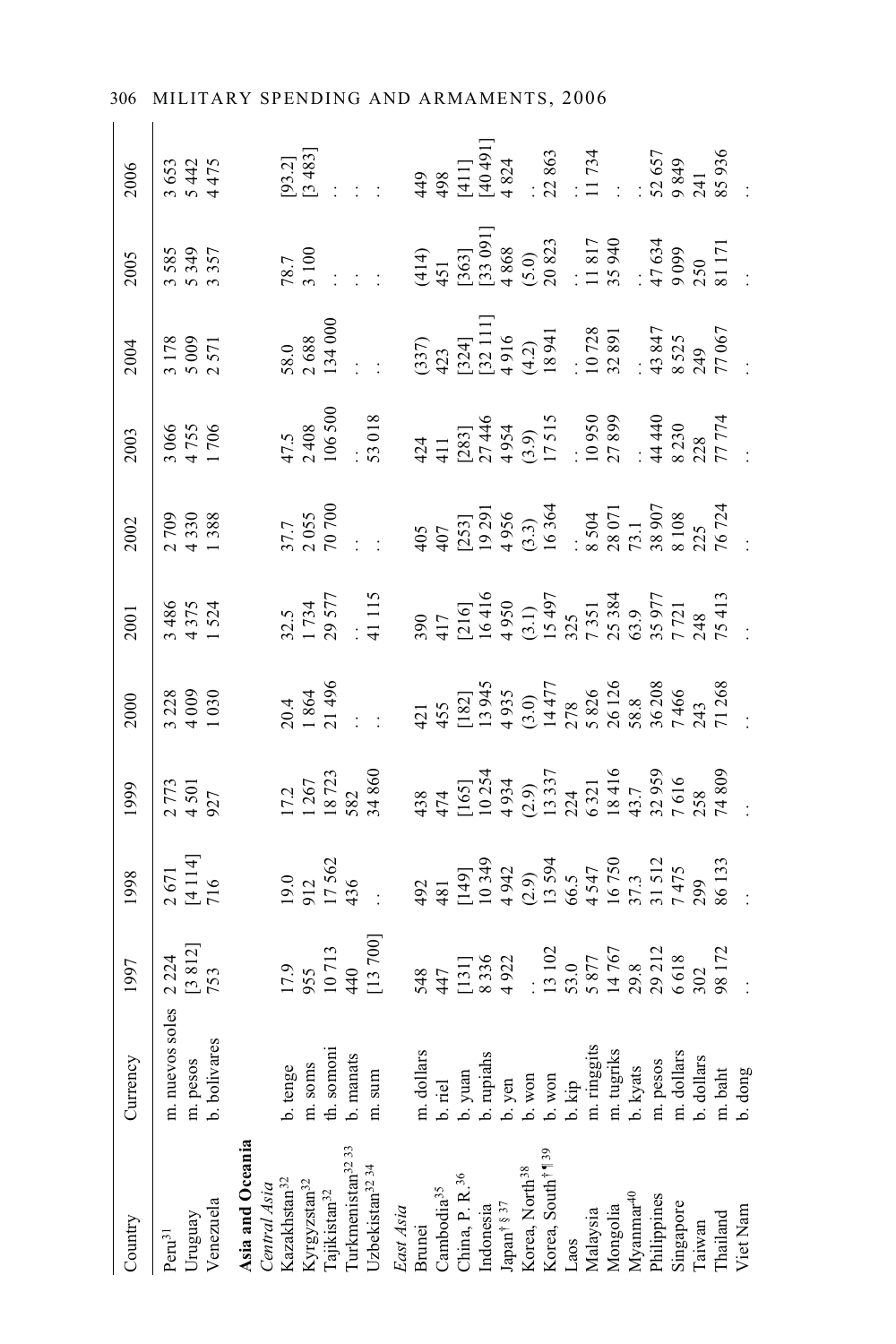| South Asia                                                       |                                                                                             |                                                                                                    |                                                                                                                                                                                                                    |                                                                                                                                                                 |                                                                                                                                                                                                                                                                 |                                                                                                                                                                                                                                                                  |                                                                                                                                                                                                                                                                                                               |                                                                                                         |  |                                                                                                                                                                                                                                                                                                     |
|------------------------------------------------------------------|---------------------------------------------------------------------------------------------|----------------------------------------------------------------------------------------------------|--------------------------------------------------------------------------------------------------------------------------------------------------------------------------------------------------------------------|-----------------------------------------------------------------------------------------------------------------------------------------------------------------|-----------------------------------------------------------------------------------------------------------------------------------------------------------------------------------------------------------------------------------------------------------------|------------------------------------------------------------------------------------------------------------------------------------------------------------------------------------------------------------------------------------------------------------------|---------------------------------------------------------------------------------------------------------------------------------------------------------------------------------------------------------------------------------------------------------------------------------------------------------------|---------------------------------------------------------------------------------------------------------|--|-----------------------------------------------------------------------------------------------------------------------------------------------------------------------------------------------------------------------------------------------------------------------------------------------------|
|                                                                  |                                                                                             |                                                                                                    |                                                                                                                                                                                                                    |                                                                                                                                                                 |                                                                                                                                                                                                                                                                 |                                                                                                                                                                                                                                                                  |                                                                                                                                                                                                                                                                                                               |                                                                                                         |  |                                                                                                                                                                                                                                                                                                     |
| Afghanistan                                                      | m. afghani                                                                                  |                                                                                                    |                                                                                                                                                                                                                    |                                                                                                                                                                 |                                                                                                                                                                                                                                                                 |                                                                                                                                                                                                                                                                  |                                                                                                                                                                                                                                                                                                               |                                                                                                         |  |                                                                                                                                                                                                                                                                                                     |
|                                                                  | m. taka                                                                                     |                                                                                                    |                                                                                                                                                                                                                    |                                                                                                                                                                 |                                                                                                                                                                                                                                                                 |                                                                                                                                                                                                                                                                  |                                                                                                                                                                                                                                                                                                               |                                                                                                         |  |                                                                                                                                                                                                                                                                                                     |
| ${\bf Bangladesh} \\ {\bf India}^{41}$                           | b. rupees                                                                                   |                                                                                                    |                                                                                                                                                                                                                    |                                                                                                                                                                 |                                                                                                                                                                                                                                                                 |                                                                                                                                                                                                                                                                  |                                                                                                                                                                                                                                                                                                               |                                                                                                         |  |                                                                                                                                                                                                                                                                                                     |
|                                                                  | m. rupees                                                                                   |                                                                                                    |                                                                                                                                                                                                                    |                                                                                                                                                                 |                                                                                                                                                                                                                                                                 |                                                                                                                                                                                                                                                                  |                                                                                                                                                                                                                                                                                                               |                                                                                                         |  |                                                                                                                                                                                                                                                                                                     |
|                                                                  | b. rupees                                                                                   |                                                                                                    |                                                                                                                                                                                                                    |                                                                                                                                                                 |                                                                                                                                                                                                                                                                 |                                                                                                                                                                                                                                                                  |                                                                                                                                                                                                                                                                                                               |                                                                                                         |  |                                                                                                                                                                                                                                                                                                     |
| Nepal <sup>¶42</sup><br>Pakistan<br>Sri Lanka <sup>‡43</sup>     | b. rupees                                                                                   |                                                                                                    |                                                                                                                                                                                                                    |                                                                                                                                                                 | $\begin{array}{r} .33377 \\ 33377 \\ 642 \\ 5648 \\ 154 \\ 164 \\ 11975 \\ 11975 \\ 1422 \\ 1195 \\ 1422 \\ 1385.0 \\ 1837 \\ 837 \end{array}$                                                                                                                  | $\begin{array}{r} \n 34020 \\  34037 \\  4837 \\  54.2 \\  170.2 \\  54.2 \\  12.995 \\  1428 \\  85.5 \\  14211 \\  85.5 \\  85.5 \\  14211 \\  4211\n \end{array}$                                                                                             |                                                                                                                                                                                                                                                                                                               | 29 376<br>36 150<br>7 951<br>7 951<br>7 965<br>1 4 965<br>1 4 3 14<br>1 3 14                            |  |                                                                                                                                                                                                                                                                                                     |
| Oceania                                                          |                                                                                             |                                                                                                    |                                                                                                                                                                                                                    |                                                                                                                                                                 |                                                                                                                                                                                                                                                                 |                                                                                                                                                                                                                                                                  |                                                                                                                                                                                                                                                                                                               |                                                                                                         |  |                                                                                                                                                                                                                                                                                                     |
|                                                                  | m. dollars                                                                                  |                                                                                                    |                                                                                                                                                                                                                    |                                                                                                                                                                 |                                                                                                                                                                                                                                                                 |                                                                                                                                                                                                                                                                  |                                                                                                                                                                                                                                                                                                               |                                                                                                         |  |                                                                                                                                                                                                                                                                                                     |
| Australia<br>Fiji                                                |                                                                                             |                                                                                                    |                                                                                                                                                                                                                    |                                                                                                                                                                 |                                                                                                                                                                                                                                                                 |                                                                                                                                                                                                                                                                  |                                                                                                                                                                                                                                                                                                               |                                                                                                         |  |                                                                                                                                                                                                                                                                                                     |
| New Zealand                                                      | m. dollars<br>m. dollars<br>m. kina                                                         |                                                                                                    |                                                                                                                                                                                                                    |                                                                                                                                                                 |                                                                                                                                                                                                                                                                 |                                                                                                                                                                                                                                                                  |                                                                                                                                                                                                                                                                                                               |                                                                                                         |  |                                                                                                                                                                                                                                                                                                     |
| Papua New Guinea                                                 | m. kina                                                                                     |                                                                                                    |                                                                                                                                                                                                                    |                                                                                                                                                                 |                                                                                                                                                                                                                                                                 |                                                                                                                                                                                                                                                                  |                                                                                                                                                                                                                                                                                                               |                                                                                                         |  |                                                                                                                                                                                                                                                                                                     |
| Tonga                                                            | th. pa'anga                                                                                 | $25863$<br>25 863<br>416<br>47 1132<br>37 1134<br>3623<br>47 1344<br>1344                          | $\begin{array}{r} . & 436 \\ 28436 \\ 492 \\ 140 \\ 140 \\ 100 \\ 799 \\ 1363 \\ 1363 \\ 1363 \\ 86.0 \\ 3693 \\ 86.0 \\ 3693 \\ \end{array}$                                                                      |                                                                                                                                                                 |                                                                                                                                                                                                                                                                 |                                                                                                                                                                                                                                                                  | $\begin{array}{r} \n 1.105 \\  34105 \\  6621 \\  188 \\  188 \\  14077 \\  1.11 \\  1411 \\  1411 \\  1411 \\  1411 \\  66.3 \\  4319\n \end{array}$                                                                                                                                                         |                                                                                                         |  | $\begin{array}{r} .8950\\ +421111\\ +6934\\ 112101\\ -12301\\ -12301\\ -12301\\ -12301\\ -12301\\ -12301\\ -12301\\ -12301\\ -12301\\ -12301\\ -12301\\ -12301\\ -12301\\ -12301\\ -12301\\ -12301\\ -12301\\ -12301\\ -12301\\ -12301\\ -12301\\ -12301\\ -12301\\ -12301\\ -12301\\ -12301\\ -12$ |
| Europe                                                           |                                                                                             |                                                                                                    |                                                                                                                                                                                                                    |                                                                                                                                                                 |                                                                                                                                                                                                                                                                 |                                                                                                                                                                                                                                                                  |                                                                                                                                                                                                                                                                                                               |                                                                                                         |  |                                                                                                                                                                                                                                                                                                     |
| Albania <sup><math>144</math></sup>                              | m. leks                                                                                     |                                                                                                    |                                                                                                                                                                                                                    |                                                                                                                                                                 |                                                                                                                                                                                                                                                                 |                                                                                                                                                                                                                                                                  |                                                                                                                                                                                                                                                                                                               |                                                                                                         |  |                                                                                                                                                                                                                                                                                                     |
| Armenia <sup>†45</sup>                                           | b. drams                                                                                    |                                                                                                    |                                                                                                                                                                                                                    |                                                                                                                                                                 |                                                                                                                                                                                                                                                                 |                                                                                                                                                                                                                                                                  |                                                                                                                                                                                                                                                                                                               |                                                                                                         |  |                                                                                                                                                                                                                                                                                                     |
| Austria                                                          |                                                                                             |                                                                                                    |                                                                                                                                                                                                                    |                                                                                                                                                                 |                                                                                                                                                                                                                                                                 |                                                                                                                                                                                                                                                                  |                                                                                                                                                                                                                                                                                                               |                                                                                                         |  |                                                                                                                                                                                                                                                                                                     |
| Azerbaijan <sup>46</sup>                                         | A. euros<br>m. new manat<br>"vubles                                                         |                                                                                                    |                                                                                                                                                                                                                    |                                                                                                                                                                 |                                                                                                                                                                                                                                                                 |                                                                                                                                                                                                                                                                  |                                                                                                                                                                                                                                                                                                               |                                                                                                         |  |                                                                                                                                                                                                                                                                                                     |
| Belarus <sup>†1</sup>                                            |                                                                                             |                                                                                                    |                                                                                                                                                                                                                    |                                                                                                                                                                 |                                                                                                                                                                                                                                                                 |                                                                                                                                                                                                                                                                  |                                                                                                                                                                                                                                                                                                               |                                                                                                         |  |                                                                                                                                                                                                                                                                                                     |
| Belgium                                                          | m. euros                                                                                    |                                                                                                    |                                                                                                                                                                                                                    |                                                                                                                                                                 |                                                                                                                                                                                                                                                                 |                                                                                                                                                                                                                                                                  |                                                                                                                                                                                                                                                                                                               |                                                                                                         |  |                                                                                                                                                                                                                                                                                                     |
|                                                                  |                                                                                             |                                                                                                    |                                                                                                                                                                                                                    |                                                                                                                                                                 |                                                                                                                                                                                                                                                                 |                                                                                                                                                                                                                                                                  |                                                                                                                                                                                                                                                                                                               |                                                                                                         |  |                                                                                                                                                                                                                                                                                                     |
| Bosnia–Herzegov $^{47}$ m. marka Bulgaria<br>† $$\rm \,m$.$ leva |                                                                                             |                                                                                                    |                                                                                                                                                                                                                    |                                                                                                                                                                 |                                                                                                                                                                                                                                                                 |                                                                                                                                                                                                                                                                  |                                                                                                                                                                                                                                                                                                               |                                                                                                         |  |                                                                                                                                                                                                                                                                                                     |
| Croatia <sup>†48</sup>                                           |                                                                                             |                                                                                                    |                                                                                                                                                                                                                    |                                                                                                                                                                 |                                                                                                                                                                                                                                                                 |                                                                                                                                                                                                                                                                  |                                                                                                                                                                                                                                                                                                               |                                                                                                         |  |                                                                                                                                                                                                                                                                                                     |
| Cyprus <sup>†</sup>                                              |                                                                                             |                                                                                                    |                                                                                                                                                                                                                    |                                                                                                                                                                 |                                                                                                                                                                                                                                                                 |                                                                                                                                                                                                                                                                  |                                                                                                                                                                                                                                                                                                               |                                                                                                         |  |                                                                                                                                                                                                                                                                                                     |
| Czech Republic                                                   |                                                                                             |                                                                                                    |                                                                                                                                                                                                                    |                                                                                                                                                                 |                                                                                                                                                                                                                                                                 |                                                                                                                                                                                                                                                                  |                                                                                                                                                                                                                                                                                                               |                                                                                                         |  |                                                                                                                                                                                                                                                                                                     |
| Denmark                                                          | $\begin{tabular}{l} m. leva \\ m. kunas \\ m. pounds \\ m. kormy \\ m. kormy \end{tabular}$ |                                                                                                    |                                                                                                                                                                                                                    |                                                                                                                                                                 |                                                                                                                                                                                                                                                                 |                                                                                                                                                                                                                                                                  |                                                                                                                                                                                                                                                                                                               |                                                                                                         |  |                                                                                                                                                                                                                                                                                                     |
| Estonia                                                          | m. krooni                                                                                   |                                                                                                    |                                                                                                                                                                                                                    |                                                                                                                                                                 |                                                                                                                                                                                                                                                                 |                                                                                                                                                                                                                                                                  |                                                                                                                                                                                                                                                                                                               |                                                                                                         |  |                                                                                                                                                                                                                                                                                                     |
| Finland                                                          | m. euros                                                                                    |                                                                                                    |                                                                                                                                                                                                                    |                                                                                                                                                                 |                                                                                                                                                                                                                                                                 |                                                                                                                                                                                                                                                                  |                                                                                                                                                                                                                                                                                                               |                                                                                                         |  |                                                                                                                                                                                                                                                                                                     |
| France <sup>49</sup>                                             | m. euros                                                                                    |                                                                                                    |                                                                                                                                                                                                                    |                                                                                                                                                                 |                                                                                                                                                                                                                                                                 |                                                                                                                                                                                                                                                                  |                                                                                                                                                                                                                                                                                                               |                                                                                                         |  |                                                                                                                                                                                                                                                                                                     |
| Georgia <sup>50</sup>                                            | m. lari                                                                                     | 4 442<br>31.4<br>51.4<br>53.267<br>53.267<br>53.521<br>53.521<br>53.521<br>57.1]<br>57.1]<br>57.1] | $5067$<br>$[1943]$<br>$[1943]$<br>$[1943]$<br>$[1943]$<br>$[1943]$<br>$[1943]$<br>$[1943]$<br>$[1943]$<br>$[1943]$<br>$[1950]$<br>$[1960]$<br>$[1960]$<br>$[1960]$<br>$[1961]$<br>$[1961]$<br>$[1961]$<br>$[1961]$ | 5 891<br>36.5<br>36.5<br>1994]<br>1991<br>1991<br>1993<br>36.00<br>1983<br>1983<br>1983<br>1983<br>1983<br>1983<br>1983<br>1983<br>1983<br>1983<br>1983<br>1983 | $\begin{array}{l} 6\,519\\ 36.7\\ 16.7\\ 2\,690\\ 1\,15\\ 3\,463\\ 6\,7\\ 7\,7\\ 4\,510\\ 6\,70\\ 1\,8\\ 1\,9\\ 1\,9\\ 1\,3\,9\\ 1\,0\\ 1\,6\,1\\ 1\,6\,1\\ 1\,6\,1\\ 3\,6\,7\,0\\ 3\,6\,7\,0\\ 3\,6\,7\,0\\ 3\,6\,7\,0\\ 3\,6\,7\,0\\ 3\,6\,7\,0\\ 3\,6\,7\,0$ | $\begin{array}{l} 7\,638\\ 36.8\\ [1\,999]\\ [1\,21]\\ 24\,7\\ 3\,43\,9\\ 3\,6\\ 4\,3\,9\\ 1\,4\,2\\ 1\,4\,2\\ 1\,4\,9\\ 1\,6\,3\\ 1\,6\,3\\ 1\,5\,3\\ 7\,1\,87\\ 1\,7\,1\,87\\ 1\,7\,1\,87\\ 1\,7\,1\,87\\ 1\,7\,1\,87\\ 1\,4\,9\,7\,1\,87\\ 1\,7\,1\,87\\ 1\,$ | $\begin{array}{l} 8.220 \\ 36.8 \\ 1.999 \\ 1.90 \\ 1.90 \\ 1.90 \\ 1.90 \\ 1.90 \\ 1.90 \\ 1.91 \\ 1.90 \\ 1.91 \\ 1.90 \\ 1.91 \\ 1.91 \\ 1.91 \\ 1.91 \\ 1.91 \\ 1.91 \\ 1.91 \\ 1.91 \\ 1.91 \\ 1.91 \\ 1.91 \\ 1.91 \\ 1.91 \\ 1.91 \\ 1.91 \\ 1.91 \\ 1.91 \\ 1.91 \\ 1.91 \\ 1.91 \\ 1.91 \\ 1.91 \\ $ | 9279<br>44.3<br>44.3 111731<br>54.3 10006<br>54.3 10006<br>40.3 1000684<br>50.3 1000684<br>50.5 1000684 |  |                                                                                                                                                                                                                                                                                                     |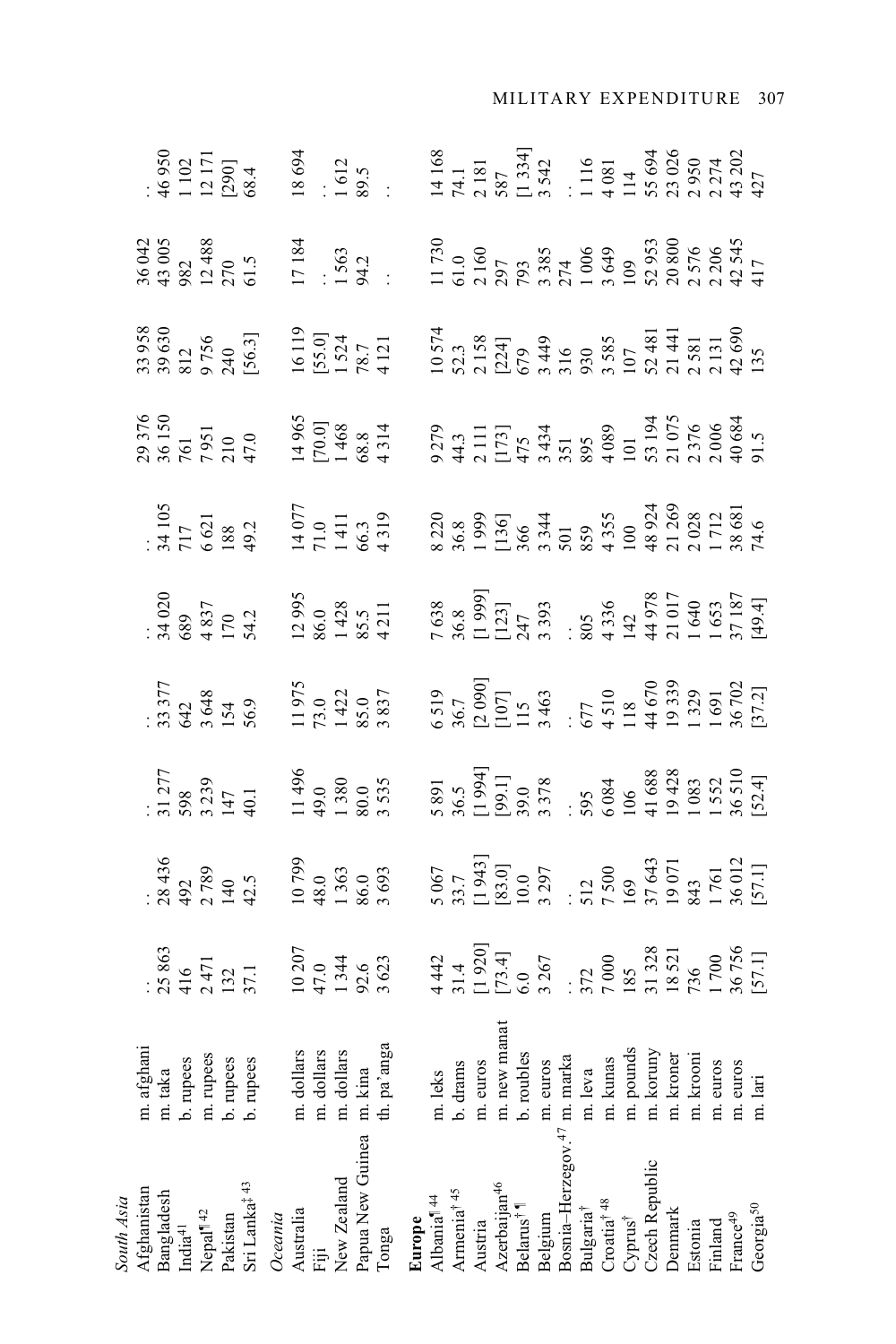| Country                                              | Currency                | 166 | 998                                                                                                                                                                                                                                                                                                           |  |  |  |  |
|------------------------------------------------------|-------------------------|-----|---------------------------------------------------------------------------------------------------------------------------------------------------------------------------------------------------------------------------------------------------------------------------------------------------------------|--|--|--|--|
| Germany                                              | m. euros                |     | $\begin{bmatrix} 1882 \\ 1806 \\ 15121 \\ 2632 \\ 3644 \\ 4405 \\ 5000 \\ 6000 \\ 7000 \\ 8000 \\ 7000 \\ 8000 \\ 7000 \\ 7000 \\ 7000 \\ 7000 \\ 7000 \\ 7000 \\ 7000 \\ 7000 \\ 7000 \\ 7000 \\ 7000 \\ 7000 \\ 7000 \\ 7000 \\ 7000 \\ 7000 \\ 7000 \\ 7000 \\ 7000 \\ 7000 \\ 7000 \\ 7000 \\ 7000 \\ 70$ |  |  |  |  |
| Greece                                               | m. euros                |     |                                                                                                                                                                                                                                                                                                               |  |  |  |  |
| $\rm{Hungary}$                                       | n. forint               |     |                                                                                                                                                                                                                                                                                                               |  |  |  |  |
| Iceland                                              | krónur                  |     |                                                                                                                                                                                                                                                                                                               |  |  |  |  |
| Ireland                                              | m. euros                |     |                                                                                                                                                                                                                                                                                                               |  |  |  |  |
| $\mbox{Italy}^{51}$                                  |                         |     |                                                                                                                                                                                                                                                                                                               |  |  |  |  |
| Latvia <sup>52</sup>                                 | m. euros<br>m. lats     |     |                                                                                                                                                                                                                                                                                                               |  |  |  |  |
|                                                      | m. litai                |     |                                                                                                                                                                                                                                                                                                               |  |  |  |  |
| Lithuania <sup>53</sup><br>Luxembourg                | m. euros                |     |                                                                                                                                                                                                                                                                                                               |  |  |  |  |
|                                                      | m. denar<br>th. liri    |     |                                                                                                                                                                                                                                                                                                               |  |  |  |  |
| Vlacedonia, FYR <sup>54</sup><br>Vlalta <sup>†</sup> |                         |     |                                                                                                                                                                                                                                                                                                               |  |  |  |  |
| Moldova <sup>†</sup> 1 <sup>55</sup><br>Netherlands  | m. lei                  |     |                                                                                                                                                                                                                                                                                                               |  |  |  |  |
|                                                      | m. euros                |     |                                                                                                                                                                                                                                                                                                               |  |  |  |  |
| Norway                                               | m. kroner               |     |                                                                                                                                                                                                                                                                                                               |  |  |  |  |
| Poland                                               | m. zlotys               |     |                                                                                                                                                                                                                                                                                                               |  |  |  |  |
| Portugal                                             | m. euros                |     |                                                                                                                                                                                                                                                                                                               |  |  |  |  |
|                                                      | m. new le               |     |                                                                                                                                                                                                                                                                                                               |  |  |  |  |
| Romania <sup>56</sup><br>Russia <sup>57</sup>        | b. roubles              |     |                                                                                                                                                                                                                                                                                                               |  |  |  |  |
|                                                      |                         |     |                                                                                                                                                                                                                                                                                                               |  |  |  |  |
| Serbia–Monten. <sup>58</sup><br>Slovakia†¶           | m. dinars<br>m. korunas |     |                                                                                                                                                                                                                                                                                                               |  |  |  |  |
|                                                      | m. tolars               |     |                                                                                                                                                                                                                                                                                                               |  |  |  |  |
| Slovenia<br>Spain                                    | m. euros                |     |                                                                                                                                                                                                                                                                                                               |  |  |  |  |
| Sweden <sup>59</sup><br>Switzerland <sup>† 1</sup>   | m. kronor               |     |                                                                                                                                                                                                                                                                                                               |  |  |  |  |
|                                                      | m. francs               |     |                                                                                                                                                                                                                                                                                                               |  |  |  |  |
| Turkey <sup>60</sup><br>UK <sup>61</sup>             | m. new lira             |     |                                                                                                                                                                                                                                                                                                               |  |  |  |  |
|                                                      | m. pounds               |     |                                                                                                                                                                                                                                                                                                               |  |  |  |  |
| Ukraine<br>8 $62\,$                                  | m. hryvnias             |     |                                                                                                                                                                                                                                                                                                               |  |  |  |  |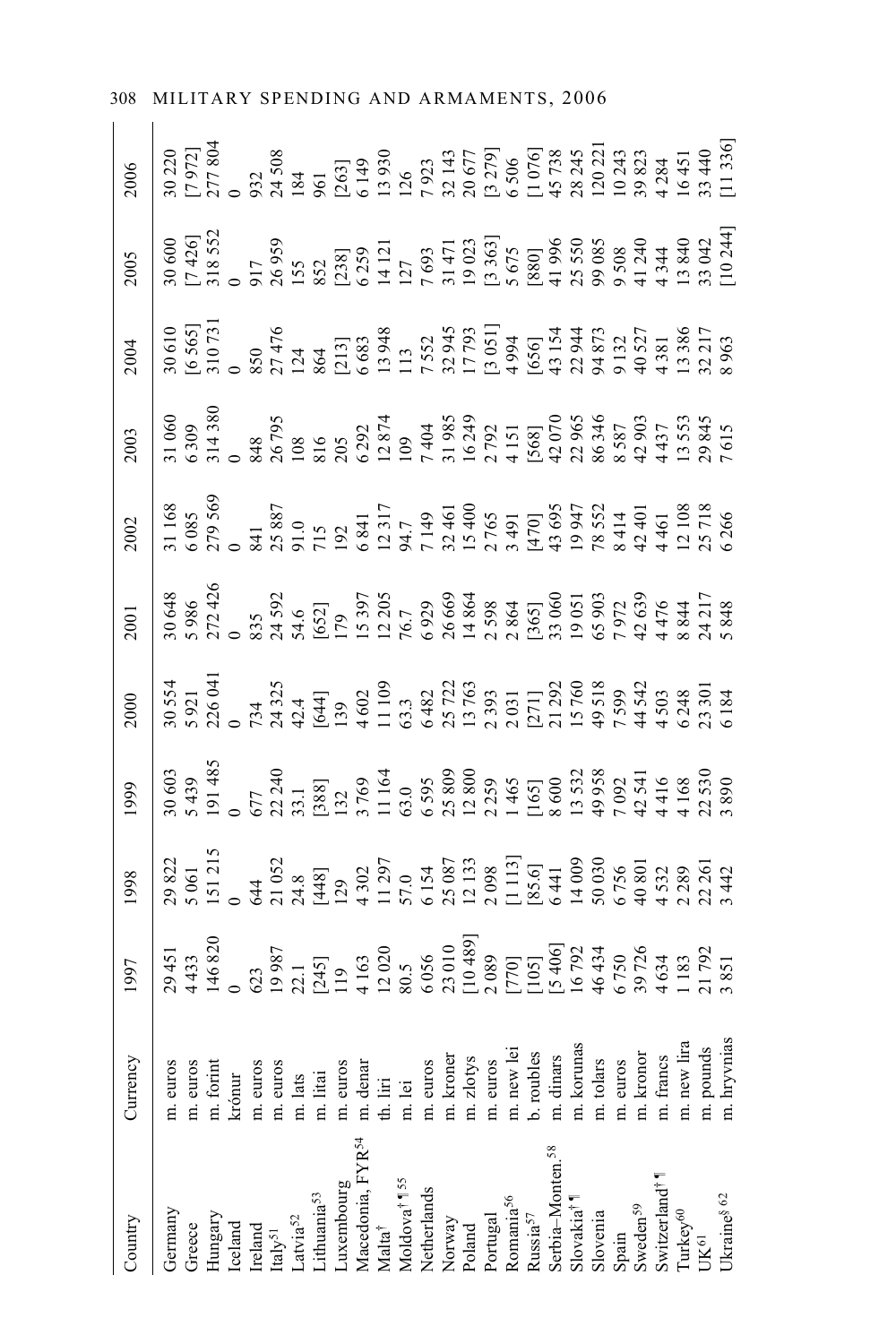| <b>Aiddle East</b>                                                                                                                                                                                                                                                                                                                                                                              |                                                                                                                                            |                                                                                       |                                                                          |                                                                                                                 |                                                                                                      |                                                                                                   |                                                                                                               |                                                                                               |                                                                                                                                       |                                                                                                |                                                                                                               |
|-------------------------------------------------------------------------------------------------------------------------------------------------------------------------------------------------------------------------------------------------------------------------------------------------------------------------------------------------------------------------------------------------|--------------------------------------------------------------------------------------------------------------------------------------------|---------------------------------------------------------------------------------------|--------------------------------------------------------------------------|-----------------------------------------------------------------------------------------------------------------|------------------------------------------------------------------------------------------------------|---------------------------------------------------------------------------------------------------|---------------------------------------------------------------------------------------------------------------|-----------------------------------------------------------------------------------------------|---------------------------------------------------------------------------------------------------------------------------------------|------------------------------------------------------------------------------------------------|---------------------------------------------------------------------------------------------------------------|
| $\begin{array}{l} \mbox{Bahrani}^{63} \\ \mbox{Egypt} \\ \mbox{Im}^{64} \\ \mbox{Im}^{65} \\ \mbox{Israel}^{66} \\ \mbox{Jordan} \\ \mbox{Kuvait} \\ \mbox{Cohano} \\ \mbox{Oman}^{\ddag}^{\ 67} \\ \mbox{Sylia} \\ \mbox{Sadii} \\ \mbox{Arabia}^{68} \\ \mbox{Sylia} \\ \mbox{Sylria} \\ \mbox{VAE}^{69} \\ \mbox{O} \\ \mbox{VAE}^{69} \\ \mbox{VAE}^{69} \\ \mbox{VAE}^{69} \\ \end{array}$ | m. dinars<br>m. pounds<br>b. rials<br>b. dinars<br>b. new shekels<br>m. dinars<br>m. rials<br>m. rials<br>m. rials<br>m. rials<br>m. rials | 109<br>8 503<br>8 540<br>8 540<br>8 541<br>7 12 41<br>7 13 51.3<br>8 67 975<br>8 51.3 | 111<br>9 439<br>10 624<br>1036<br>1032<br>1032<br>5322<br>5322<br>8 8712 | $\frac{123}{1881}$<br>9881                                                                                      | 121<br>10 847<br>31 113                                                                              | 126<br>11 839<br>38 310<br>40.6<br>43 3<br>1 445<br>1 45 3 850<br>47,6<br>8 796<br>8 796<br>8 796 | $126$<br>$12741$<br>$35362$<br>$47.4$<br>$4971$<br>$4907$<br>$4938$<br>$4938$<br>$4939$<br>$49139$<br>$49139$ | $176$<br>13 948<br>48 291<br>43 33<br>44 44 45 33<br>14 392<br>10 10 5 9 34<br>70 303<br>74 3 | $\begin{array}{r} 180 \\ 14684 \\ 63073 \\ 6303 \\ 458 \\ 1439 \\ 1439 \\ 144 \\ 1414 \\ 7841 \\ 7841 \\ 8943 \\ 8943 \\ \end{array}$ | 182<br>15 213<br>81 183<br>81 183<br>83 184<br>1 1 510<br>1 404<br>15 20 195<br>88.9<br>93 193 | 177<br>16 478<br>16 574<br>19 573, 3<br>19 579<br>11 745<br>11 12 12 12 13 13 13 13 14 13 14 14 15 16 16 1718 |
|                                                                                                                                                                                                                                                                                                                                                                                                 |                                                                                                                                            |                                                                                       |                                                                          |                                                                                                                 |                                                                                                      |                                                                                                   |                                                                                                               |                                                                                               |                                                                                                                                       |                                                                                                |                                                                                                               |
|                                                                                                                                                                                                                                                                                                                                                                                                 |                                                                                                                                            |                                                                                       |                                                                          |                                                                                                                 |                                                                                                      |                                                                                                   |                                                                                                               |                                                                                               |                                                                                                                                       |                                                                                                |                                                                                                               |
|                                                                                                                                                                                                                                                                                                                                                                                                 |                                                                                                                                            |                                                                                       |                                                                          |                                                                                                                 |                                                                                                      |                                                                                                   |                                                                                                               |                                                                                               |                                                                                                                                       |                                                                                                |                                                                                                               |
|                                                                                                                                                                                                                                                                                                                                                                                                 |                                                                                                                                            |                                                                                       |                                                                          | $\begin{array}{r} .714 \\ 37.4 \\ 696 \\ 696 \\ 1251 \\ 687 \\ 687 \\ 8790 \\ 8790 \\ 8790 \\ 51.5 \end{array}$ | $\begin{array}{r} .39.5 \\ 39.5 \\ 827 \\ 1102 \\ 809 \\ 14866 \\ 74866 \\ 3688 \\ 76.6 \end{array}$ |                                                                                                   |                                                                                                               |                                                                                               |                                                                                                                                       |                                                                                                |                                                                                                               |
|                                                                                                                                                                                                                                                                                                                                                                                                 |                                                                                                                                            |                                                                                       |                                                                          |                                                                                                                 |                                                                                                      |                                                                                                   |                                                                                                               |                                                                                               |                                                                                                                                       |                                                                                                |                                                                                                               |
|                                                                                                                                                                                                                                                                                                                                                                                                 |                                                                                                                                            |                                                                                       |                                                                          |                                                                                                                 |                                                                                                      |                                                                                                   |                                                                                                               |                                                                                               |                                                                                                                                       |                                                                                                |                                                                                                               |
|                                                                                                                                                                                                                                                                                                                                                                                                 |                                                                                                                                            |                                                                                       |                                                                          |                                                                                                                 |                                                                                                      |                                                                                                   |                                                                                                               |                                                                                               |                                                                                                                                       |                                                                                                |                                                                                                               |
|                                                                                                                                                                                                                                                                                                                                                                                                 |                                                                                                                                            |                                                                                       |                                                                          |                                                                                                                 |                                                                                                      |                                                                                                   |                                                                                                               |                                                                                               |                                                                                                                                       |                                                                                                |                                                                                                               |
|                                                                                                                                                                                                                                                                                                                                                                                                 |                                                                                                                                            |                                                                                       |                                                                          |                                                                                                                 |                                                                                                      |                                                                                                   |                                                                                                               |                                                                                               |                                                                                                                                       |                                                                                                |                                                                                                               |
|                                                                                                                                                                                                                                                                                                                                                                                                 |                                                                                                                                            |                                                                                       |                                                                          |                                                                                                                 |                                                                                                      |                                                                                                   |                                                                                                               |                                                                                               |                                                                                                                                       |                                                                                                |                                                                                                               |
|                                                                                                                                                                                                                                                                                                                                                                                                 |                                                                                                                                            |                                                                                       |                                                                          |                                                                                                                 |                                                                                                      |                                                                                                   |                                                                                                               |                                                                                               |                                                                                                                                       |                                                                                                |                                                                                                               |
| Yemen                                                                                                                                                                                                                                                                                                                                                                                           |                                                                                                                                            |                                                                                       |                                                                          |                                                                                                                 |                                                                                                      |                                                                                                   |                                                                                                               |                                                                                               |                                                                                                                                       |                                                                                                |                                                                                                               |
|                                                                                                                                                                                                                                                                                                                                                                                                 |                                                                                                                                            |                                                                                       |                                                                          |                                                                                                                 |                                                                                                      |                                                                                                   |                                                                                                               |                                                                                               |                                                                                                                                       |                                                                                                |                                                                                                               |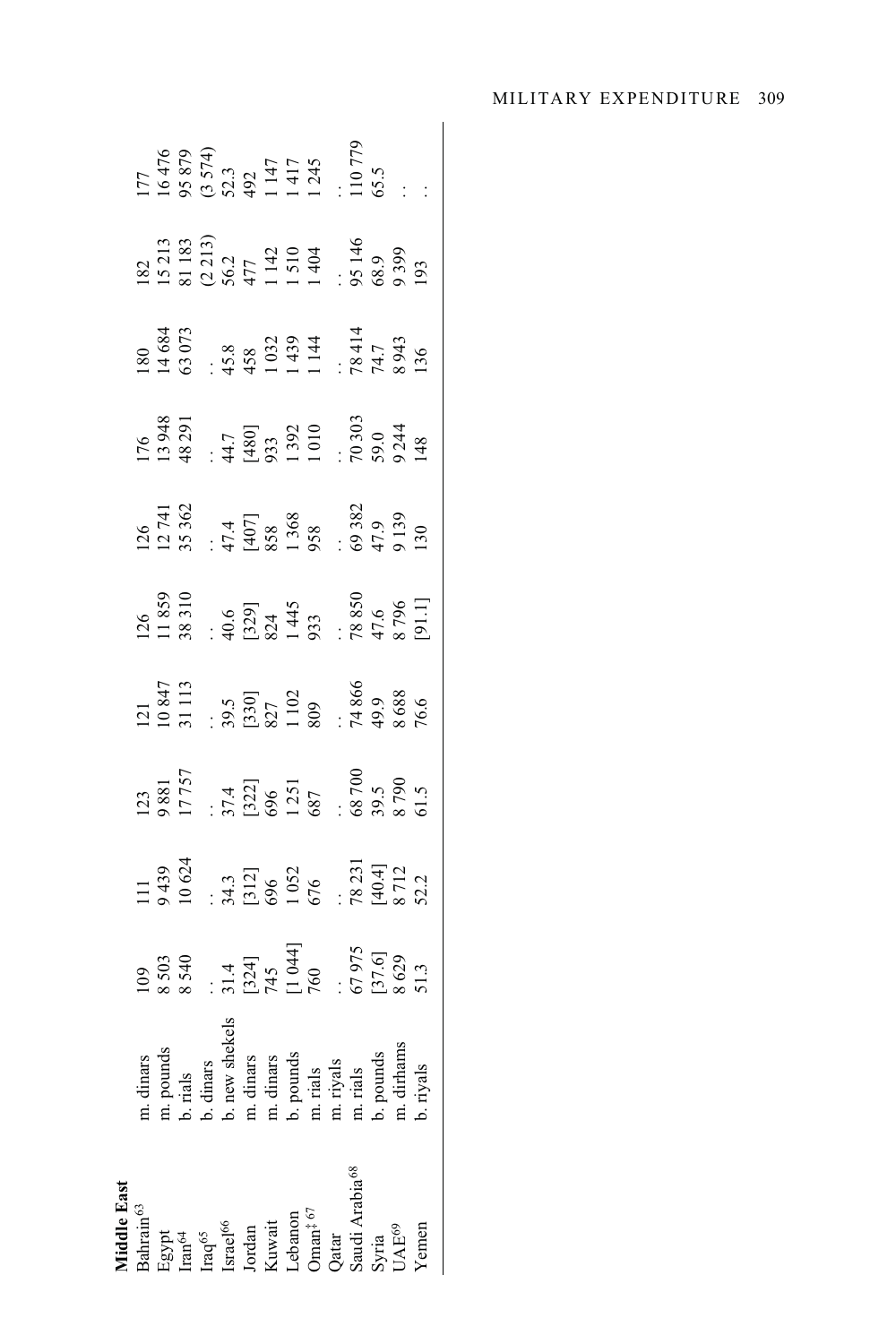| Table 8A.3. Military expenditure by country, in constant US dollars for 1997-2006 and current US dollars for 2006                                                                                        |                |                                  |                                    |                                    |                                    |                                            |                                                         |                                                                                                             |                                                            |                                 |                         |
|----------------------------------------------------------------------------------------------------------------------------------------------------------------------------------------------------------|----------------|----------------------------------|------------------------------------|------------------------------------|------------------------------------|--------------------------------------------|---------------------------------------------------------|-------------------------------------------------------------------------------------------------------------|------------------------------------------------------------|---------------------------------|-------------------------|
| Figures are in US\$ m. at constant 2005 prices and exchange rates except in the right-most column, marked *, where they are in current US\$ m. Figures are for<br>calendar years unless otherwise stated |                |                                  |                                    |                                    |                                    |                                            |                                                         |                                                                                                             |                                                            |                                 |                         |
| Current                                                                                                                                                                                                  | 1997           | 1998                             | 1999                               | 2000                               | 2001                               | 2002                                       | 2003                                                    | 2004                                                                                                        | 2005                                                       | 2006                            | $2006*$                 |
| Africa                                                                                                                                                                                                   |                |                                  |                                    |                                    |                                    |                                            |                                                         |                                                                                                             |                                                            |                                 |                         |
|                                                                                                                                                                                                          |                |                                  |                                    |                                    |                                    |                                            |                                                         |                                                                                                             |                                                            |                                 |                         |
| North Africa<br>Algeria <sup>§ 1</sup>                                                                                                                                                                   | 1703           | 801                              |                                    | 2205                               |                                    | $\overline{6}$<br>$\overline{\mathcal{C}}$ | 453<br>$\overline{\mathcal{C}}$                         | 2801                                                                                                        | 925<br>$\overline{\mathcal{C}}$                            | 3014                            | 3089                    |
| Libya                                                                                                                                                                                                    |                |                                  |                                    |                                    |                                    |                                            |                                                         |                                                                                                             |                                                            |                                 |                         |
| Morocco <sup>2</sup>                                                                                                                                                                                     | 1994<br>1994   | 414<br>997                       | 900<br>320<br>320<br>$\mathcal{L}$ | 342<br>017                         | 2 234<br>3 355<br>2 2 2 3<br>4 1 5 | 431<br>269<br>$\overline{\mathcal{C}}$     | 536<br>308<br>$\mathbf{\Omega}$                         | 69<br>29<br>43<br>4<br>$\overline{\mathcal{C}}$                                                             | 749<br>312<br>$\mathbf{\Omega}$                            | 741<br>314<br>$\mathbf{\Omega}$ | 763<br>2406<br>432      |
| Tunisia                                                                                                                                                                                                  | 379            | 386                              | 382                                | 400                                |                                    | $\frac{1}{4}$                              | 428                                                     |                                                                                                             | 469                                                        | 395                             |                         |
| Sub-Saharan Africa                                                                                                                                                                                       |                |                                  |                                    |                                    |                                    |                                            |                                                         |                                                                                                             |                                                            |                                 |                         |
| Angola <sup>3</sup>                                                                                                                                                                                      | [1186]         | $[423]$                          | [1546]                             | [436]                              | [224]                              | [304]                                      | [456]                                                   | [973]                                                                                                       | 654                                                        |                                 |                         |
| Benin                                                                                                                                                                                                    |                |                                  |                                    |                                    |                                    |                                            |                                                         |                                                                                                             |                                                            | : 44.7                          | 47.0                    |
| Botswana                                                                                                                                                                                                 | 209            |                                  | 243<br>56.4<br>189<br>189<br>6.1   | $269$<br>$57.4$<br>$41.2$<br>$183$ | 329<br>56.6<br>54.7<br>183<br>6.7  | 351                                        |                                                         |                                                                                                             | $\begin{bmatrix} 313 \\ 76.2 \\ 49.5 \\ 223 \end{bmatrix}$ |                                 |                         |
| Burkina Faso                                                                                                                                                                                             | $51.3$<br>42.6 |                                  |                                    |                                    |                                    |                                            |                                                         |                                                                                                             |                                                            | $[82.2]$                        |                         |
| Burundi                                                                                                                                                                                                  |                | 256<br>50.6<br>175<br>175<br>5.5 |                                    |                                    |                                    |                                            |                                                         |                                                                                                             |                                                            | $46.0$<br>243                   | $[85.5]$<br>49.2<br>258 |
| Cameroon <sup>§</sup>                                                                                                                                                                                    | 154            |                                  |                                    |                                    |                                    |                                            |                                                         |                                                                                                             |                                                            |                                 |                         |
| Cape Verde                                                                                                                                                                                               | $\frac{6}{4}$  |                                  |                                    | 6.6                                |                                    |                                            |                                                         |                                                                                                             |                                                            |                                 |                         |
| Central African Republic <sup># 4</sup>                                                                                                                                                                  |                |                                  |                                    |                                    | ÷,                                 | 68.4<br>52.8<br>63.9 5 4 4 6 9.7           |                                                         |                                                                                                             |                                                            |                                 |                         |
| Chad                                                                                                                                                                                                     | <b>26.9</b>    | $\frac{1}{25.3}$                 | 37.4                               | 42.3                               |                                    |                                            |                                                         |                                                                                                             |                                                            |                                 |                         |
| Congo, Republic of                                                                                                                                                                                       |                |                                  |                                    |                                    | 45.0<br>58.9                       |                                            |                                                         |                                                                                                             |                                                            | 55.3                            | 59.4<br>84.7            |
| Congo, DRC <sup>5</sup>                                                                                                                                                                                  | 61.1           | 18.4                             | 67.0                               | 49.8                               | $\ddot{\cdot}$                     |                                            | 355<br>643 03<br>63 03 05 09 08<br>16.7<br>747 09 09 07 | $\begin{bmatrix} 367 \\ 70.0 \\ 51.9 \\ 226 \\ 6.8 \\ 15.6 \\ 78.3 \\ 78.3 \\ 78.3 \\ 200 \\ \end{bmatrix}$ | $15.4$<br>$55.5$<br>$78.5$<br>$150$                        | (146)                           | (169)                   |
| Côte d'Ivoire                                                                                                                                                                                            | 131            |                                  |                                    |                                    |                                    |                                            |                                                         |                                                                                                             |                                                            |                                 |                         |
| Djibouti                                                                                                                                                                                                 | 26.1           | 25.7                             | 25.7                               | 24.9                               | $\frac{34.8}{ }$                   | 27.5                                       |                                                         |                                                                                                             |                                                            |                                 |                         |
| Equatorial Guinea                                                                                                                                                                                        |                |                                  |                                    |                                    |                                    |                                            |                                                         |                                                                                                             |                                                            |                                 |                         |
| Eritrea <sup>6</sup>                                                                                                                                                                                     | 135            |                                  | 400                                | 333                                |                                    |                                            | 230                                                     |                                                                                                             |                                                            |                                 |                         |
| Ethiopia <sup>7</sup>                                                                                                                                                                                    | 246            | 378<br>518                       | 822                                | $\frac{741}{129}$                  | $247$<br>502<br>117<br>117<br>2.0  | $236$<br>418<br>129<br>123                 | $\frac{319}{120}$                                       | $\frac{346}{123}$                                                                                           | 341<br>110                                                 | 316<br>112                      | 345                     |
| Gabon                                                                                                                                                                                                    |                |                                  |                                    |                                    |                                    |                                            |                                                         |                                                                                                             |                                                            |                                 |                         |
| Gambia <sup>‡</sup>                                                                                                                                                                                      | $\frac{5}{25}$ | $\frac{24}{4}$                   | $\frac{2}{2}$                      |                                    |                                    |                                            |                                                         |                                                                                                             |                                                            |                                 |                         |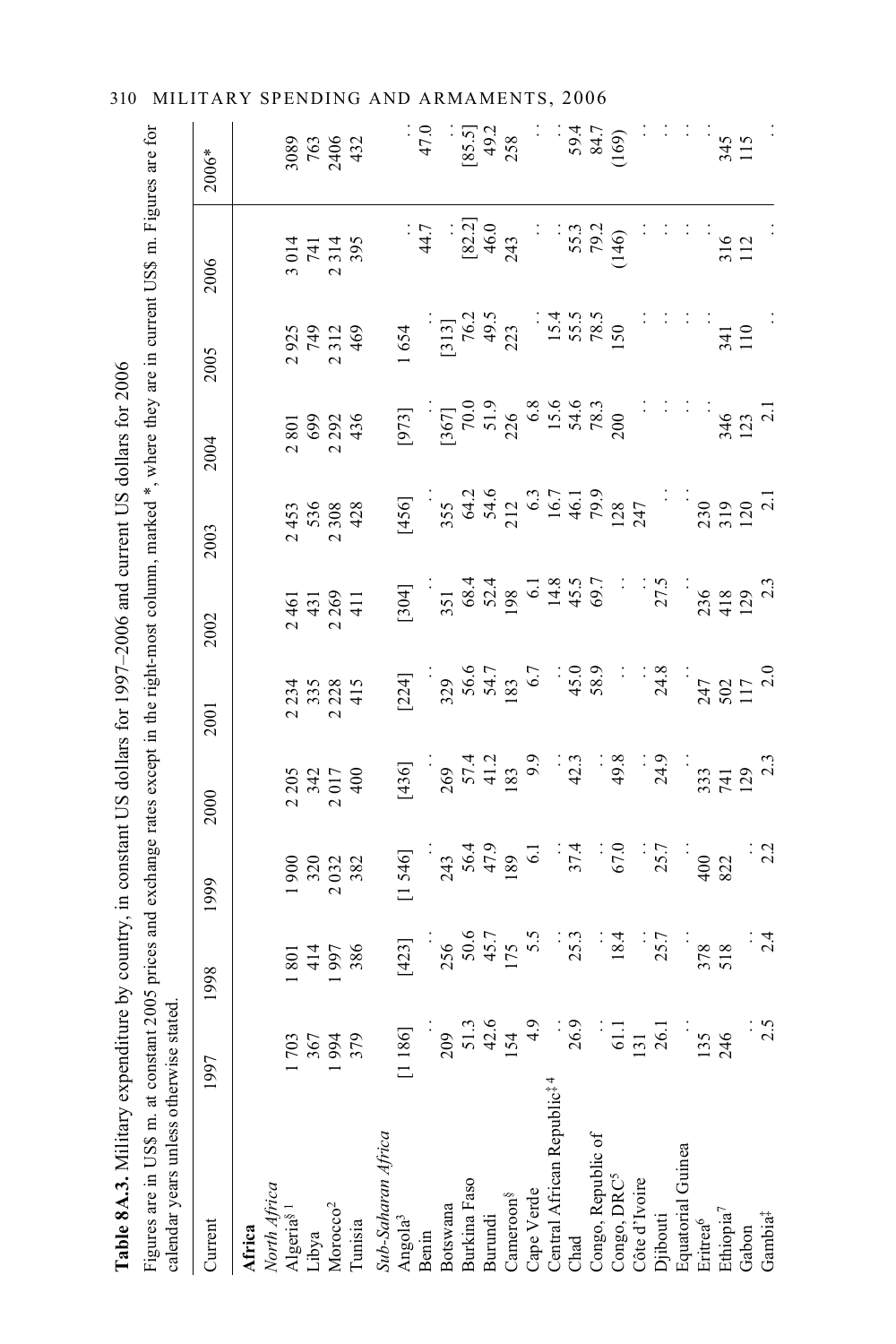| Guinea-Bissau <sup>10</sup><br>Kenya<br>Lesotho<br>Madagascar <sup>11</sup><br>Malini<br>Maliniai <sup>12</sup><br>Mauritania <sup>12</sup><br>Mauritania <sup>12</sup><br>Mauritania <sup>12</sup><br>Mamibia <sup>14</sup><br>Nigerra<br>Nigerra<br>Nigerra<br>Seveelles<br>Seveelles<br>Seveelles<br>Sevenalia<br>Sounalia<br>Sounali<br>$\begin{array}{ll} \text{Togo} \\ \text{Uganda}^\ddagger \\ \text{Zambia}^{20} \\ \text{Zimbabwe}^{21} \end{array}$ | 1999 - 1999 - 1999 - 1999 - 1999 - 1999 - 1999 - 1999 - 1999 - 1999 - 1999 - 1999 - 1999 - 1999 - 1999 - 1999<br>1999 - 1999 - 1999 - 1999 - 1999 - 1999 - 1999 - 1999 - 1999 - 1999 - 1999 - 1999 - 1999 - 1999 - 1999 - 1999<br>1 |  |  |  |                                                                                                                                                                                                                                                                                                                                                      |
|-----------------------------------------------------------------------------------------------------------------------------------------------------------------------------------------------------------------------------------------------------------------------------------------------------------------------------------------------------------------------------------------------------------------------------------------------------------------|-------------------------------------------------------------------------------------------------------------------------------------------------------------------------------------------------------------------------------------|--|--|--|------------------------------------------------------------------------------------------------------------------------------------------------------------------------------------------------------------------------------------------------------------------------------------------------------------------------------------------------------|
|                                                                                                                                                                                                                                                                                                                                                                                                                                                                 |                                                                                                                                                                                                                                     |  |  |  |                                                                                                                                                                                                                                                                                                                                                      |
|                                                                                                                                                                                                                                                                                                                                                                                                                                                                 |                                                                                                                                                                                                                                     |  |  |  | $\frac{3}{2}$<br>$\frac{3}{2}$<br>$\frac{3}{2}$<br>$\frac{3}{2}$<br>$\frac{3}{2}$<br>$\frac{3}{2}$<br>$\frac{3}{2}$<br>$\frac{3}{2}$<br>$\frac{3}{2}$<br>$\frac{3}{2}$<br>$\frac{3}{2}$<br>$\frac{3}{2}$<br>$\frac{3}{2}$<br>$\frac{3}{2}$<br>$\frac{3}{2}$<br>$\frac{3}{2}$<br>$\frac{3}{2}$<br>$\frac{3}{2}$<br>$\frac{3}{2}$<br>$\frac{3}{2}$<br> |
|                                                                                                                                                                                                                                                                                                                                                                                                                                                                 |                                                                                                                                                                                                                                     |  |  |  |                                                                                                                                                                                                                                                                                                                                                      |
|                                                                                                                                                                                                                                                                                                                                                                                                                                                                 |                                                                                                                                                                                                                                     |  |  |  |                                                                                                                                                                                                                                                                                                                                                      |
|                                                                                                                                                                                                                                                                                                                                                                                                                                                                 |                                                                                                                                                                                                                                     |  |  |  |                                                                                                                                                                                                                                                                                                                                                      |
|                                                                                                                                                                                                                                                                                                                                                                                                                                                                 |                                                                                                                                                                                                                                     |  |  |  |                                                                                                                                                                                                                                                                                                                                                      |
|                                                                                                                                                                                                                                                                                                                                                                                                                                                                 |                                                                                                                                                                                                                                     |  |  |  |                                                                                                                                                                                                                                                                                                                                                      |
|                                                                                                                                                                                                                                                                                                                                                                                                                                                                 |                                                                                                                                                                                                                                     |  |  |  |                                                                                                                                                                                                                                                                                                                                                      |
|                                                                                                                                                                                                                                                                                                                                                                                                                                                                 |                                                                                                                                                                                                                                     |  |  |  |                                                                                                                                                                                                                                                                                                                                                      |
|                                                                                                                                                                                                                                                                                                                                                                                                                                                                 |                                                                                                                                                                                                                                     |  |  |  |                                                                                                                                                                                                                                                                                                                                                      |
|                                                                                                                                                                                                                                                                                                                                                                                                                                                                 |                                                                                                                                                                                                                                     |  |  |  |                                                                                                                                                                                                                                                                                                                                                      |
|                                                                                                                                                                                                                                                                                                                                                                                                                                                                 |                                                                                                                                                                                                                                     |  |  |  |                                                                                                                                                                                                                                                                                                                                                      |
|                                                                                                                                                                                                                                                                                                                                                                                                                                                                 |                                                                                                                                                                                                                                     |  |  |  |                                                                                                                                                                                                                                                                                                                                                      |
|                                                                                                                                                                                                                                                                                                                                                                                                                                                                 |                                                                                                                                                                                                                                     |  |  |  |                                                                                                                                                                                                                                                                                                                                                      |
|                                                                                                                                                                                                                                                                                                                                                                                                                                                                 |                                                                                                                                                                                                                                     |  |  |  |                                                                                                                                                                                                                                                                                                                                                      |
|                                                                                                                                                                                                                                                                                                                                                                                                                                                                 |                                                                                                                                                                                                                                     |  |  |  |                                                                                                                                                                                                                                                                                                                                                      |
|                                                                                                                                                                                                                                                                                                                                                                                                                                                                 |                                                                                                                                                                                                                                     |  |  |  |                                                                                                                                                                                                                                                                                                                                                      |
|                                                                                                                                                                                                                                                                                                                                                                                                                                                                 |                                                                                                                                                                                                                                     |  |  |  |                                                                                                                                                                                                                                                                                                                                                      |
|                                                                                                                                                                                                                                                                                                                                                                                                                                                                 |                                                                                                                                                                                                                                     |  |  |  |                                                                                                                                                                                                                                                                                                                                                      |
|                                                                                                                                                                                                                                                                                                                                                                                                                                                                 |                                                                                                                                                                                                                                     |  |  |  |                                                                                                                                                                                                                                                                                                                                                      |
|                                                                                                                                                                                                                                                                                                                                                                                                                                                                 |                                                                                                                                                                                                                                     |  |  |  |                                                                                                                                                                                                                                                                                                                                                      |
|                                                                                                                                                                                                                                                                                                                                                                                                                                                                 |                                                                                                                                                                                                                                     |  |  |  |                                                                                                                                                                                                                                                                                                                                                      |
|                                                                                                                                                                                                                                                                                                                                                                                                                                                                 |                                                                                                                                                                                                                                     |  |  |  |                                                                                                                                                                                                                                                                                                                                                      |
|                                                                                                                                                                                                                                                                                                                                                                                                                                                                 |                                                                                                                                                                                                                                     |  |  |  |                                                                                                                                                                                                                                                                                                                                                      |
|                                                                                                                                                                                                                                                                                                                                                                                                                                                                 |                                                                                                                                                                                                                                     |  |  |  |                                                                                                                                                                                                                                                                                                                                                      |
|                                                                                                                                                                                                                                                                                                                                                                                                                                                                 |                                                                                                                                                                                                                                     |  |  |  |                                                                                                                                                                                                                                                                                                                                                      |
|                                                                                                                                                                                                                                                                                                                                                                                                                                                                 |                                                                                                                                                                                                                                     |  |  |  |                                                                                                                                                                                                                                                                                                                                                      |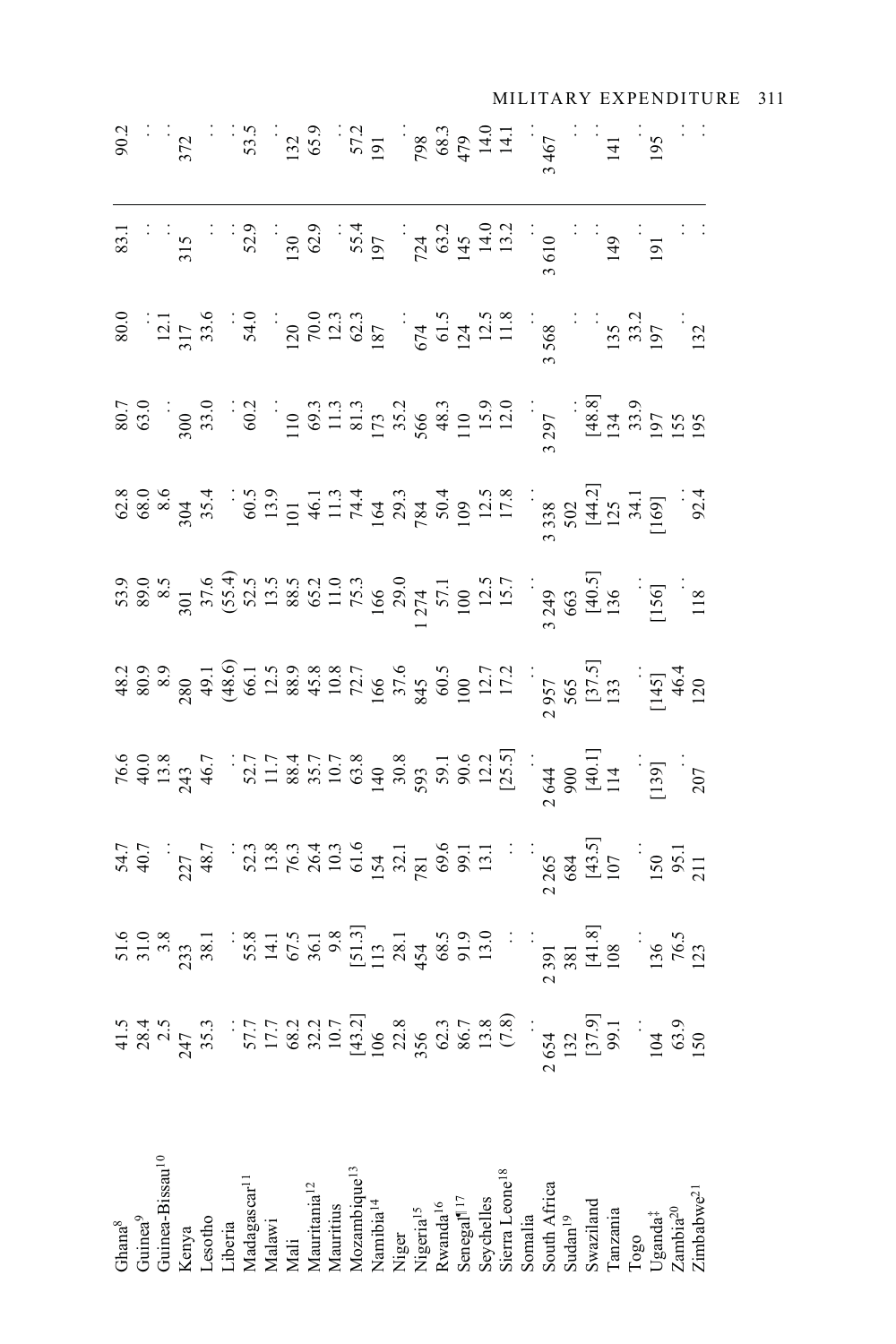312 MILITARY SPENDING AND ARMAMENTS, 2006

| Current                                                                                                   | 1997                                                                    | 1998                                                                                                   | 1999                                                           | 2000                                                                            | 2001                                          | 2002                                                                               | 2003                                                                             | 2004                                                                           | 2005                                                                                             | 2006                                                                                                              | 2006*                                                                                                                                                                                                                                                                                                                                                         |
|-----------------------------------------------------------------------------------------------------------|-------------------------------------------------------------------------|--------------------------------------------------------------------------------------------------------|----------------------------------------------------------------|---------------------------------------------------------------------------------|-----------------------------------------------|------------------------------------------------------------------------------------|----------------------------------------------------------------------------------|--------------------------------------------------------------------------------|--------------------------------------------------------------------------------------------------|-------------------------------------------------------------------------------------------------------------------|---------------------------------------------------------------------------------------------------------------------------------------------------------------------------------------------------------------------------------------------------------------------------------------------------------------------------------------------------------------|
| Caribbean<br>Americas                                                                                     |                                                                         |                                                                                                        |                                                                |                                                                                 |                                               |                                                                                    |                                                                                  |                                                                                |                                                                                                  |                                                                                                                   |                                                                                                                                                                                                                                                                                                                                                               |
| Bahamas                                                                                                   |                                                                         |                                                                                                        |                                                                |                                                                                 |                                               |                                                                                    |                                                                                  |                                                                                |                                                                                                  |                                                                                                                   |                                                                                                                                                                                                                                                                                                                                                               |
| <b>Barbados</b>                                                                                           | $\begin{bmatrix} 38.4 \\ 19.0 \\ \end{bmatrix}$                         |                                                                                                        |                                                                |                                                                                 |                                               |                                                                                    |                                                                                  |                                                                                |                                                                                                  |                                                                                                                   |                                                                                                                                                                                                                                                                                                                                                               |
| Cuba                                                                                                      |                                                                         |                                                                                                        |                                                                |                                                                                 |                                               |                                                                                    |                                                                                  |                                                                                |                                                                                                  |                                                                                                                   |                                                                                                                                                                                                                                                                                                                                                               |
| Dominican Republic                                                                                        | 153                                                                     | $37.5$<br>$12.3$<br>$158$<br>$53.1$                                                                    | $37.8$<br>$23.2$<br>$164$<br>$50.7$                            | $31.4$<br>$24.5$<br>$21.8$<br>$49.8$                                            | $30.0$<br>$25.7$<br>$261$<br>$53.0$           | $31.9$<br>$294$<br>$64.0$<br>$64.0$                                                | $33.5$<br>$25.2$<br>$186$<br>$56.7$                                              | $354$<br>$34$<br>$19$<br>$10$<br>$10$<br>$10$<br>$10$<br>$10$                  | $39.2$<br>$175$<br>$55.7$                                                                        | $47.3$<br>$1.65$<br>$1.65$<br>$54.8$<br>$54.8$                                                                    | $483$<br>$[165]$<br>$56.1$                                                                                                                                                                                                                                                                                                                                    |
| Haiti                                                                                                     |                                                                         |                                                                                                        |                                                                |                                                                                 |                                               |                                                                                    |                                                                                  |                                                                                |                                                                                                  |                                                                                                                   |                                                                                                                                                                                                                                                                                                                                                               |
| Jamaica <sup>‡</sup>                                                                                      | 64.6                                                                    |                                                                                                        |                                                                |                                                                                 |                                               |                                                                                    |                                                                                  |                                                                                |                                                                                                  |                                                                                                                   |                                                                                                                                                                                                                                                                                                                                                               |
| Trinidad and Tobago                                                                                       |                                                                         |                                                                                                        |                                                                |                                                                                 |                                               |                                                                                    |                                                                                  |                                                                                |                                                                                                  |                                                                                                                   |                                                                                                                                                                                                                                                                                                                                                               |
| Central America                                                                                           |                                                                         |                                                                                                        |                                                                |                                                                                 |                                               |                                                                                    |                                                                                  |                                                                                |                                                                                                  |                                                                                                                   |                                                                                                                                                                                                                                                                                                                                                               |
|                                                                                                           | ∞ं                                                                      |                                                                                                        |                                                                |                                                                                 |                                               |                                                                                    |                                                                                  |                                                                                |                                                                                                  |                                                                                                                   |                                                                                                                                                                                                                                                                                                                                                               |
|                                                                                                           |                                                                         |                                                                                                        |                                                                |                                                                                 |                                               |                                                                                    |                                                                                  |                                                                                |                                                                                                  |                                                                                                                   |                                                                                                                                                                                                                                                                                                                                                               |
|                                                                                                           | 121                                                                     |                                                                                                        |                                                                |                                                                                 |                                               |                                                                                    |                                                                                  |                                                                                |                                                                                                  |                                                                                                                   |                                                                                                                                                                                                                                                                                                                                                               |
| Belize<br>Costa Rica <sup>22</sup><br>El Salvador<br>Guatemala<br>Guatemala<br>Honduras <sup>† § 23</sup> | 178                                                                     |                                                                                                        |                                                                |                                                                                 |                                               |                                                                                    | $\frac{116}{117}$<br>$\frac{217}{574}$<br>$\frac{574}{380}$<br>$\frac{381}{381}$ |                                                                                |                                                                                                  | $\frac{105}{137}$<br>$\frac{52}{52.6}$                                                                            | $109$<br>146<br>146<br>55.1<br>3201                                                                                                                                                                                                                                                                                                                           |
|                                                                                                           |                                                                         |                                                                                                        |                                                                |                                                                                 |                                               |                                                                                    |                                                                                  |                                                                                |                                                                                                  |                                                                                                                   |                                                                                                                                                                                                                                                                                                                                                               |
|                                                                                                           |                                                                         |                                                                                                        |                                                                |                                                                                 |                                               |                                                                                    |                                                                                  |                                                                                |                                                                                                  |                                                                                                                   |                                                                                                                                                                                                                                                                                                                                                               |
| $\begin{array}{l} \rm{Mexico}^{\dagger\; \$}\\ \rm{Nicaragua}^{24} \end{array}$                           |                                                                         |                                                                                                        |                                                                |                                                                                 |                                               |                                                                                    |                                                                                  |                                                                                |                                                                                                  |                                                                                                                   |                                                                                                                                                                                                                                                                                                                                                               |
| Panama <sup>25</sup>                                                                                      | $3160$<br>$33.4$<br>$128$                                               | $\frac{117}{186}$<br>$\frac{186}{28.7}$                                                                | $\frac{121}{181}$<br>$\frac{121}{3298}$<br>$\frac{3295}{29.5}$ | $132$<br>$229$<br>$41.0$<br>$3409$<br>$32.5$                                    | $124$<br>$269$<br>$46.8$<br>$3.388$<br>$3.02$ | $\frac{122}{199}$<br>$\frac{123}{374}$<br>$\frac{346}{374}$                        |                                                                                  | $\frac{111}{130}$<br>$\frac{130}{319}$<br>$\frac{330}{330}$                    | $\frac{108}{105}$<br>105<br>49.6<br>3 193                                                        |                                                                                                                   |                                                                                                                                                                                                                                                                                                                                                               |
| North America                                                                                             |                                                                         |                                                                                                        |                                                                |                                                                                 |                                               |                                                                                    |                                                                                  |                                                                                |                                                                                                  |                                                                                                                   |                                                                                                                                                                                                                                                                                                                                                               |
| Canada<br>USA<br>26                                                                                       | 10748<br>336185                                                         |                                                                                                        |                                                                | 11412<br>342 172                                                                |                                               |                                                                                    | 11984<br>440813                                                                  |                                                                                | 12 986<br>504 638                                                                                |                                                                                                                   |                                                                                                                                                                                                                                                                                                                                                               |
|                                                                                                           |                                                                         | 11 122<br>328 611                                                                                      | 11603<br>329 421                                               |                                                                                 | 709<br>932<br>$\frac{11}{34}$                 | 11771<br>387303                                                                    |                                                                                  | 12441<br>480451                                                                |                                                                                                  | 13507<br>528692                                                                                                   | 14837<br>546018                                                                                                                                                                                                                                                                                                                                               |
| South America                                                                                             |                                                                         |                                                                                                        |                                                                |                                                                                 |                                               |                                                                                    |                                                                                  |                                                                                |                                                                                                  |                                                                                                                   |                                                                                                                                                                                                                                                                                                                                                               |
|                                                                                                           |                                                                         |                                                                                                        |                                                                |                                                                                 |                                               |                                                                                    |                                                                                  |                                                                                |                                                                                                  |                                                                                                                   |                                                                                                                                                                                                                                                                                                                                                               |
| Argentina<br>Bolivia $^{27}$                                                                              | $\begin{array}{r} 2.074 \\ 133 \\ 133 \\ 2.551 \\ 2.551 \\ \end{array}$ |                                                                                                        |                                                                |                                                                                 |                                               |                                                                                    |                                                                                  |                                                                                |                                                                                                  |                                                                                                                   |                                                                                                                                                                                                                                                                                                                                                               |
| Brazil                                                                                                    |                                                                         |                                                                                                        |                                                                |                                                                                 |                                               |                                                                                    |                                                                                  |                                                                                |                                                                                                  |                                                                                                                   |                                                                                                                                                                                                                                                                                                                                                               |
| Chile <sup>828</sup>                                                                                      |                                                                         |                                                                                                        |                                                                |                                                                                 |                                               |                                                                                    |                                                                                  |                                                                                |                                                                                                  |                                                                                                                   |                                                                                                                                                                                                                                                                                                                                                               |
| Colombia <sup>29</sup>                                                                                    |                                                                         | $\begin{array}{r} 2\ 062 \\ 155 \\ 1545 \\ 2\ 719 \\ 3\ 111 \\ 3\ 111 \\ 3\ 111 \\ 508 \\ \end{array}$ | 2 125<br>128<br>12 928<br>13 460<br>13 353                     | $\begin{array}{r} 2.082 \\ 126 \\ 11.583 \\ 3.048 \\ 3.500 \\ 3.17 \end{array}$ | 2 048<br>157<br>13 428<br>13 438<br>3 439     | $\begin{array}{r} 1\ 692 \\ 150 \\ 150 \\ 15369 \\ 374 \\ 3803 \\ 578 \end{array}$ |                                                                                  | $\begin{array}{r} 1813 \\ 153 \\ 11250 \\ 4077 \\ 4311 \\ 4311 \\ \end{array}$ | $\begin{array}{r} 1\ 912 \\ 1\ 153 \\ 1\ 2\ 510 \\ 4\ 397 \\ 4\ 562 \\ 1\ 4\ 887 \\ \end{array}$ |                                                                                                                   |                                                                                                                                                                                                                                                                                                                                                               |
| Ecuador <sup>30</sup>                                                                                     | 696                                                                     |                                                                                                        |                                                                |                                                                                 |                                               |                                                                                    | $\begin{array}{r} 1748 \\ 158 \\ 158 \\ 11979 \\ 3241 \\ 429 \\ 778 \end{array}$ |                                                                                |                                                                                                  | $\begin{bmatrix} 1 & 847 \\ 155 \\ 155 \\ 13 & 446 \\ 4 & 858 \\ 4 & 609 \\ 14 & 609 \\ 1 & 608 \\ \end{bmatrix}$ | $[1\ 927] \atop [162] \phantom{00} [162] \atop [15\ 638] \phantom{00} \phantom{00} [162] \atop [15\ 638] \phantom{00} [162] \atop [162] \phantom{0} [163] \atop [163] \phantom{0} [16] \atop [16] \phantom{0} [16] \atop [16] \phantom{0} [16] \atop [16] \phantom{0} [16] \atop [16] \phantom{0} [16] \atop [16] \phantom{0} [16] \atop [16] \phantom{0} [1$ |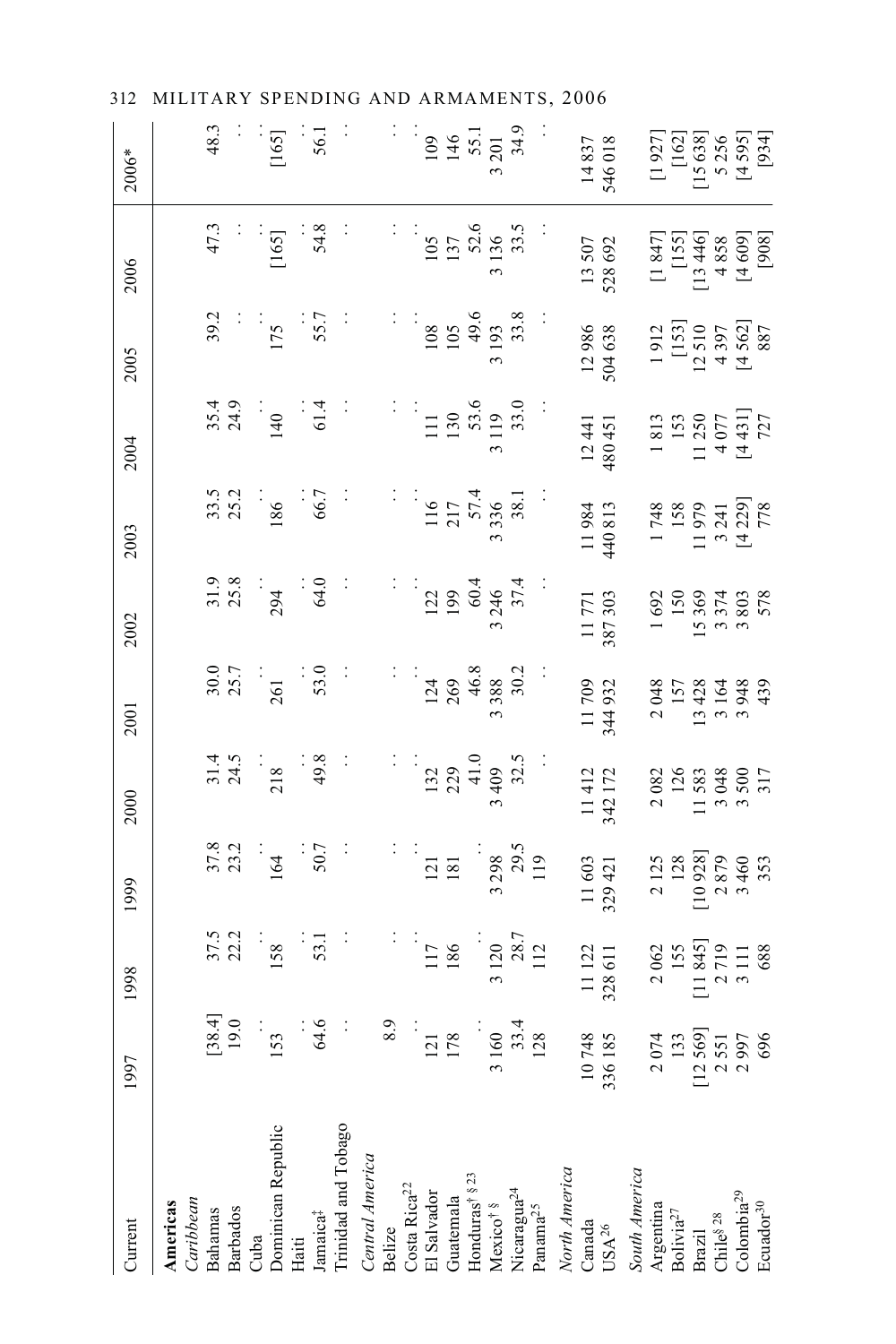| $\begin{array}{c} [76.1] \\ 1 \ 118 \\ 2 \ 27 \\ 2 \ 084 \end{array}$ | $\begin{bmatrix} 768 \\ 86.7 \end{bmatrix}$                                                                                                                     | $[51400]$<br>$[121]$<br>$[4430]$<br>$[4430]$<br>$41702$                                                                                                                                                                                                                                                             | 3 200<br>23928                                                                                                                                                                                                                                                                                                     | 1019<br>6194<br>7380<br>2265                                                       |
|-----------------------------------------------------------------------|-----------------------------------------------------------------------------------------------------------------------------------------------------------------|---------------------------------------------------------------------------------------------------------------------------------------------------------------------------------------------------------------------------------------------------------------------------------------------------------------------|--------------------------------------------------------------------------------------------------------------------------------------------------------------------------------------------------------------------------------------------------------------------------------------------------------------------|------------------------------------------------------------------------------------|
| $\begin{array}{r} [63.5] \\ 1\,086 \\ 2\,10 \\ 1\,924 \end{array}$    | $[650]$<br>$[80.5]$<br>$\therefore$                                                                                                                             | 268<br>114<br>149 500]<br>[3 695]<br>43 701                                                                                                                                                                                                                                                                         | 2996<br>21853                                                                                                                                                                                                                                                                                                      | $\frac{363}{301}$<br>$\frac{863}{5000}$                                            |
| $\begin{array}{r} 55.2 \\ 1088 \\ 219 \\ 1606 \end{array}$            | $592$<br>75.6                                                                                                                                                   | $[100\n110\n110\n[14,300]\n[3,410]\n44,165$                                                                                                                                                                                                                                                                         | $3120$<br>$29.8$<br>20333                                                                                                                                                                                                                                                                                          | $865$<br>5468<br>5468<br>7352<br>7018                                              |
| $\begin{array}{r} 53.6 \\ 980 \\ 214 \\ 1427 \end{array}$             | $470$<br>68.4<br>46.0                                                                                                                                           | $[40\ 300]$ $[3\ 655]$ $[40\ 300]$ $[3\ 655]$                                                                                                                                                                                                                                                                       | $\begin{array}{c} 19\ 0000\\ 2\ 917\\ 2\ 917\\ 857\\ 857\\ 7\ 494\\ 7\ 494\\ 7\ 494\\ 2\ 003 \end{array}.$                                                                                                                                                                                                         |                                                                                    |
| $\frac{62.2}{980}$<br>980<br>1152                                     | 411<br>63.8<br>39.2<br>72.0                                                                                                                                     | 260<br>110<br>136 600]<br>3 319<br>3 319<br>44 814                                                                                                                                                                                                                                                                  | $18197$<br>$3020$<br>$26.1$<br>$5020$<br>$5051$<br>$5051$<br>$6966$<br>$2077$                                                                                                                                                                                                                                      |                                                                                    |
| $\frac{61.0}{885}$<br>$\frac{241}{129}$                               | $\frac{347}{56.1}$                                                                                                                                              | 249<br>110<br>13 100]<br>2 486<br>4 725<br>4 725                                                                                                                                                                                                                                                                    | $\begin{array}{r} 17\ 605 \\ 2\ 370 \\ 2\ 809 \\ 19\ 809 \\ 5\ 002 \\ 6\ 871 \\ 6\ 871 \\ 6\ 871 \\ 6\ 871 \\ 2\ 087 \end{array}$                                                                                                                                                                                  |                                                                                    |
| $64.7$<br>1 141<br>1 278<br>1 654                                     | $317$<br>48.3<br>14.2<br>14.2<br>92.5                                                                                                                           | $\begin{array}{r} 234 \\ 117 \\ 117 \\ 28 000 \\ 2367 \\ 44 275 \end{array}$                                                                                                                                                                                                                                        | 17120<br>$2087$<br>$2087$<br>$27201$<br>$794$<br>$7745$<br>$7745$<br>$7745$<br>$7745$<br>$7745$                                                                                                                                                                                                                    |                                                                                    |
| $\begin{array}{c} [69.1] \\ 1078 \\ 266 \\ 1257 \end{array}$          | 215<br>55.5<br>14.3                                                                                                                                             | $254$ $127$ $127$ $23800$ $243802$                                                                                                                                                                                                                                                                                  | $\begin{array}{r}16\,652\\16\,652\\42.5\\1\,677\\2\,81\\30\,349\\4\,634\\7\,389\\1\,982\\1\,982\\1\,982\\1\,982\\1\,982\\1\,982\\1\,982\\1\,982\\1\,982\\1\,982\\1\,982\\1\,982\\1\,982\\1\,982\\1\,982\\1\,982\\1\,982\\1\,982\\1\,982\\1\,982\\1\,982\\1\,982\\1\,$                                              |                                                                                    |
| $\begin{array}{c} 1.70.81 \\ 561 \\ 313 \\ 1314 \end{array}$          | 206<br>44.8<br>16.6<br>182<br>173                                                                                                                               | 269<br>131<br>[21 600]<br>1710<br>13 483                                                                                                                                                                                                                                                                            | $\begin{array}{r} 15\,689\\ 15\,689\\ 42.9\\ 1\,847\\ 21.0\\ 22\,505\\ 4\,791\\ 7\,966\\ 7\,966\\ 2\,113\\ 2\end{array}$                                                                                                                                                                                           |                                                                                    |
| $\begin{array}{c} [83.5] \\ 958 \\ [302] \\ 1.254 \end{array}$        | $246$<br>$44.2$<br>$19.8$<br>$168$                                                                                                                              | $\begin{array}{c} 301 \\ 138 \\ 19 \\ 207 \\ 43 \\ 43 \end{array}$                                                                                                                                                                                                                                                  | $\begin{array}{r} 16 & 127 \\ 16 & 127 \\ 13 & 65 \\ 13 & 65 \\ 22 & 722 \\ 23 & 813 \\ 4 & 9 & 247 \\ 9 & 2440 \\ 2 & 0 & 240 \\ 2 & 0 & 240 \\ 2 & 0 & 240 \\ 2 & 0 & 240 \\ 2 & 0 & 240 \\ 2 & 0 & 240 \\ 2 & 0 & 240 \\ 2 & 0 & 240 \\ 2 & 0 & 240 \\ 2 & 0 & 240 \\ 2 & 0 & 240 \\ 2 & 0 & 240 \\ 2 & 0 & 24$ |                                                                                    |
| $\begin{bmatrix} 90.0 \\ 855 \\ 1310 \\ 1 \end{bmatrix}$              | $\begin{array}{c} 248 \\ 51.1 \\ 17.3 \\ 198 \\ 1115 \end{array}$                                                                                               | $[16800]$ $[16800]$ $[16800]$ $[16800]$ $43521$                                                                                                                                                                                                                                                                     | $\begin{array}{c} 16\ 706 \\ 44.3 \\ 1858 \end{array}$                                                                                                                                                                                                                                                             | $\begin{array}{r} 20.2 \\ 27.571 \\ 828 \\ 4.153 \\ 9.487 \\ 3.006 \\ \end{array}$ |
| Uruguay<br>Venezuela<br>Paraguay<br>Guyana<br>Peru <sup>31</sup>      | <b>Asia and Oceania</b><br>Central Asia<br>Kazakhstan <sup>32</sup><br>Kyrgyzstan $^{32}$ Tajikistan $^{32}$ Turkmenistan $^{32}$ 33 Uzbekistan $^{32}$ $^{33}$ | East Asia<br>Brunei<br>Cambodia <sup>35</sup><br>China, P. R. <sup>36</sup><br>Indonesia<br>Mapan <sup>t § 37</sup><br>Korea, North <sup>38</sup><br>Korea, South <sup>† 39</sup><br>Laos<br>Malaysia<br>Mongolia<br>Mongolia<br>Mongolia<br>Mongolia<br>Mongolia<br>Mongolia<br>Mongolia<br>Mongolia<br>Milippines |                                                                                                                                                                                                                                                                                                                    | Viet Nam                                                                           |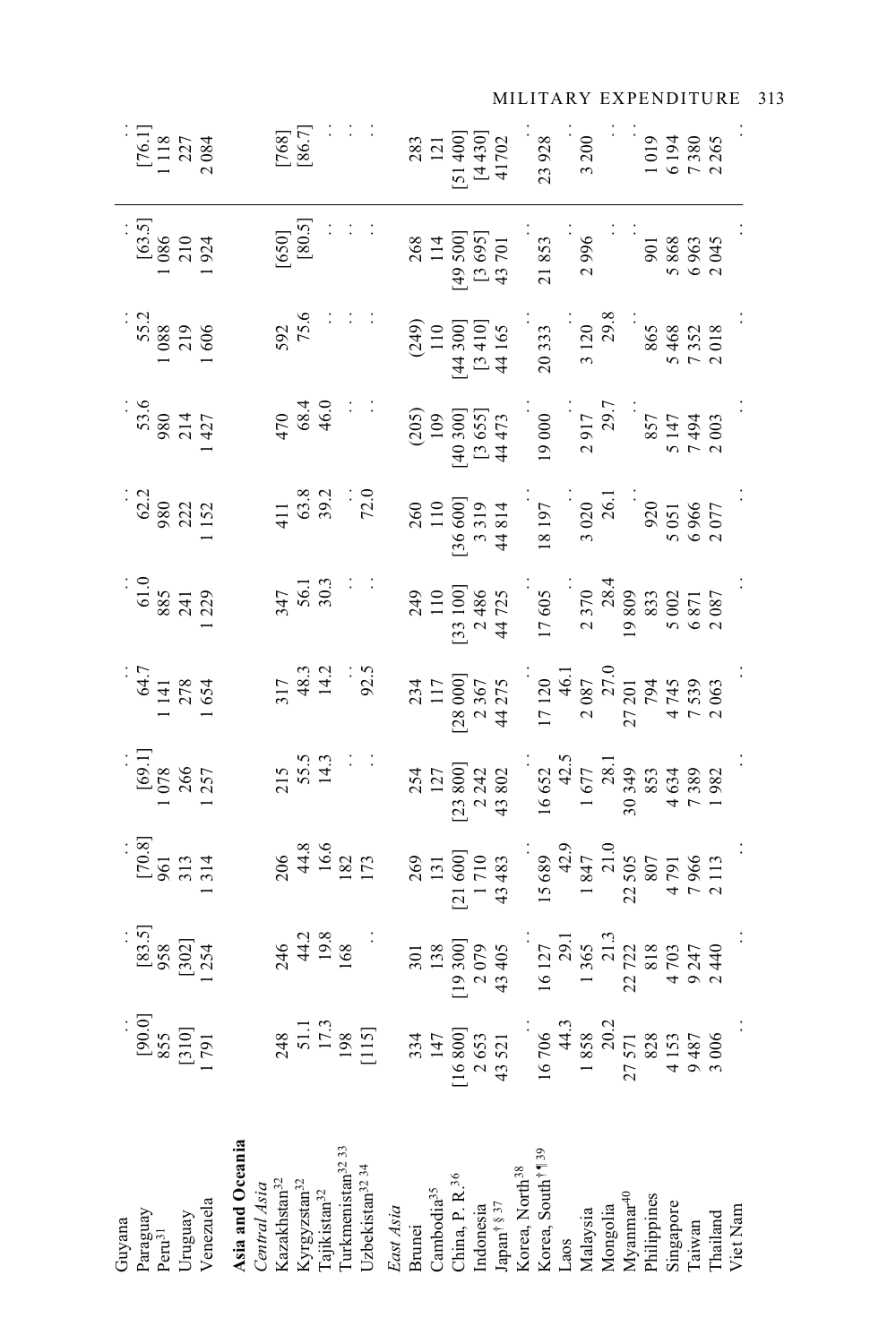| Current                              | 1997                                          | 1998                                                                    | 1999                                                                | 2000                                                                                                                                                                                                                                                                                                                                  | 2001                                                                                                                                                                                                                                                                                                    | 2002                                                              | 2003                                       | 2004                                                                     | 2005                                                                      | 2006                                                                                                                     | $2006*$                                      |
|--------------------------------------|-----------------------------------------------|-------------------------------------------------------------------------|---------------------------------------------------------------------|---------------------------------------------------------------------------------------------------------------------------------------------------------------------------------------------------------------------------------------------------------------------------------------------------------------------------------------|---------------------------------------------------------------------------------------------------------------------------------------------------------------------------------------------------------------------------------------------------------------------------------------------------------|-------------------------------------------------------------------|--------------------------------------------|--------------------------------------------------------------------------|---------------------------------------------------------------------------|--------------------------------------------------------------------------------------------------------------------------|----------------------------------------------|
| Afghanistan<br>South Asia            |                                               |                                                                         |                                                                     |                                                                                                                                                                                                                                                                                                                                       |                                                                                                                                                                                                                                                                                                         |                                                                   |                                            |                                                                          |                                                                           |                                                                                                                          |                                              |
|                                      |                                               |                                                                         |                                                                     |                                                                                                                                                                                                                                                                                                                                       |                                                                                                                                                                                                                                                                                                         |                                                                   |                                            |                                                                          |                                                                           |                                                                                                                          |                                              |
| Bangladesh                           | 615                                           |                                                                         |                                                                     |                                                                                                                                                                                                                                                                                                                                       |                                                                                                                                                                                                                                                                                                         |                                                                   |                                            |                                                                          |                                                                           |                                                                                                                          |                                              |
| india <sup>41</sup>                  | 14144                                         |                                                                         |                                                                     |                                                                                                                                                                                                                                                                                                                                       |                                                                                                                                                                                                                                                                                                         |                                                                   |                                            |                                                                          |                                                                           |                                                                                                                          |                                              |
|                                      |                                               |                                                                         |                                                                     |                                                                                                                                                                                                                                                                                                                                       |                                                                                                                                                                                                                                                                                                         |                                                                   |                                            |                                                                          |                                                                           |                                                                                                                          |                                              |
| Nepal <sup>¶42</sup><br>Pakistan     | $3285$<br>$716$                               |                                                                         |                                                                     |                                                                                                                                                                                                                                                                                                                                       |                                                                                                                                                                                                                                                                                                         |                                                                   |                                            |                                                                          |                                                                           |                                                                                                                          |                                              |
| Sri Lanka‡ <sup>43</sup>             | 716                                           | $\begin{array}{r} 624 \\ 14757 \\ 52.9 \\ 3.281 \\ 751 \end{array}$     | $647$<br>17 150<br>17 150<br>57.1<br>57.1<br>3 3 11                 | $\begin{array}{r} .75 \\ 675 \\ 17697 \\ 62.8 \\ 3320 \\ 3320 \end{array}$                                                                                                                                                                                                                                                            | $\begin{array}{r} .75 \\ 18313 \\ 811 \\ 81.1 \\ 3553 \\ 755 \end{array}$                                                                                                                                                                                                                               | $\begin{array}{r} 655 \\ 18256 \\ 108 \\ 3819 \\ 625 \end{array}$ | 834<br>657<br>18 664<br>13 362<br>4 13 862 | 777<br>659<br>659<br>146<br>14399<br>4396]                               | $728\n669\n22 273\n175\n4 534\n612$                                       | $692$<br>23 933<br>161<br>14 572]<br>4 616                                                                               | $678$<br>24 014<br>165<br>14 818]<br>[4 818] |
| Oceania                              |                                               |                                                                         |                                                                     |                                                                                                                                                                                                                                                                                                                                       |                                                                                                                                                                                                                                                                                                         |                                                                   |                                            |                                                                          |                                                                           |                                                                                                                          |                                              |
| Australia                            | 9675                                          |                                                                         |                                                                     |                                                                                                                                                                                                                                                                                                                                       |                                                                                                                                                                                                                                                                                                         |                                                                   |                                            |                                                                          |                                                                           |                                                                                                                          |                                              |
|                                      |                                               |                                                                         |                                                                     |                                                                                                                                                                                                                                                                                                                                       |                                                                                                                                                                                                                                                                                                         |                                                                   |                                            |                                                                          |                                                                           |                                                                                                                          |                                              |
| New Zealand                          |                                               |                                                                         |                                                                     |                                                                                                                                                                                                                                                                                                                                       |                                                                                                                                                                                                                                                                                                         |                                                                   |                                            |                                                                          |                                                                           |                                                                                                                          | $14075$<br>$1022$<br>$29.0$                  |
| apua New Guinea                      |                                               |                                                                         |                                                                     |                                                                                                                                                                                                                                                                                                                                       |                                                                                                                                                                                                                                                                                                         |                                                                   |                                            |                                                                          |                                                                           |                                                                                                                          |                                              |
| longa                                | 34.9<br>1 110<br>65.6<br>3.4                  | $\begin{array}{c} 10\,150 \\ 33.7 \\ 1\,112 \\ 53.6 \\ 3.4 \end{array}$ | $\begin{array}{r} 10\,648 \\ 33.8 \\ 1\,127 \\ 43.4 \\ \end{array}$ | $\begin{array}{c} 10\ 617 \\ 49.7 \\ 1\ 132 \\ 39.9 \\ 3.2 \end{array}$                                                                                                                                                                                                                                                               | $\begin{array}{c} 11\ 037 \\ 56.2 \\ 1\ 107 \\ 36.7 \\ 36.7 \end{array}$                                                                                                                                                                                                                                | 11 608<br>46.1<br>1 066<br>1 25.5<br>25.5                         | 12 008<br>[43.6]<br>1 090<br>23.0<br>2.7   | $\begin{bmatrix} 12\ 639 \\ 133.3 \end{bmatrix}$<br>1 106<br>25.8<br>2.3 | $\begin{array}{c} 13 \ 122 \\ \ 1 \ 101 \\ \ 30.4 \\ \end{array} \quad .$ | $\begin{array}{c} 13\ 794 \\ 1\ 094 \\ 27.9 \end{array}$                                                                 |                                              |
| Europe                               |                                               |                                                                         |                                                                     |                                                                                                                                                                                                                                                                                                                                       |                                                                                                                                                                                                                                                                                                         |                                                                   |                                            |                                                                          |                                                                           |                                                                                                                          |                                              |
| Albania <sup>14</sup>                |                                               |                                                                         |                                                                     |                                                                                                                                                                                                                                                                                                                                       |                                                                                                                                                                                                                                                                                                         |                                                                   |                                            |                                                                          |                                                                           |                                                                                                                          |                                              |
| Armenia <sup>† 45</sup>              | $[2 743]$ $[2 743]$ $[89.6]$ $[89.6]$ $4 723$ |                                                                         |                                                                     |                                                                                                                                                                                                                                                                                                                                       |                                                                                                                                                                                                                                                                                                         |                                                                   |                                            |                                                                          |                                                                           |                                                                                                                          |                                              |
| Austria                              |                                               |                                                                         |                                                                     |                                                                                                                                                                                                                                                                                                                                       |                                                                                                                                                                                                                                                                                                         |                                                                   |                                            |                                                                          |                                                                           |                                                                                                                          |                                              |
| Azerbaijan <sup>46</sup>             |                                               |                                                                         |                                                                     |                                                                                                                                                                                                                                                                                                                                       |                                                                                                                                                                                                                                                                                                         |                                                                   |                                            |                                                                          |                                                                           |                                                                                                                          |                                              |
| 3elarus†1                            |                                               |                                                                         |                                                                     |                                                                                                                                                                                                                                                                                                                                       |                                                                                                                                                                                                                                                                                                         |                                                                   |                                            |                                                                          |                                                                           |                                                                                                                          |                                              |
| Belgium                              | 4723                                          |                                                                         |                                                                     |                                                                                                                                                                                                                                                                                                                                       |                                                                                                                                                                                                                                                                                                         |                                                                   |                                            |                                                                          |                                                                           |                                                                                                                          |                                              |
| Bosnia and Herzegovina <sup>47</sup> |                                               |                                                                         |                                                                     |                                                                                                                                                                                                                                                                                                                                       |                                                                                                                                                                                                                                                                                                         |                                                                   |                                            |                                                                          |                                                                           |                                                                                                                          |                                              |
| <sup>3</sup> ulgaria <sup>†</sup>    |                                               |                                                                         |                                                                     |                                                                                                                                                                                                                                                                                                                                       |                                                                                                                                                                                                                                                                                                         |                                                                   |                                            |                                                                          |                                                                           |                                                                                                                          |                                              |
| Croatia <sup>†48</sup>               | 412<br>1559                                   |                                                                         |                                                                     |                                                                                                                                                                                                                                                                                                                                       |                                                                                                                                                                                                                                                                                                         |                                                                   |                                            |                                                                          |                                                                           |                                                                                                                          |                                              |
| Cyprus <sup>†</sup>                  |                                               |                                                                         |                                                                     |                                                                                                                                                                                                                                                                                                                                       |                                                                                                                                                                                                                                                                                                         |                                                                   |                                            |                                                                          |                                                                           |                                                                                                                          |                                              |
| Czech Republic                       | 494<br>1715<br>3655                           |                                                                         |                                                                     |                                                                                                                                                                                                                                                                                                                                       |                                                                                                                                                                                                                                                                                                         |                                                                   |                                            |                                                                          |                                                                           |                                                                                                                          |                                              |
| <b>Denmark</b>                       |                                               |                                                                         |                                                                     |                                                                                                                                                                                                                                                                                                                                       |                                                                                                                                                                                                                                                                                                         |                                                                   |                                            |                                                                          |                                                                           |                                                                                                                          |                                              |
| Estonia                              |                                               |                                                                         |                                                                     | $\begin{array}{r} 76.3 \\ 76.3 \\ 90.4 \\ 20.5 \\ 20.4 \\ 14.1 \\ 20.5 \\ 30.5 \\ 4 \\ 5.5 \\ 9 \\ 8.5 \\ 7.0 \\ 8.5 \\ 7.0 \\ 2.3 \\ 7.2 \\ 3.4 \\ 2.3 \\ 4 \\ 2.3 \\ 4 \\ 2.3 \\ 4 \\ 2.3 \\ 4 \\ 2.3 \\ 4 \\ 2.3 \\ 4 \\ 2.3 \\ 4 \\ 2.3 \\ 4 \\ 2.3 \\ 4 \\ 2.3 \\ 4 \\ 2.3 \\ 4 \\ 2.3 \\ 4 \\ 2.3 \\ 4 \\ 2.3 \\ 4 \\ 2.3 \\ 2$ | 86,7<br>88.18,7<br>88.18,7<br>88.19<br>89.7<br>89.7<br>89.7<br>99.7<br>99.7<br>99.7<br>90.7<br>90.7<br>90.7<br>90.7<br>90.7<br>90.7<br>70.7<br>90.7<br>70.7<br>70.7<br>70.7<br>70.7<br>70.7<br>70.7<br>70.7<br>70.7<br>70.7<br>70.7<br>70.7<br>70.7<br>70.7<br>70.7<br>70.7<br>70.7<br>70.7<br>70.7<br> |                                                                   |                                            |                                                                          |                                                                           | $\begin{array}{r} 139 \\ 156 \\ 2 \ 67 \\ 571 \\ 1574 \\ 431 \\ 663 \\ 684 \\ 684 \\ 204 \\ 270 \\ 279 \\ 1 \end{array}$ |                                              |
| Finland                              | 2381                                          |                                                                         |                                                                     |                                                                                                                                                                                                                                                                                                                                       |                                                                                                                                                                                                                                                                                                         |                                                                   |                                            |                                                                          |                                                                           |                                                                                                                          |                                              |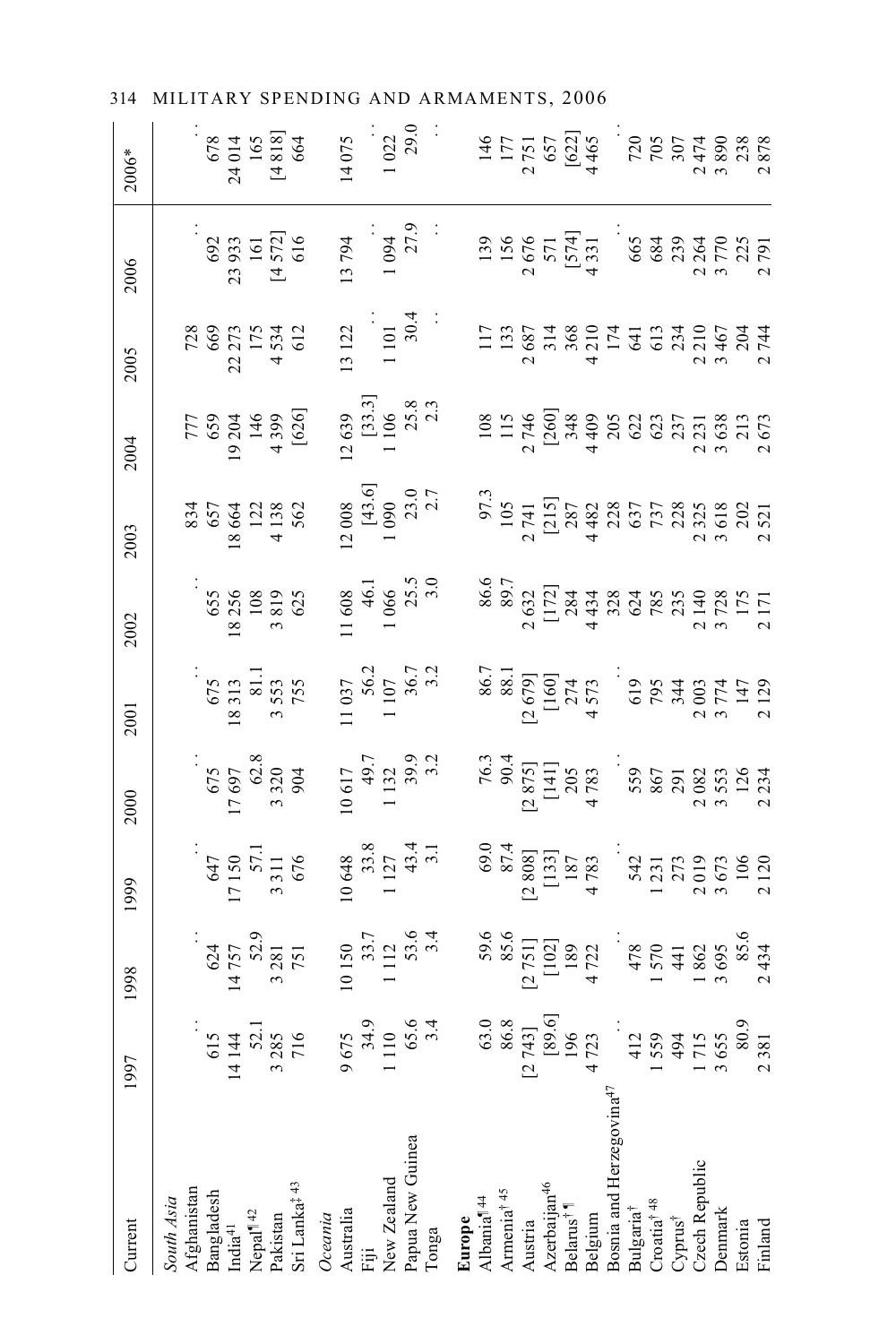#### Nalta† 42.0 38.5 37.3 38.5 37.3 38.2 38.2 39.4 41.6 41.6 40.8 40.8 40.4 41.0 Moldova† ¶ 55 50.5 33.2 26.4 20.2 22.3 26.9 27.0 24.7 24.6 22.4 . .  $3.898$   $\frac{3.898}{3.898}$   $\frac{3.898}{3.898}$   $\frac{3.898}{3.898}$   $\frac{3.898}{3.898}$   $\frac{3.898}{3.898}$   $\frac{3.898}{3.898}$   $\frac{3.898}{3.898}$   $\frac{3.898}{3.898}$   $\frac{3.898}{3.898}$   $\frac{3.898}{3.898}$   $\frac{3.898}{3.898}$   $\frac{3.898}{3.898$ Greece 7 238 7 876 8 350 8 350 8 362 8 362 8 246 8 247 8 248 8 362 8 247 8 242 8 242 8 242 8 242 8 242 8 242 8 Luxembourg 174 187 187 187 194 194 256 256 267 174 175 1879 1943 174 1879 1940 Portugal 14 13 3 3282 3 3282 1 3 3 3 3 3 3 3 3 3 3 3 3 3 3 3 3 3 4 3 3 4 3 4 3 4 3 4 3 4 3 4 3 980] [4 135] [2000 001 121 2001 121 2000 121 2000 122 2000 122 2000 122 2000 122 2000 122 2000 122 2000 132 2000 132 2000 1 Ukraine§ 1 905 [1 908 1 908 1 902 1 429 1 429 1 429 1 429 1 425 [1 9245] [2 023] [2 023] [2 023] [2 023] [2 0245] France49 51 926 50 535 50 979 50 395 50 225 51 257 52 643 54 018 52 917 53 091 54 686 Georgia<sup>50</sup> [53.6] [51.7] [51.7] [31.5] [34.5] [34.5] 57.7 57.7 80.6 230 233 Germany 40 993 864 91 828 41 920 94 424 94 424 94 422 147 148 128 14 108 044 408 944 380 945 38 108 108 108 10 Hungary 1 350 1 350 1 350 1 1 401 1 401 1 402 1 402 1 402 1 404 1 404 1 404 1 404 1 404 1 404 1 404 1 404 1 40 Iceland 0 0 0 0 0 0 0 0 0 0 0 Ireland 1 1141 1 141 1 141 1 141 1 141 1 141 1 141 1 141 1 141 1 141 1 141 1 141 1 141 1 141 1 141 1 141 1 141 Italy51 29 781 30 763 31 969 34 102 33 543 34 459 34 739 34 853 33 531 29 891 30 905 Latvia<sup>52</sup> 52.5 56.2 56.2 73.3 91.6 115 188 217 2234 274 308 309 Lithuania<sup>53</sup> | 335 | 336 | 336 | 336 | 336 | 335 | 335 | 335 | 342 | 351 | 351 | 351 | 351 | 351 | 351 | 351 | 351 | 351 | 351 | 351 | 351 | 351 | 351 | 352 | 352 | 353 | 353 | 353 | 353 | 353 | 353 | 353 | 353 | 353 | 35 Macedonia, FYR<sup>54</sup> | I21 97.2 101 101 102 325 142 142 120 136 127 121 | 121 | 127 Netherlation 1975 9 1476 9 1476 9 116 1256 9 116 116 116 9 148 9 560 9 116 9 141 9 141 9 141 9 141 9 141 9 141 الكات المكان المكان المعالمي المكان المكان المكان المكان المكان المكان المكان المكان المكان المكان المكان المك<br>المكان المكان المكان المكان المكان المكان المكان المكان المكان المكان المكان المكان المكان المكان المكان المكا Poland [4 900] 5 073 4 989 4 874 4 990 5 073 5 311 5 615 5 880 6 330 6 627 Romanias 1948 1 948 1 948 1 696 1 696 1 696 1 696 1 696 1 697 1 698 1 698 1 698 1 698 1 698 1 698 10 Serbia and Montenegro<sup>58</sup> [781] 715 715 772 970 970 749 749 594 678 592 580 580 562 678 Slovakia† ¶ 952 744 650 676 761 771 818 760 824 873 943 Slovenia 393 392 392 412 412 457 457 505 505 514 510 610 632 Spain 10 599 10 418 10 690 11 073 11 214 11 483 11 374 11 741 11 826 12 328 12 966 Sweden<sup>59</sup> 5 780 5 954 6 178 6 178 5 833 5 833 5 5 950 5 950 5 5 5 5 11 5 5 418 Switzerland† ¶ 3 976 3 888 3 757 3 773 3 714 3 678 3 635 3 560 3 489 3 405 3 438 Turkey60 13 684 13 334 884 14 339 14 046 13 326 3272 14 046 13 332 14 046 11 285 11 285 11 285 11 285 11 285 1 UK61 48 276 47 691 47 789 48760 50.09 50.090 57 452 60.024 60.076 57.31 61.925  $\begin{array}{ccccccccc} 0.91 & 0.91 & 0.91 & 0.91 & 0.91 & 0.91 & 0.91 & 0.91 & 0.91 & 0.91 & 0.91 & 0.91 & 0.91 & 0.91 & 0.91 & 0.91 & 0.91 & 0.91 & 0.91 & 0.91 & 0.91 & 0.91 & 0.91 & 0.91 & 0.91 & 0.91 & 0.91 & 0.91 & 0.91 & 0.91 & 0.91 & 0.91 & 0.91 & 0.91 & 0.91 &$  $32.77$ <br>  $43.77$ <br>  $54.77$ <br>  $64.77$ <br>  $64.77$ <br>  $64.77$ <br>  $64.77$ <br>  $64.77$ <br>  $64.77$ <br>  $64.77$ <br>  $64.77$ <br>  $64.77$ <br>  $64.77$ <br>  $64.77$ <br>  $64.77$ <br>  $64.77$ <br>  $64.77$ <br>  $64.77$ <br>  $64.77$ <br>  $64.77$ <br>  $64.77$ <br>  $64.77$ <br>  $64.77$ <br>  $64.77$ <br>  $64.7$  $\begin{array}{r} 12.2335 \\ 12.21 \\ 13.50 \\ 14.60 \\ 15.60 \\ 16.60 \\ 17.70 \\ 18.60 \\ 19.60 \\ 10.80 \\ 11.41 \\ 13.41 \\ 14.41 \\ 15.41 \\ 16.42 \\ 17.43 \\ 18.435 \\ 19.44 \\ 19.45 \\ 19.45 \\ 19.45 \\ 19.45 \\ 19.45 \\ 19.45 \\ 19.45 \\ 19.45 \\ 19.45 \\ 19.45 \\ 19.45 \\ 19.45 \\$  $\begin{array}{l} 6355 \\ 6398 \\ 9987 \\ 1021 \\ 1030 \\ 630 \\ 630 \\ 631 \\ 111 \\ 128 \\ 139 \\ 631 \\ 148 \\ 631 \\ 631 \\ 632 \\ 633 \\ 633 \\ 631 \\ 631 \\ 632 \\ 633 \\ 633 \\ 633 \\ 631 \\ 631 \\ 631 \\ 632 \\ 633 \\ 633 \\ 633 \\ 631 \\ 631 \\ 632 \\ 633 \\ 633 \\ 631 \\ 631 \\ 632 \\ 633 \\ 633 \\ 63$  $\begin{array}{r} 50000\\ 10000\\ 20000\\ 30000\\ 40000\\ 50000\\ 50000\\ 60000\\ 70000\\ 8000\\ 7000\\ 8000\\ 7000\\ 7000\\ 7000\\ 7000\\ 7000\\ 7000\\ 7000\\ 7000\\ 7000\\ 7000\\ 7000\\ 7000\\ 7000\\ 7000\\ 7000\\ 7000\\ 7000\\ 7000\\ 7000\\ 7000\\ 7000\\ 7000\\$ serbia and Montenegro<sup>58</sup> Aacedonia, FYR54 Moldova<sup>†</sup> ¶<sup>55</sup><br>Netherlands witzerland<sup>†</sup> uxembourg ithuania<sup>53</sup> Slovakia†¶<br>Slovenia Portugal<br>Romania<sup>56</sup> Spain<br>Sweden<sup>59</sup> Georgia<sup>50</sup> urkey<sup>60</sup> rance<sup>49</sup> jermany ireece<br>Iungary reland<br>taly<sup>51</sup><br>.atvia<sup>52</sup>  $\lambda$ ussia $57$ Norway celand Malta<sup>†</sup> butloc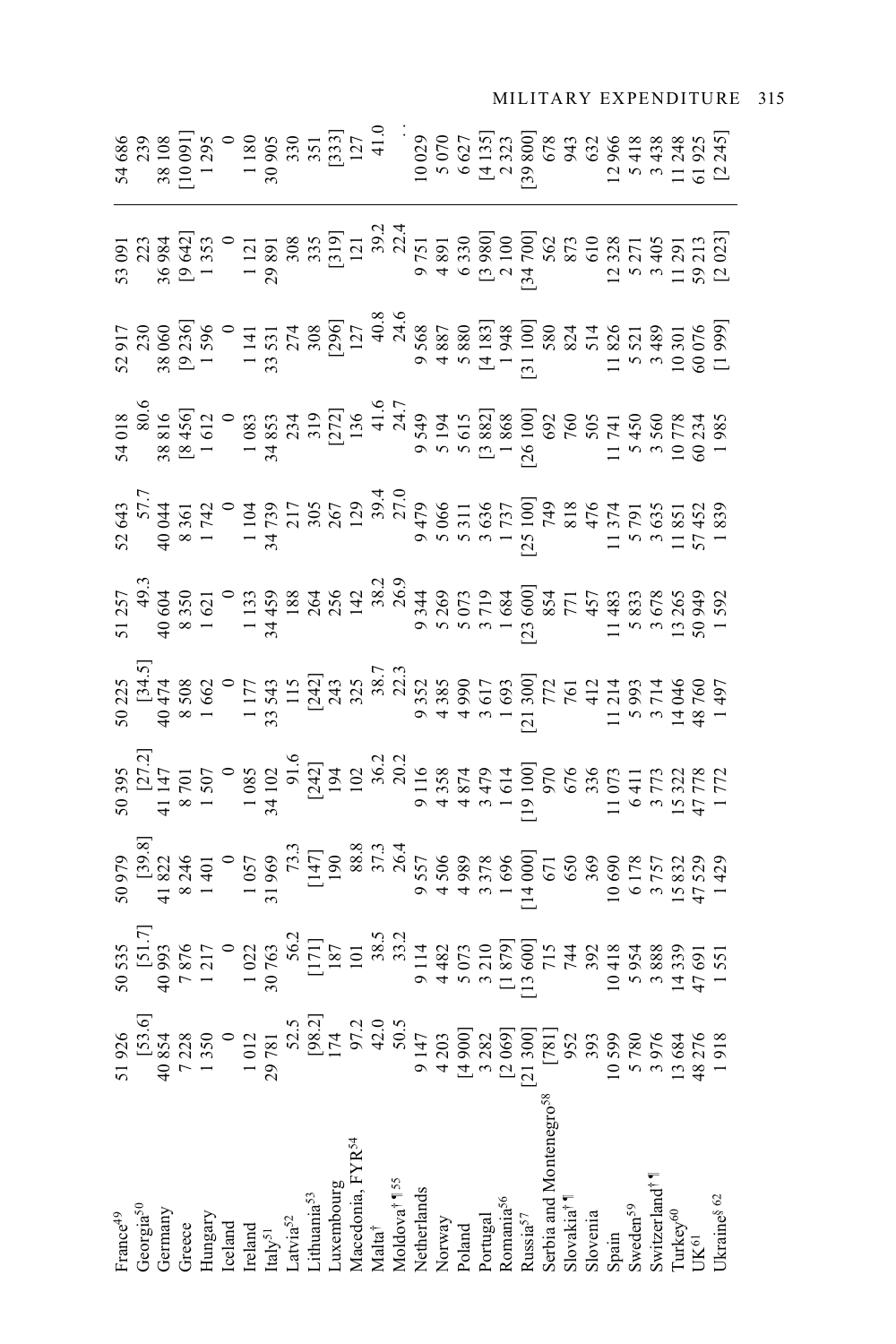| <b>Jurrent</b>                                                                                                                                                                                                                                                                      | 1997                                                                                                                                                                                                                                                                                             | 1998                                                                                                                                                                                                                                                                                                                                                                                     | 1999                                                                                                                                                                                                                                                                                     | 2000                                                                             | 2001                                                                                                                                                                                                                                                                                                        | 2002 | 2003                                                                                                                                                                                                                                                                                                                                                 | 2004                                                                                                                                                          | 2005                                                                                                                                                                                                                                                                     | 2006 | 2006*  |
|-------------------------------------------------------------------------------------------------------------------------------------------------------------------------------------------------------------------------------------------------------------------------------------|--------------------------------------------------------------------------------------------------------------------------------------------------------------------------------------------------------------------------------------------------------------------------------------------------|------------------------------------------------------------------------------------------------------------------------------------------------------------------------------------------------------------------------------------------------------------------------------------------------------------------------------------------------------------------------------------------|------------------------------------------------------------------------------------------------------------------------------------------------------------------------------------------------------------------------------------------------------------------------------------------|----------------------------------------------------------------------------------|-------------------------------------------------------------------------------------------------------------------------------------------------------------------------------------------------------------------------------------------------------------------------------------------------------------|------|------------------------------------------------------------------------------------------------------------------------------------------------------------------------------------------------------------------------------------------------------------------------------------------------------------------------------------------------------|---------------------------------------------------------------------------------------------------------------------------------------------------------------|--------------------------------------------------------------------------------------------------------------------------------------------------------------------------------------------------------------------------------------------------------------------------|------|--------|
| iddle East                                                                                                                                                                                                                                                                          |                                                                                                                                                                                                                                                                                                  |                                                                                                                                                                                                                                                                                                                                                                                          |                                                                                                                                                                                                                                                                                          |                                                                                  |                                                                                                                                                                                                                                                                                                             |      |                                                                                                                                                                                                                                                                                                                                                      |                                                                                                                                                               |                                                                                                                                                                                                                                                                          |      |        |
| ${\bf q}$ ahrain $^{\rm 63}$                                                                                                                                                                                                                                                        |                                                                                                                                                                                                                                                                                                  |                                                                                                                                                                                                                                                                                                                                                                                          |                                                                                                                                                                                                                                                                                          |                                                                                  |                                                                                                                                                                                                                                                                                                             |      |                                                                                                                                                                                                                                                                                                                                                      |                                                                                                                                                               |                                                                                                                                                                                                                                                                          |      |        |
|                                                                                                                                                                                                                                                                                     |                                                                                                                                                                                                                                                                                                  |                                                                                                                                                                                                                                                                                                                                                                                          |                                                                                                                                                                                                                                                                                          |                                                                                  |                                                                                                                                                                                                                                                                                                             |      |                                                                                                                                                                                                                                                                                                                                                      |                                                                                                                                                               |                                                                                                                                                                                                                                                                          |      |        |
|                                                                                                                                                                                                                                                                                     |                                                                                                                                                                                                                                                                                                  |                                                                                                                                                                                                                                                                                                                                                                                          |                                                                                                                                                                                                                                                                                          |                                                                                  |                                                                                                                                                                                                                                                                                                             |      |                                                                                                                                                                                                                                                                                                                                                      |                                                                                                                                                               |                                                                                                                                                                                                                                                                          |      |        |
|                                                                                                                                                                                                                                                                                     |                                                                                                                                                                                                                                                                                                  |                                                                                                                                                                                                                                                                                                                                                                                          |                                                                                                                                                                                                                                                                                          |                                                                                  |                                                                                                                                                                                                                                                                                                             |      |                                                                                                                                                                                                                                                                                                                                                      |                                                                                                                                                               |                                                                                                                                                                                                                                                                          |      |        |
|                                                                                                                                                                                                                                                                                     |                                                                                                                                                                                                                                                                                                  |                                                                                                                                                                                                                                                                                                                                                                                          |                                                                                                                                                                                                                                                                                          |                                                                                  |                                                                                                                                                                                                                                                                                                             |      |                                                                                                                                                                                                                                                                                                                                                      |                                                                                                                                                               |                                                                                                                                                                                                                                                                          |      |        |
|                                                                                                                                                                                                                                                                                     |                                                                                                                                                                                                                                                                                                  |                                                                                                                                                                                                                                                                                                                                                                                          |                                                                                                                                                                                                                                                                                          |                                                                                  |                                                                                                                                                                                                                                                                                                             |      |                                                                                                                                                                                                                                                                                                                                                      |                                                                                                                                                               |                                                                                                                                                                                                                                                                          |      |        |
|                                                                                                                                                                                                                                                                                     |                                                                                                                                                                                                                                                                                                  |                                                                                                                                                                                                                                                                                                                                                                                          |                                                                                                                                                                                                                                                                                          |                                                                                  |                                                                                                                                                                                                                                                                                                             |      |                                                                                                                                                                                                                                                                                                                                                      |                                                                                                                                                               |                                                                                                                                                                                                                                                                          |      |        |
|                                                                                                                                                                                                                                                                                     |                                                                                                                                                                                                                                                                                                  |                                                                                                                                                                                                                                                                                                                                                                                          |                                                                                                                                                                                                                                                                                          |                                                                                  |                                                                                                                                                                                                                                                                                                             |      |                                                                                                                                                                                                                                                                                                                                                      |                                                                                                                                                               |                                                                                                                                                                                                                                                                          |      |        |
| $\begin{array}{l} \mbox{Egypt} \\ \mbox{Im} \, \pi^6 \\ \mbox{Im} \, \pi^6 \\ \mbox{Im} \, \pi^6 \\ \mbox{Im} \, \pi^6 \\ \mbox{Im} \, \pi^6 \\ \mbox{Kumait} \\ \mbox{Kumait} \\ \mbox{Channon} \\ \mbox{Dman}^+ \, \pi^6 \\ \mbox{Dman} \\ \mbox{Dman}^+ \, \pi^6 \\ \end{array}$ | $\begin{array}{cc} 297 \\ 2\,073 \\ 2\,977 \\ 2\,93 \\ 8\,519 \\ 8\,933 \\ 8\,1033 \\ 2\,933 \\ 1\,934 \\ 1\,934 \\ 1\,2\,99 \\ 1\,7\,49 \\ 1\,3\,89 \\ 1\,2\,89 \\ 1\,2\,99 \\ 1\,3\,90 \\ 3\,9 \\ 3\,9 \\ 3\,9 \\ 3\,9 \\ 3\,9 \\ 3\,9 \\ 3\,9 \\ 3\,9 \\ 3\,9 \\ 3\,9 \\ 3\,9 \\ 3\,9 \\ 3\,$ | $\begin{array}{cccc}\n & 304 \\  & 215 \\  & 142 \\  & 827 \\  & 827 \\  & 142 \\  & 827 \\  & 142 \\  & 142 \\  & 142 \\  & 142 \\  & 142 \\  & 142 \\  & 142 \\  & 142 \\  & 142 \\  & 142 \\  & 142 \\  & 142 \\  & 142 \\  & 142 \\  & 142 \\  & 142 \\  & 142 \\  & 142 \\  & 142 \\  & 142 \\  & 142 \\  & 142 \\  & 142 \\  & 142 \\  & 142 \\  & 142 \\  & 142 \\  & 142 \\  & $ | $23437$<br>$2345$<br>$314$<br>$515$<br>$2658$<br>$515$<br>$2658$<br>$155$<br>$155$<br>$155$<br>$155$<br>$155$<br>$155$<br>$155$<br>$155$<br>$155$<br>$155$<br>$155$<br>$155$<br>$155$<br>$155$<br>$155$<br>$155$<br>$155$<br>$155$<br>$155$<br>$155$<br>$155$<br>$155$<br>$155$<br>$155$ | 377<br>2403<br>260321374<br>2005<br>2007<br>2007<br>2007<br>2007<br>2007<br>2007 |                                                                                                                                                                                                                                                                                                             |      | $\begin{array}{cccc}\n 491 \\  2816 \\  7815 \\  1050 \\  1050 \\  1050 \\  1050 \\  1050 \\  1450 \\  1450 \\  1650 \\  1650 \\  1650 \\  1650 \\  1650 \\  1650 \\  1650 \\  1650 \\  1650 \\  1650 \\  1650 \\  1650 \\  1650 \\  1650 \\  1650 \\  1650 \\  1650 \\  1650 \\  1650 \\  1650 \\  1650 \\  1650 \\  1650 \\  1650 \\  1650 \\  16$ | $\begin{array}{c} 491 \\ 2\,664 \\ 7\,982 \\ 10\,339 \\ 699 \\ 300 \\ 7\,98 \\ 111 \\ 7\,134 \\ 7\,134 \\ 7\,134 \\ 7\,134 \\ 7\,629 \\ 7\,93 \\ \end{array}$ | $\begin{array}{cccc} 483\\ 3632\\ 0.675\\ 0.905\\ 0.907\\ 0.903\\ 0.900\\ 0.900\\ 0.900\\ 0.900\\ 0.900\\ 0.900\\ 0.900\\ 0.900\\ 0.900\\ 0.900\\ 0.900\\ 0.900\\ 0.900\\ 0.900\\ 0.900\\ 0.900\\ 0.900\\ 0.900\\ 0.900\\ 0.900\\ 0.900\\ 0.900\\ 0.900\\ 0.900\\ 0.900$ |      |        |
|                                                                                                                                                                                                                                                                                     |                                                                                                                                                                                                                                                                                                  |                                                                                                                                                                                                                                                                                                                                                                                          |                                                                                                                                                                                                                                                                                          |                                                                                  |                                                                                                                                                                                                                                                                                                             |      |                                                                                                                                                                                                                                                                                                                                                      |                                                                                                                                                               |                                                                                                                                                                                                                                                                          |      |        |
|                                                                                                                                                                                                                                                                                     |                                                                                                                                                                                                                                                                                                  |                                                                                                                                                                                                                                                                                                                                                                                          |                                                                                                                                                                                                                                                                                          |                                                                                  |                                                                                                                                                                                                                                                                                                             |      |                                                                                                                                                                                                                                                                                                                                                      |                                                                                                                                                               |                                                                                                                                                                                                                                                                          |      | 29 541 |
| Saudi Arabia <sup>68</sup><br>Syria<br>UAE <sup>69</sup>                                                                                                                                                                                                                            |                                                                                                                                                                                                                                                                                                  |                                                                                                                                                                                                                                                                                                                                                                                          |                                                                                                                                                                                                                                                                                          |                                                                                  |                                                                                                                                                                                                                                                                                                             |      |                                                                                                                                                                                                                                                                                                                                                      |                                                                                                                                                               |                                                                                                                                                                                                                                                                          |      |        |
|                                                                                                                                                                                                                                                                                     |                                                                                                                                                                                                                                                                                                  |                                                                                                                                                                                                                                                                                                                                                                                          |                                                                                                                                                                                                                                                                                          |                                                                                  |                                                                                                                                                                                                                                                                                                             |      |                                                                                                                                                                                                                                                                                                                                                      |                                                                                                                                                               |                                                                                                                                                                                                                                                                          |      |        |
| Yemen                                                                                                                                                                                                                                                                               | 565                                                                                                                                                                                                                                                                                              |                                                                                                                                                                                                                                                                                                                                                                                          |                                                                                                                                                                                                                                                                                          |                                                                                  | $\begin{bmatrix} 356 \\ 2570 \\ 7408 \\ 9712 \\ 5028 \\ 5014 \\ 5141 \\ 740 \\ 828 \\ 702 \\ 2020 \\ 741 \\ 7141 \\ 7141 \\ 7141 \\ 7141 \\ 7142 \\ 71441 \\ 71441 \\ 71441 \\ 71441 \\ 71441 \\ 71441 \\ 71441 \\ 71441 \\ 71441 \\ 71441 \\ 71441 \\ 7141 \\ 7141 \\ 7141 \\ 7141 \\ 7141 \\ 7141 \\ 714$ |      |                                                                                                                                                                                                                                                                                                                                                      |                                                                                                                                                               |                                                                                                                                                                                                                                                                          |      |        |
|                                                                                                                                                                                                                                                                                     |                                                                                                                                                                                                                                                                                                  |                                                                                                                                                                                                                                                                                                                                                                                          |                                                                                                                                                                                                                                                                                          |                                                                                  |                                                                                                                                                                                                                                                                                                             |      |                                                                                                                                                                                                                                                                                                                                                      |                                                                                                                                                               |                                                                                                                                                                                                                                                                          |      |        |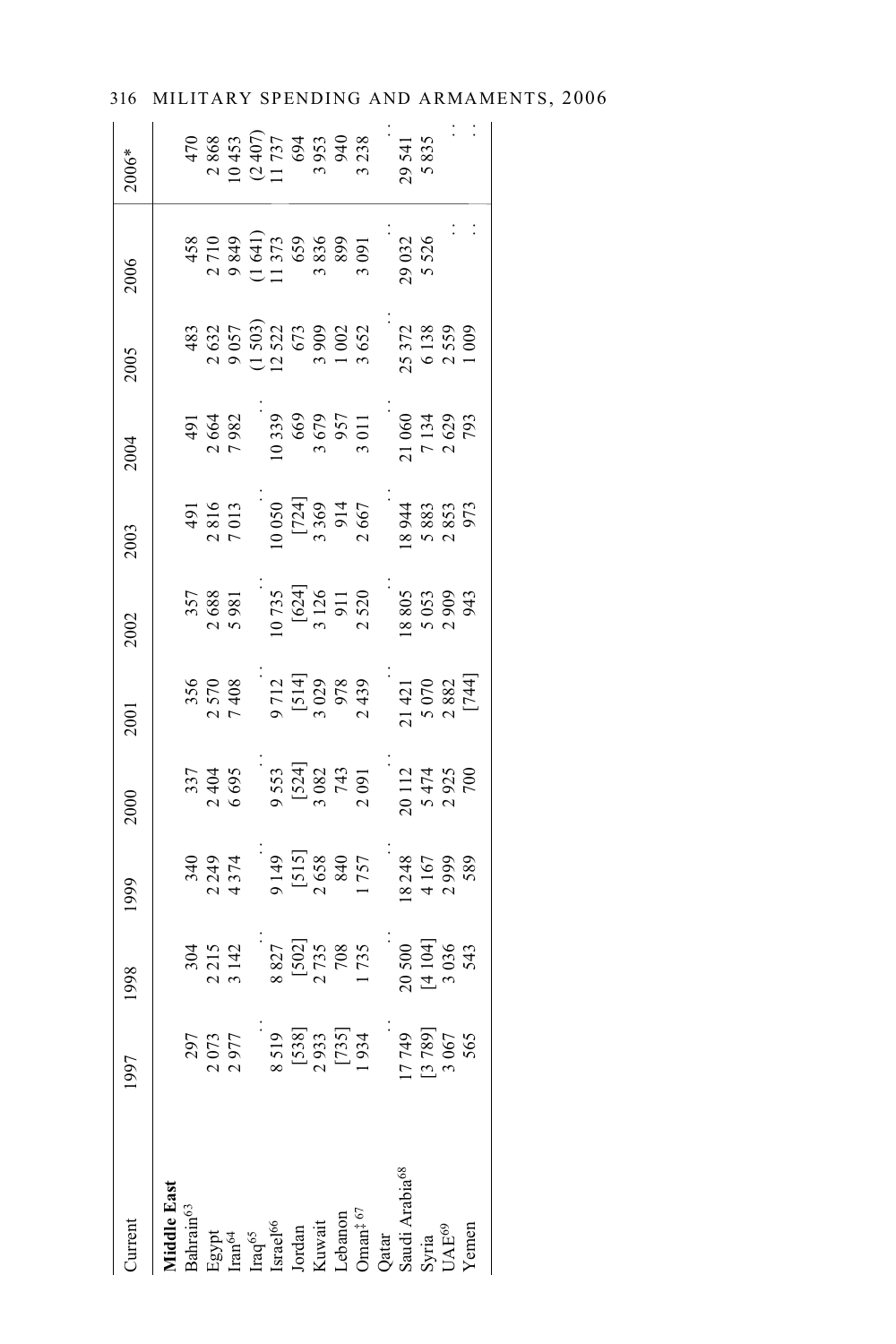| r strand process controlling to the product of the strand of the controlling of the controlling of the controlling of the control of the control of the control of the control of the control of the control of the control of |                                                                                                                                                                                                                                |      |      |      |                             |                                       |                                                               |      |                                                                                                                |  |
|--------------------------------------------------------------------------------------------------------------------------------------------------------------------------------------------------------------------------------|--------------------------------------------------------------------------------------------------------------------------------------------------------------------------------------------------------------------------------|------|------|------|-----------------------------|---------------------------------------|---------------------------------------------------------------|------|----------------------------------------------------------------------------------------------------------------|--|
| Country                                                                                                                                                                                                                        | 1997                                                                                                                                                                                                                           | 1998 | 1999 | 2000 | 2001                        | 2002                                  | 2003                                                          | 2004 | 2005                                                                                                           |  |
| Africa                                                                                                                                                                                                                         |                                                                                                                                                                                                                                |      |      |      |                             |                                       |                                                               |      |                                                                                                                |  |
| North Africa                                                                                                                                                                                                                   |                                                                                                                                                                                                                                |      |      |      |                             |                                       |                                                               |      |                                                                                                                |  |
| Algeria <sup>§1</sup>                                                                                                                                                                                                          |                                                                                                                                                                                                                                |      |      |      |                             |                                       |                                                               |      |                                                                                                                |  |
| Libya                                                                                                                                                                                                                          |                                                                                                                                                                                                                                |      |      |      |                             |                                       |                                                               |      |                                                                                                                |  |
| $M$ orocco <sup>2</sup>                                                                                                                                                                                                        |                                                                                                                                                                                                                                |      |      |      |                             |                                       |                                                               |      |                                                                                                                |  |
| Tunisia                                                                                                                                                                                                                        | a 1990 - 1911 - 1920 - 1920 - 1920 - 1920 - 1920 - 1920 - 1920 - 1920 - 1920 - 1920 - 1920 - 1920 - 1920 - 19<br>A 1920 - 1921 - 1922 - 1922 - 1922 - 1922 - 1922 - 1922 - 1922 - 1922 - 1922 - 1922 - 1922 - 1922 - 1922 - 19 |      |      |      | 3241 H 3258 324 : 3256 5000 | n 1994 - E RAHAU PHENIN I SA RAHA BOR | n 2 3 5 2 3 2 3 2 3 3 4 5 5 5 5 6 7 5 7 5 7 7 7 7 8 7 8 7 6 7 |      | 2009: 2009: 2009: 2009: 2009: 2009: 2009: 2009: 2009: 2009: 2009: 2009: 2009: 2009: 2009: 2009: 2009: 2009: 20 |  |
| Sub-Saharan Africa                                                                                                                                                                                                             |                                                                                                                                                                                                                                |      |      |      |                             |                                       |                                                               |      |                                                                                                                |  |
| Angola <sup>3</sup>                                                                                                                                                                                                            |                                                                                                                                                                                                                                |      |      |      |                             |                                       |                                                               |      |                                                                                                                |  |
| Benin                                                                                                                                                                                                                          |                                                                                                                                                                                                                                |      |      |      |                             |                                       |                                                               |      |                                                                                                                |  |
| Botswana                                                                                                                                                                                                                       |                                                                                                                                                                                                                                |      |      |      |                             |                                       |                                                               |      |                                                                                                                |  |
| Burkina Faso                                                                                                                                                                                                                   |                                                                                                                                                                                                                                |      |      |      |                             |                                       |                                                               |      |                                                                                                                |  |
| Burundi                                                                                                                                                                                                                        |                                                                                                                                                                                                                                |      |      |      |                             |                                       |                                                               |      |                                                                                                                |  |
| Cameroon <sup>§</sup>                                                                                                                                                                                                          |                                                                                                                                                                                                                                |      |      |      |                             |                                       |                                                               |      |                                                                                                                |  |
| Cape Verde                                                                                                                                                                                                                     |                                                                                                                                                                                                                                |      |      |      |                             |                                       |                                                               |      |                                                                                                                |  |
| Central African Republic <sup># 4</sup>                                                                                                                                                                                        |                                                                                                                                                                                                                                |      |      |      |                             |                                       |                                                               |      |                                                                                                                |  |
| Chad                                                                                                                                                                                                                           |                                                                                                                                                                                                                                |      |      |      |                             |                                       |                                                               |      |                                                                                                                |  |
| Congo, Republic of                                                                                                                                                                                                             |                                                                                                                                                                                                                                |      |      |      |                             |                                       |                                                               |      |                                                                                                                |  |
| Congo, DRC <sup>5</sup>                                                                                                                                                                                                        |                                                                                                                                                                                                                                |      |      |      |                             |                                       |                                                               |      |                                                                                                                |  |
|                                                                                                                                                                                                                                |                                                                                                                                                                                                                                |      |      |      |                             |                                       |                                                               |      |                                                                                                                |  |
| Côte d'Ivoire<br>Djibouti                                                                                                                                                                                                      |                                                                                                                                                                                                                                |      |      |      |                             |                                       |                                                               |      |                                                                                                                |  |
| Equatorial Guinea                                                                                                                                                                                                              |                                                                                                                                                                                                                                |      |      |      |                             |                                       |                                                               |      |                                                                                                                |  |
| Eritrea <sup>6</sup>                                                                                                                                                                                                           |                                                                                                                                                                                                                                |      |      |      |                             |                                       |                                                               |      |                                                                                                                |  |
| Ethiopia <sup>7</sup>                                                                                                                                                                                                          |                                                                                                                                                                                                                                |      |      |      |                             |                                       |                                                               |      |                                                                                                                |  |
| Gabon                                                                                                                                                                                                                          |                                                                                                                                                                                                                                |      |      |      |                             |                                       |                                                               |      |                                                                                                                |  |
| Gambia <sup><math>\ddagger</math></sup>                                                                                                                                                                                        |                                                                                                                                                                                                                                |      |      |      |                             |                                       |                                                               |      |                                                                                                                |  |
| Ghana $^8$                                                                                                                                                                                                                     |                                                                                                                                                                                                                                |      |      |      |                             |                                       |                                                               |      |                                                                                                                |  |
| $G$ uinea $9$                                                                                                                                                                                                                  |                                                                                                                                                                                                                                |      |      |      |                             |                                       |                                                               |      |                                                                                                                |  |

**Table 8.4.4.** Military expenditure by country as percentage of gross domestic product  $1997-2005$ **Table 8A.4.** Military expenditure by country as percentage of gross domestic product, 1997–2005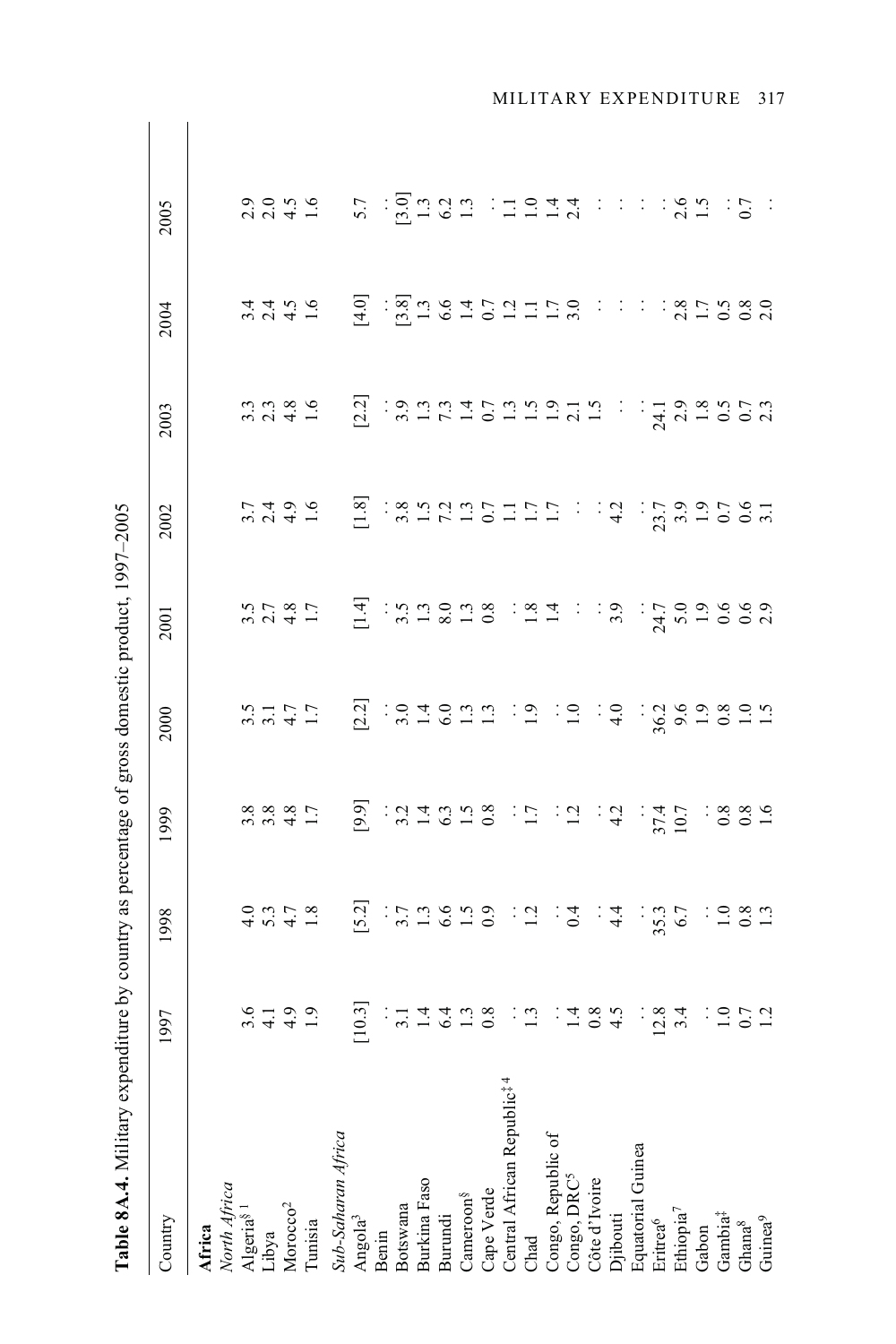| Country                                                                                                                                       | 1997                               | 1998                                   | 1999                                                                            | 2000 | 2001 | 2002                          | 2003                       | 2004                              | 2005                                 |
|-----------------------------------------------------------------------------------------------------------------------------------------------|------------------------------------|----------------------------------------|---------------------------------------------------------------------------------|------|------|-------------------------------|----------------------------|-----------------------------------|--------------------------------------|
| Guinea-Bissau <sup>10</sup>                                                                                                                   | cha : hodaddhas edhad : hodh : bha |                                        |                                                                                 |      |      | 5986598889999999155 19951 151 |                            |                                   | AHN H : SASSA : SAHAR : E : HHAN : S |
|                                                                                                                                               |                                    |                                        |                                                                                 |      |      |                               |                            |                                   |                                      |
| Kenya<br>Lesotho<br>Liberia<br>Madagascar <sup>11</sup><br>Malawi<br>Mali<br>Mauritiania <sup>12</sup><br>Mauritius<br>Mauritius<br>Mauritius |                                    |                                        |                                                                                 |      |      |                               |                            |                                   |                                      |
|                                                                                                                                               |                                    |                                        |                                                                                 |      |      |                               |                            |                                   |                                      |
|                                                                                                                                               |                                    |                                        |                                                                                 |      |      |                               |                            |                                   |                                      |
|                                                                                                                                               |                                    |                                        |                                                                                 |      |      |                               |                            |                                   |                                      |
|                                                                                                                                               |                                    |                                        |                                                                                 |      |      |                               |                            |                                   |                                      |
|                                                                                                                                               |                                    |                                        |                                                                                 |      |      |                               |                            |                                   |                                      |
|                                                                                                                                               |                                    |                                        |                                                                                 |      |      |                               |                            |                                   |                                      |
|                                                                                                                                               |                                    |                                        |                                                                                 |      |      |                               |                            |                                   |                                      |
|                                                                                                                                               |                                    |                                        |                                                                                 |      |      |                               |                            |                                   |                                      |
|                                                                                                                                               |                                    |                                        |                                                                                 |      |      |                               |                            |                                   |                                      |
| Niger<br>Nigeria <sup>15</sup><br>Rwanda <sup>16</sup>                                                                                        |                                    |                                        |                                                                                 |      |      |                               |                            |                                   |                                      |
|                                                                                                                                               |                                    |                                        |                                                                                 |      |      |                               |                            |                                   |                                      |
|                                                                                                                                               |                                    |                                        |                                                                                 |      |      |                               |                            |                                   |                                      |
|                                                                                                                                               |                                    |                                        |                                                                                 |      |      |                               |                            |                                   |                                      |
| Senegal <sup>117</sup><br>Seychelles<br>Sierra Leone <sup>18</sup><br>Somalia<br>South Africa<br>Sudan <sup>19</sup>                          |                                    |                                        |                                                                                 |      |      |                               |                            |                                   |                                      |
|                                                                                                                                               |                                    |                                        |                                                                                 |      |      |                               |                            |                                   |                                      |
|                                                                                                                                               |                                    |                                        |                                                                                 |      |      |                               |                            |                                   |                                      |
|                                                                                                                                               |                                    |                                        |                                                                                 |      |      |                               |                            |                                   |                                      |
| Swaziland<br>Tanzania                                                                                                                         |                                    |                                        |                                                                                 |      |      |                               |                            |                                   |                                      |
|                                                                                                                                               |                                    |                                        |                                                                                 |      |      |                               |                            |                                   |                                      |
| Togo<br>Uganda‡<br>Zambia <sup>20</sup>                                                                                                       |                                    |                                        |                                                                                 |      |      |                               |                            |                                   |                                      |
|                                                                                                                                               |                                    |                                        |                                                                                 |      |      |                               |                            |                                   |                                      |
|                                                                                                                                               |                                    |                                        |                                                                                 |      |      |                               |                            |                                   |                                      |
| Zimbabwe <sup>21</sup>                                                                                                                        |                                    | Humana and Humana and hand and the sea | - 12 5 - 12 8 9 4 2 4 5 4 5 4 5 5 6 7 1 1 5 4 5 5 7 1 3 4 5 6 5 7 4 5 6 7 1 3 4 |      |      |                               | HER : HERSEERIES : ESPEREN | ing in industrial and in indianal |                                      |

 $\mathbb{R}^+$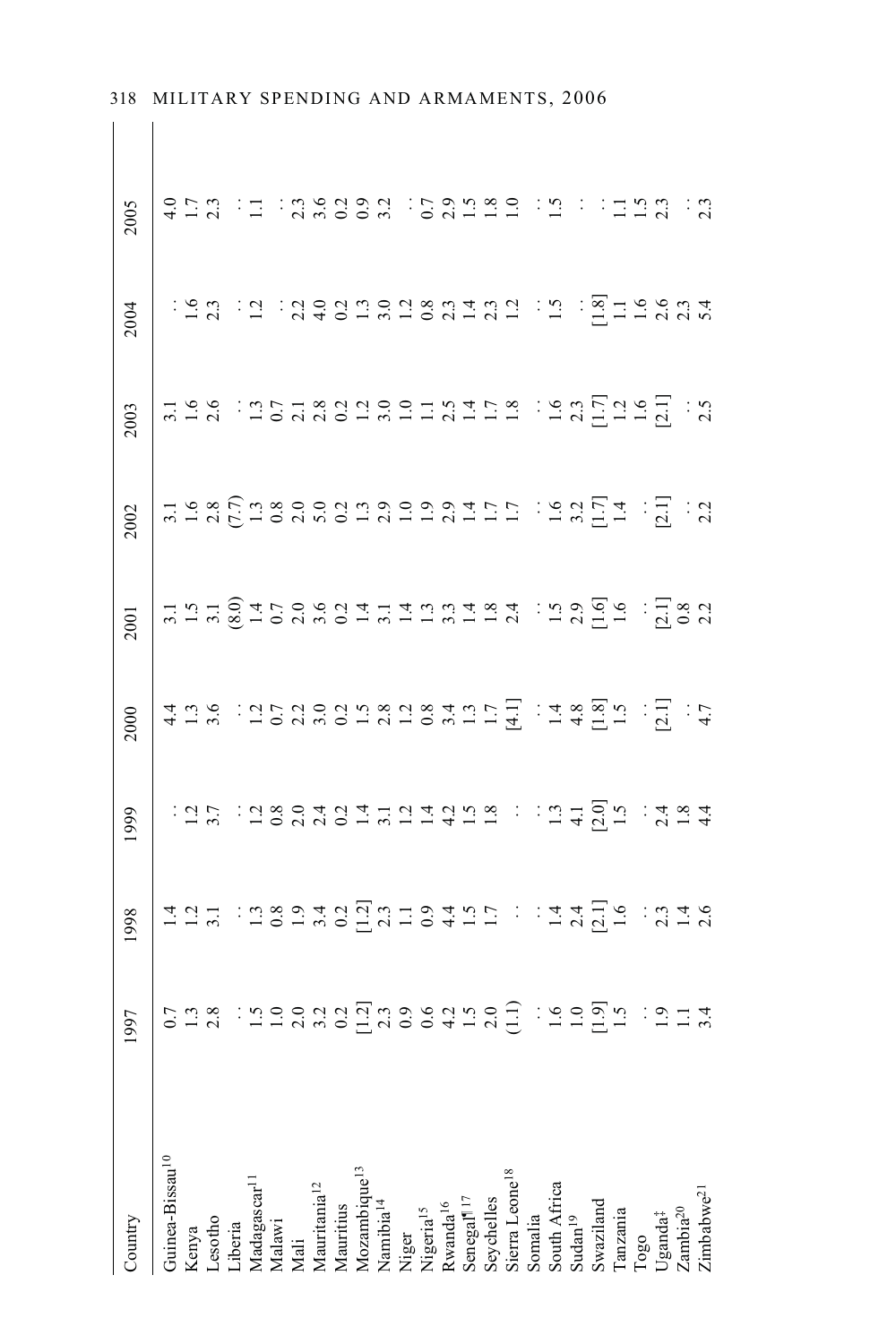| Caribbean<br>Americas                                                                                                                                                                       |                                |                                                 |  |                              |  |  |
|---------------------------------------------------------------------------------------------------------------------------------------------------------------------------------------------|--------------------------------|-------------------------------------------------|--|------------------------------|--|--|
| Bahamas                                                                                                                                                                                     |                                |                                                 |  |                              |  |  |
| Barbados<br>Cuba                                                                                                                                                                            |                                |                                                 |  |                              |  |  |
|                                                                                                                                                                                             |                                |                                                 |  |                              |  |  |
| Oominican Republic                                                                                                                                                                          |                                |                                                 |  |                              |  |  |
|                                                                                                                                                                                             |                                |                                                 |  |                              |  |  |
|                                                                                                                                                                                             |                                |                                                 |  |                              |  |  |
| Haiti<br>Jamaica‡<br>Trinidad and Tobago                                                                                                                                                    |                                |                                                 |  | 92:2:5: 385899: 23 2258841:3 |  |  |
| Central America                                                                                                                                                                             |                                |                                                 |  |                              |  |  |
|                                                                                                                                                                                             |                                |                                                 |  |                              |  |  |
| Belize<br>Costa Rica <sup>22</sup><br>El Salvador                                                                                                                                           |                                |                                                 |  |                              |  |  |
|                                                                                                                                                                                             |                                |                                                 |  |                              |  |  |
|                                                                                                                                                                                             |                                |                                                 |  |                              |  |  |
|                                                                                                                                                                                             |                                |                                                 |  |                              |  |  |
|                                                                                                                                                                                             |                                |                                                 |  |                              |  |  |
| Guatemala<br>Honduras <sup>† § 23</sup><br>Mexico <sup>† §</sup><br>Nicaragua <sup>24</sup><br>Nicaragua <sup>24</sup>                                                                      |                                |                                                 |  |                              |  |  |
|                                                                                                                                                                                             |                                |                                                 |  |                              |  |  |
| North America                                                                                                                                                                               |                                |                                                 |  |                              |  |  |
|                                                                                                                                                                                             |                                |                                                 |  |                              |  |  |
| Canada<br>USA<br>$^{26}$                                                                                                                                                                    |                                |                                                 |  |                              |  |  |
| South America                                                                                                                                                                               |                                |                                                 |  |                              |  |  |
| $\begin{array}{l} {\bf {\rm Argentina}} \\ {\bf {\rm Bolvia}^{\rm 27}} \\ {\bf {\rm Brazil}} \\ {\bf {\rm Chil}} \\ {\rm \mathcal S}^{\rm 18} \\ {\bf {\rm Colonbia}^{\rm 29}} \end{array}$ |                                |                                                 |  |                              |  |  |
|                                                                                                                                                                                             |                                |                                                 |  |                              |  |  |
|                                                                                                                                                                                             |                                |                                                 |  |                              |  |  |
|                                                                                                                                                                                             |                                |                                                 |  |                              |  |  |
|                                                                                                                                                                                             |                                |                                                 |  |                              |  |  |
| Ecuador <sup>30</sup>                                                                                                                                                                       |                                |                                                 |  |                              |  |  |
| Guyana                                                                                                                                                                                      |                                |                                                 |  |                              |  |  |
| Paraguay                                                                                                                                                                                    | 88:9:9: 1885:959 123 1454-4:51 | 58 : 9 : 9 : 9 : 1885 : 952 13 13 13 553 32 : 1 |  |                              |  |  |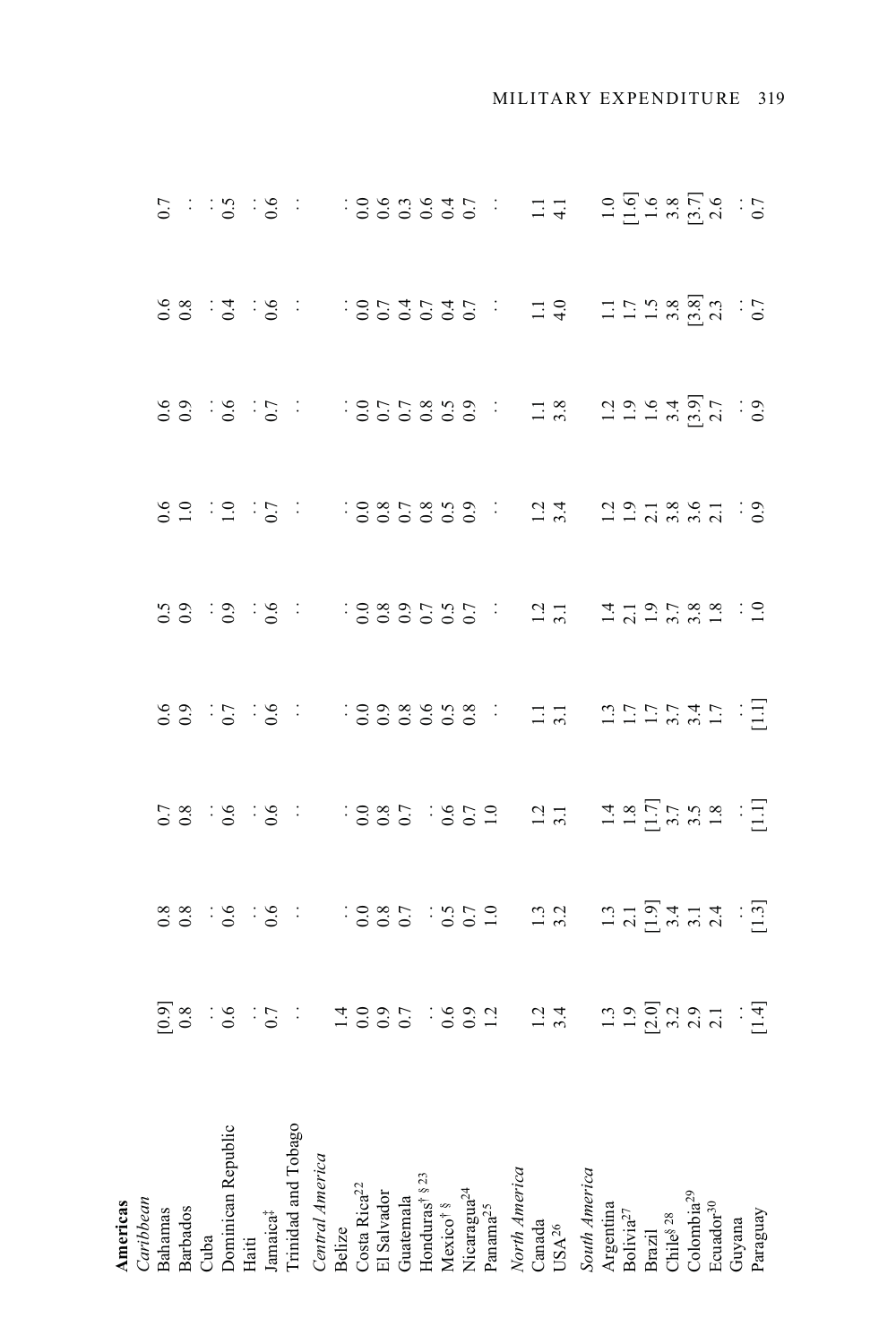| Country                                                                                                                                                                                                                                               | $\begin{array}{c c} 1997 \\ \hline 14 \\ \hline 1.9 \\ 1.8 \end{array}$ | 1998                             | 1999                            | 2000                         | 2001 | 2002                   | 2003                          | 2004                                                                                                                                                                                                                                                                                                                                                                                                                                | 2005                                                                                                                                                                                                                                                                                                                                                                                                                                                                    |  |
|-------------------------------------------------------------------------------------------------------------------------------------------------------------------------------------------------------------------------------------------------------|-------------------------------------------------------------------------|----------------------------------|---------------------------------|------------------------------|------|------------------------|-------------------------------|-------------------------------------------------------------------------------------------------------------------------------------------------------------------------------------------------------------------------------------------------------------------------------------------------------------------------------------------------------------------------------------------------------------------------------------|-------------------------------------------------------------------------------------------------------------------------------------------------------------------------------------------------------------------------------------------------------------------------------------------------------------------------------------------------------------------------------------------------------------------------------------------------------------------------|--|
| $Peru^{31}$                                                                                                                                                                                                                                           |                                                                         |                                  |                                 |                              |      |                        |                               |                                                                                                                                                                                                                                                                                                                                                                                                                                     |                                                                                                                                                                                                                                                                                                                                                                                                                                                                         |  |
| Uruguay                                                                                                                                                                                                                                               |                                                                         |                                  |                                 |                              |      |                        |                               |                                                                                                                                                                                                                                                                                                                                                                                                                                     |                                                                                                                                                                                                                                                                                                                                                                                                                                                                         |  |
| Venezuela                                                                                                                                                                                                                                             |                                                                         |                                  |                                 |                              |      |                        |                               |                                                                                                                                                                                                                                                                                                                                                                                                                                     |                                                                                                                                                                                                                                                                                                                                                                                                                                                                         |  |
| Asia and Oceania                                                                                                                                                                                                                                      |                                                                         | Fault Horns reflue assessant san | 1999 - 86496 H 2000 M 211801456 | ISAN 892 : ENGOO SOFTANIETAI |      | En Han Handel Manneral | HER HAN S HANGHE A AS ELANH : | $\begin{array}{lllllllll} \texttt{m} & \texttt{m} & \texttt{m} & \texttt{m} & \texttt{m} \\ \texttt{m} & \texttt{m} & \texttt{m} & \texttt{m} & \texttt{m} & \texttt{m} \\ \texttt{m} & \texttt{m} & \texttt{m} & \texttt{m} & \texttt{m} & \texttt{m} \\ \texttt{m} & \texttt{m} & \texttt{m} & \texttt{m} & \texttt{m} & \texttt{m} \\ \texttt{m} & \texttt{m} & \texttt{m} & \texttt{m} & \texttt{m} & \texttt{m} \\ \texttt{m}$ | $\begin{array}{lllllllll} \Xi & \Xi & \Xi & \Xi & \Xi & \Xi \\ \Xi & \Xi & \Xi & \Xi & \Xi & \Xi \\ \Xi & \Xi & \Xi & \Xi & \Xi & \Xi \\ \Xi & \Xi & \Xi & \Xi & \Xi & \Xi \\ \Xi & \Xi & \Xi & \Xi & \Xi & \Xi \\ \Xi & \Xi & \Xi & \Xi & \Xi & \Xi \\ \Xi & \Xi & \Xi & \Xi & \Xi & \Xi \\ \Xi & \Xi & \Xi & \Xi & \Xi & \Xi \\ \Xi & \Xi & \Xi & \Xi & \Xi & \Xi \\ \Xi & \Xi & \Xi & \Xi & \Xi & \Xi \\ \Xi & \Xi & \Xi & \Xi & \Xi & \Xi \\ \Xi & \Xi & \Xi & \Xi$ |  |
|                                                                                                                                                                                                                                                       |                                                                         |                                  |                                 |                              |      |                        |                               |                                                                                                                                                                                                                                                                                                                                                                                                                                     |                                                                                                                                                                                                                                                                                                                                                                                                                                                                         |  |
| $\label{eq:central-sim} Central\ Asia$ Kazakhstan<br>$^{32}$                                                                                                                                                                                          |                                                                         |                                  |                                 |                              |      |                        |                               |                                                                                                                                                                                                                                                                                                                                                                                                                                     |                                                                                                                                                                                                                                                                                                                                                                                                                                                                         |  |
|                                                                                                                                                                                                                                                       |                                                                         |                                  |                                 |                              |      |                        |                               |                                                                                                                                                                                                                                                                                                                                                                                                                                     |                                                                                                                                                                                                                                                                                                                                                                                                                                                                         |  |
| $\rm Kyrgyzstan^{32}$<br>Tajikistan $^{32}$                                                                                                                                                                                                           |                                                                         |                                  |                                 |                              |      |                        |                               |                                                                                                                                                                                                                                                                                                                                                                                                                                     |                                                                                                                                                                                                                                                                                                                                                                                                                                                                         |  |
|                                                                                                                                                                                                                                                       |                                                                         |                                  |                                 |                              |      |                        |                               |                                                                                                                                                                                                                                                                                                                                                                                                                                     |                                                                                                                                                                                                                                                                                                                                                                                                                                                                         |  |
| Turkmenistan $^{32}$ 33<br>Uzbekistan $^{32}$ 34                                                                                                                                                                                                      | Hundah Kahha kudayan sarta da                                           |                                  |                                 |                              |      |                        |                               |                                                                                                                                                                                                                                                                                                                                                                                                                                     |                                                                                                                                                                                                                                                                                                                                                                                                                                                                         |  |
| East Asia                                                                                                                                                                                                                                             |                                                                         |                                  |                                 |                              |      |                        |                               |                                                                                                                                                                                                                                                                                                                                                                                                                                     |                                                                                                                                                                                                                                                                                                                                                                                                                                                                         |  |
|                                                                                                                                                                                                                                                       |                                                                         |                                  |                                 |                              |      |                        |                               |                                                                                                                                                                                                                                                                                                                                                                                                                                     |                                                                                                                                                                                                                                                                                                                                                                                                                                                                         |  |
|                                                                                                                                                                                                                                                       |                                                                         |                                  |                                 |                              |      |                        |                               |                                                                                                                                                                                                                                                                                                                                                                                                                                     |                                                                                                                                                                                                                                                                                                                                                                                                                                                                         |  |
| Brunei<br>Cambodia <sup>35</sup><br>China, P. R. <sup>36</sup><br>Indonesia<br>Indonesia<br>Mongolia<br>Korea, South <sup>†</sup> 1 <sup>39</sup><br>Laos<br>Laos<br>Malaysia<br>Malaysia<br>Mongolia<br>Mongolia<br>Mongolia<br>Mongolia<br>Mongolia |                                                                         |                                  |                                 |                              |      |                        |                               |                                                                                                                                                                                                                                                                                                                                                                                                                                     |                                                                                                                                                                                                                                                                                                                                                                                                                                                                         |  |
|                                                                                                                                                                                                                                                       |                                                                         |                                  |                                 |                              |      |                        |                               |                                                                                                                                                                                                                                                                                                                                                                                                                                     |                                                                                                                                                                                                                                                                                                                                                                                                                                                                         |  |
|                                                                                                                                                                                                                                                       |                                                                         |                                  |                                 |                              |      |                        |                               |                                                                                                                                                                                                                                                                                                                                                                                                                                     |                                                                                                                                                                                                                                                                                                                                                                                                                                                                         |  |
|                                                                                                                                                                                                                                                       |                                                                         |                                  |                                 |                              |      |                        |                               |                                                                                                                                                                                                                                                                                                                                                                                                                                     |                                                                                                                                                                                                                                                                                                                                                                                                                                                                         |  |
|                                                                                                                                                                                                                                                       |                                                                         |                                  |                                 |                              |      |                        |                               |                                                                                                                                                                                                                                                                                                                                                                                                                                     |                                                                                                                                                                                                                                                                                                                                                                                                                                                                         |  |
|                                                                                                                                                                                                                                                       |                                                                         |                                  |                                 |                              |      |                        |                               |                                                                                                                                                                                                                                                                                                                                                                                                                                     |                                                                                                                                                                                                                                                                                                                                                                                                                                                                         |  |
|                                                                                                                                                                                                                                                       |                                                                         |                                  |                                 |                              |      |                        |                               |                                                                                                                                                                                                                                                                                                                                                                                                                                     |                                                                                                                                                                                                                                                                                                                                                                                                                                                                         |  |
|                                                                                                                                                                                                                                                       |                                                                         |                                  |                                 |                              |      |                        |                               |                                                                                                                                                                                                                                                                                                                                                                                                                                     |                                                                                                                                                                                                                                                                                                                                                                                                                                                                         |  |
|                                                                                                                                                                                                                                                       |                                                                         |                                  |                                 |                              |      |                        |                               |                                                                                                                                                                                                                                                                                                                                                                                                                                     |                                                                                                                                                                                                                                                                                                                                                                                                                                                                         |  |
|                                                                                                                                                                                                                                                       |                                                                         |                                  |                                 |                              |      |                        |                               |                                                                                                                                                                                                                                                                                                                                                                                                                                     |                                                                                                                                                                                                                                                                                                                                                                                                                                                                         |  |
|                                                                                                                                                                                                                                                       |                                                                         |                                  |                                 |                              |      |                        |                               |                                                                                                                                                                                                                                                                                                                                                                                                                                     |                                                                                                                                                                                                                                                                                                                                                                                                                                                                         |  |
|                                                                                                                                                                                                                                                       |                                                                         |                                  |                                 |                              |      |                        |                               |                                                                                                                                                                                                                                                                                                                                                                                                                                     |                                                                                                                                                                                                                                                                                                                                                                                                                                                                         |  |
| Thailand                                                                                                                                                                                                                                              |                                                                         |                                  |                                 |                              |      |                        |                               |                                                                                                                                                                                                                                                                                                                                                                                                                                     |                                                                                                                                                                                                                                                                                                                                                                                                                                                                         |  |
| Viet Nam                                                                                                                                                                                                                                              |                                                                         |                                  |                                 |                              |      |                        |                               |                                                                                                                                                                                                                                                                                                                                                                                                                                     |                                                                                                                                                                                                                                                                                                                                                                                                                                                                         |  |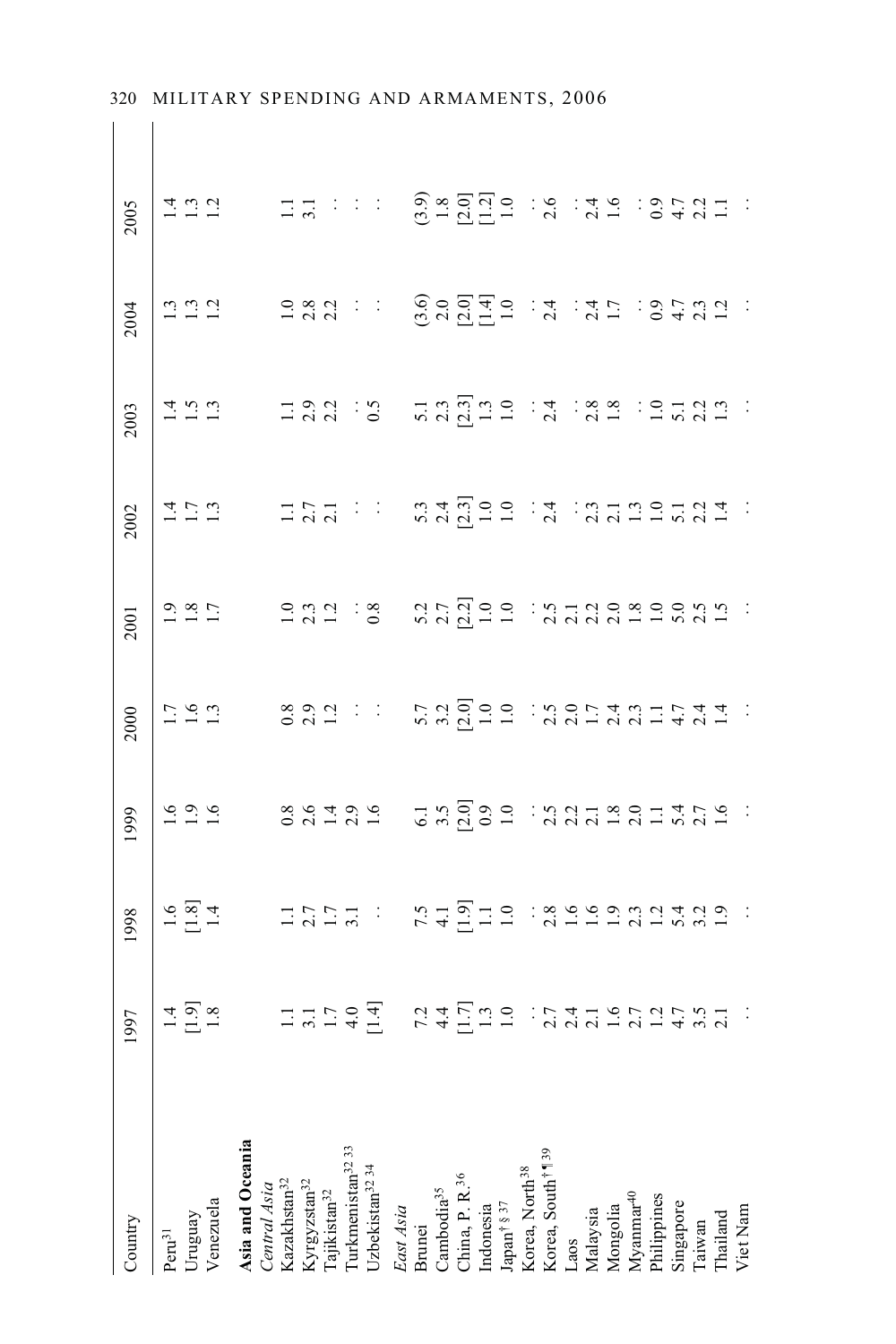| South Asia                                                                                                |                                    |                                                                                                                                                                                                                                                                                     |  |                                                                                                                                                                                                                                                                                                                                                                                                                                                                                                                                                     |                                 |                                 |                                                         |                                                        |
|-----------------------------------------------------------------------------------------------------------|------------------------------------|-------------------------------------------------------------------------------------------------------------------------------------------------------------------------------------------------------------------------------------------------------------------------------------|--|-----------------------------------------------------------------------------------------------------------------------------------------------------------------------------------------------------------------------------------------------------------------------------------------------------------------------------------------------------------------------------------------------------------------------------------------------------------------------------------------------------------------------------------------------------|---------------------------------|---------------------------------|---------------------------------------------------------|--------------------------------------------------------|
|                                                                                                           |                                    |                                                                                                                                                                                                                                                                                     |  |                                                                                                                                                                                                                                                                                                                                                                                                                                                                                                                                                     |                                 |                                 |                                                         |                                                        |
| Afghanistan<br>Bangladesh                                                                                 |                                    |                                                                                                                                                                                                                                                                                     |  |                                                                                                                                                                                                                                                                                                                                                                                                                                                                                                                                                     |                                 |                                 |                                                         |                                                        |
| $\mathrm{India}^{41}$                                                                                     |                                    |                                                                                                                                                                                                                                                                                     |  |                                                                                                                                                                                                                                                                                                                                                                                                                                                                                                                                                     |                                 |                                 |                                                         |                                                        |
|                                                                                                           |                                    |                                                                                                                                                                                                                                                                                     |  |                                                                                                                                                                                                                                                                                                                                                                                                                                                                                                                                                     |                                 |                                 |                                                         |                                                        |
|                                                                                                           |                                    |                                                                                                                                                                                                                                                                                     |  |                                                                                                                                                                                                                                                                                                                                                                                                                                                                                                                                                     |                                 |                                 |                                                         |                                                        |
| Nepal <sup>¶42</sup><br>Pakistan<br>Sri Lanka <sup>‡43</sup><br>O <i>ceania</i><br>Australia<br>Australia |                                    |                                                                                                                                                                                                                                                                                     |  |                                                                                                                                                                                                                                                                                                                                                                                                                                                                                                                                                     |                                 |                                 |                                                         |                                                        |
|                                                                                                           |                                    |                                                                                                                                                                                                                                                                                     |  |                                                                                                                                                                                                                                                                                                                                                                                                                                                                                                                                                     |                                 |                                 |                                                         |                                                        |
|                                                                                                           |                                    |                                                                                                                                                                                                                                                                                     |  |                                                                                                                                                                                                                                                                                                                                                                                                                                                                                                                                                     |                                 |                                 |                                                         |                                                        |
|                                                                                                           |                                    |                                                                                                                                                                                                                                                                                     |  |                                                                                                                                                                                                                                                                                                                                                                                                                                                                                                                                                     |                                 |                                 |                                                         |                                                        |
| New Zealand                                                                                               |                                    |                                                                                                                                                                                                                                                                                     |  |                                                                                                                                                                                                                                                                                                                                                                                                                                                                                                                                                     |                                 |                                 |                                                         |                                                        |
| Papua New Guinea                                                                                          |                                    |                                                                                                                                                                                                                                                                                     |  |                                                                                                                                                                                                                                                                                                                                                                                                                                                                                                                                                     |                                 |                                 |                                                         |                                                        |
| Tonga                                                                                                     | indesta sering registri der singen |                                                                                                                                                                                                                                                                                     |  | $\frac{1}{2} \frac{\alpha}{2} \frac{\alpha}{2} \frac{\alpha}{2} \frac{\alpha}{2} \frac{\alpha}{2} \frac{\alpha}{2} \frac{\alpha}{2} \frac{\alpha}{2} \frac{\alpha}{2} \frac{\alpha}{2} \frac{\alpha}{2} \frac{\alpha}{2} \frac{\alpha}{2} \frac{\alpha}{2} \frac{\alpha}{2} \frac{\alpha}{2} \frac{\alpha}{2} \frac{\alpha}{2} \frac{\alpha}{2} \frac{\alpha}{2} \frac{\alpha}{2} \frac{\alpha}{2} \frac{\alpha}{2} \frac{\alpha}{2} \frac{\alpha}{2} \frac{\alpha}{2} \frac{\alpha}{2} \frac{\alpha}{2} \frac{\alpha}{2} \frac{\alpha}{2} \frac{\$ | ingnat aanga ngodhaadahangnagan | SHASH SHISH 1094528851532184517 | nu sa sa sa ni nu sa ni na sa ni na ni na na na na ni n | 9.9.8.7.5.9. 8:9.9: 4.5.9.8.2.1.9.4.9.4.2.3.2.1.4.9.4. |
| Europe                                                                                                    |                                    |                                                                                                                                                                                                                                                                                     |  |                                                                                                                                                                                                                                                                                                                                                                                                                                                                                                                                                     |                                 |                                 |                                                         |                                                        |
| Albania <sup>144</sup>                                                                                    |                                    | $\begin{array}{lll} 12.5 & 12.5 & 12.5 & 12.5 \\ 15.5 & 12.5 & 12.5 & 12.5 \\ 15.5 & 15.5 & 12.5 & 12.5 \\ 15.5 & 15.5 & 12.5 & 12.5 \\ 15.5 & 15.5 & 12.5 & 12.5 \\ 15.5 & 15.5 & 12.5 & 12.5 \\ 16.5 & 15.5 & 12.5 & 12.5 \\ 17.5 & 18.5 & 12.5 & 12.5 \\ 18.5 & 12.5 & 12.5 & 1$ |  |                                                                                                                                                                                                                                                                                                                                                                                                                                                                                                                                                     |                                 |                                 |                                                         |                                                        |
| Armenia <sup>†45</sup>                                                                                    |                                    |                                                                                                                                                                                                                                                                                     |  |                                                                                                                                                                                                                                                                                                                                                                                                                                                                                                                                                     |                                 |                                 |                                                         |                                                        |
| Austria                                                                                                   |                                    |                                                                                                                                                                                                                                                                                     |  |                                                                                                                                                                                                                                                                                                                                                                                                                                                                                                                                                     |                                 |                                 |                                                         |                                                        |
| Azerbaijan <sup>46</sup><br>Belarus <sup>† ¶</sup><br>Belgium                                             |                                    |                                                                                                                                                                                                                                                                                     |  |                                                                                                                                                                                                                                                                                                                                                                                                                                                                                                                                                     |                                 |                                 |                                                         |                                                        |
|                                                                                                           |                                    |                                                                                                                                                                                                                                                                                     |  |                                                                                                                                                                                                                                                                                                                                                                                                                                                                                                                                                     |                                 |                                 |                                                         |                                                        |
|                                                                                                           |                                    |                                                                                                                                                                                                                                                                                     |  |                                                                                                                                                                                                                                                                                                                                                                                                                                                                                                                                                     |                                 |                                 |                                                         |                                                        |
| Bosnia and Herzegovina <sup>47</sup>                                                                      |                                    |                                                                                                                                                                                                                                                                                     |  |                                                                                                                                                                                                                                                                                                                                                                                                                                                                                                                                                     |                                 |                                 |                                                         |                                                        |
|                                                                                                           |                                    |                                                                                                                                                                                                                                                                                     |  |                                                                                                                                                                                                                                                                                                                                                                                                                                                                                                                                                     |                                 |                                 |                                                         |                                                        |
|                                                                                                           |                                    |                                                                                                                                                                                                                                                                                     |  |                                                                                                                                                                                                                                                                                                                                                                                                                                                                                                                                                     |                                 |                                 |                                                         |                                                        |
| Bulgaria <sup>†</sup><br>Croatia† <sup>48</sup><br>Cyprus†<br>Czech Republic                              |                                    |                                                                                                                                                                                                                                                                                     |  |                                                                                                                                                                                                                                                                                                                                                                                                                                                                                                                                                     |                                 |                                 |                                                         |                                                        |
|                                                                                                           |                                    |                                                                                                                                                                                                                                                                                     |  |                                                                                                                                                                                                                                                                                                                                                                                                                                                                                                                                                     |                                 |                                 |                                                         |                                                        |
| Denmark                                                                                                   |                                    |                                                                                                                                                                                                                                                                                     |  |                                                                                                                                                                                                                                                                                                                                                                                                                                                                                                                                                     |                                 |                                 |                                                         |                                                        |
| Estonia                                                                                                   |                                    |                                                                                                                                                                                                                                                                                     |  |                                                                                                                                                                                                                                                                                                                                                                                                                                                                                                                                                     |                                 |                                 |                                                         |                                                        |
| Finland                                                                                                   |                                    |                                                                                                                                                                                                                                                                                     |  |                                                                                                                                                                                                                                                                                                                                                                                                                                                                                                                                                     |                                 |                                 |                                                         |                                                        |
| France <sup>49</sup>                                                                                      |                                    |                                                                                                                                                                                                                                                                                     |  |                                                                                                                                                                                                                                                                                                                                                                                                                                                                                                                                                     |                                 |                                 |                                                         |                                                        |
| Georgia <sup>50</sup>                                                                                     |                                    |                                                                                                                                                                                                                                                                                     |  |                                                                                                                                                                                                                                                                                                                                                                                                                                                                                                                                                     |                                 |                                 |                                                         |                                                        |
| Germany                                                                                                   |                                    |                                                                                                                                                                                                                                                                                     |  |                                                                                                                                                                                                                                                                                                                                                                                                                                                                                                                                                     |                                 |                                 |                                                         |                                                        |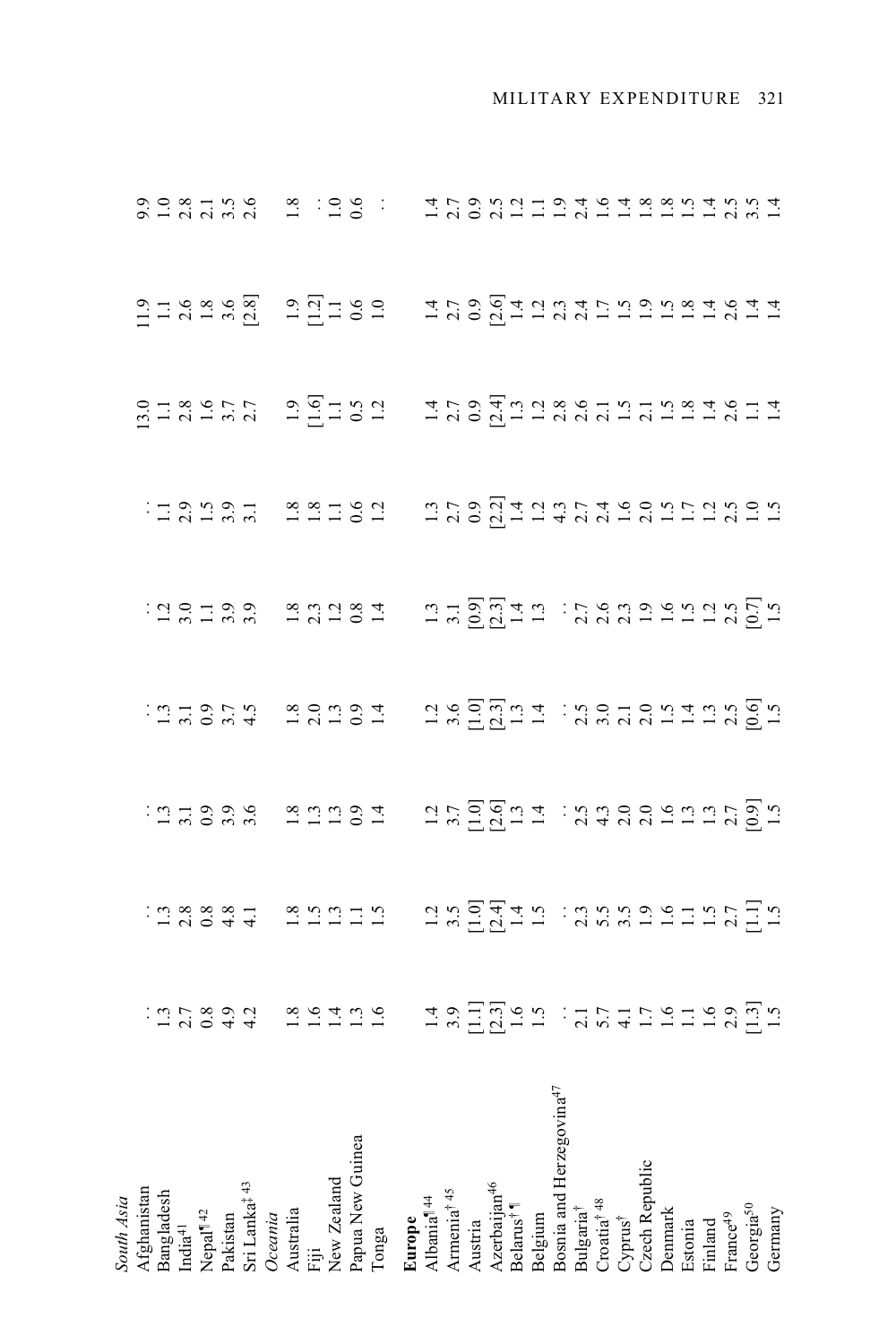| Country                                                                                                                  | 997 | 1998                                      | 1999                                               | 2000                                                            | 2001                               | 2002                             | 2003                                      | 2004 | 2005                                 |
|--------------------------------------------------------------------------------------------------------------------------|-----|-------------------------------------------|----------------------------------------------------|-----------------------------------------------------------------|------------------------------------|----------------------------------|-------------------------------------------|------|--------------------------------------|
| Greece                                                                                                                   |     |                                           |                                                    |                                                                 |                                    |                                  |                                           |      |                                      |
|                                                                                                                          |     |                                           |                                                    |                                                                 |                                    |                                  |                                           |      |                                      |
| Hungary<br>Iceland                                                                                                       |     |                                           |                                                    |                                                                 |                                    |                                  |                                           |      |                                      |
|                                                                                                                          |     |                                           |                                                    |                                                                 |                                    |                                  |                                           |      |                                      |
| $\begin{array}{c} \mathrm{Ireland} \\ \mathrm{Italy}^{51} \end{array}$                                                   |     |                                           |                                                    |                                                                 |                                    |                                  |                                           |      |                                      |
|                                                                                                                          |     |                                           |                                                    |                                                                 |                                    |                                  |                                           |      |                                      |
| Latvia <sup>52</sup><br>Lithuania <sup>53</sup><br>Luxembourg                                                            |     |                                           |                                                    |                                                                 |                                    |                                  |                                           |      |                                      |
|                                                                                                                          |     |                                           |                                                    |                                                                 |                                    |                                  |                                           |      |                                      |
|                                                                                                                          |     |                                           |                                                    |                                                                 |                                    |                                  |                                           |      |                                      |
| Macedonia, FYR <sup>54</sup><br>Malta <sup>†</sup>                                                                       |     |                                           |                                                    |                                                                 |                                    |                                  |                                           |      |                                      |
| Moldova <sup>† 155</sup>                                                                                                 |     |                                           |                                                    |                                                                 |                                    |                                  |                                           |      |                                      |
| Netherlands                                                                                                              |     |                                           |                                                    |                                                                 |                                    |                                  |                                           |      |                                      |
| Norway                                                                                                                   |     |                                           |                                                    |                                                                 |                                    |                                  |                                           |      |                                      |
| Poland                                                                                                                   |     |                                           |                                                    |                                                                 |                                    |                                  |                                           |      |                                      |
|                                                                                                                          |     |                                           |                                                    |                                                                 |                                    |                                  |                                           |      |                                      |
| Portugal<br>Romania <sup>56</sup>                                                                                        |     |                                           |                                                    |                                                                 |                                    |                                  |                                           |      |                                      |
| Russia $57$                                                                                                              |     |                                           |                                                    |                                                                 |                                    |                                  |                                           |      |                                      |
| Serbia and Montenegro <sup>58</sup>                                                                                      |     |                                           |                                                    |                                                                 |                                    |                                  |                                           |      |                                      |
| Slovakia <sup>†</sup>                                                                                                    |     |                                           |                                                    |                                                                 |                                    |                                  |                                           |      |                                      |
|                                                                                                                          |     |                                           |                                                    |                                                                 |                                    |                                  |                                           |      |                                      |
| Slovenia<br>Spain                                                                                                        |     |                                           |                                                    |                                                                 |                                    |                                  |                                           |      |                                      |
|                                                                                                                          |     |                                           |                                                    |                                                                 |                                    |                                  |                                           |      |                                      |
| $\begin{array}{l} \text{Sweden}^{59} \\ \text{Swizerland}^{\dagger} \\ \text{Turkey}^{60} \\ \text{UK}^{61} \end{array}$ |     |                                           |                                                    |                                                                 |                                    |                                  |                                           |      |                                      |
|                                                                                                                          |     |                                           |                                                    |                                                                 |                                    |                                  |                                           |      |                                      |
|                                                                                                                          |     | およりのいいのにことのいいのには、日本にはにはあるはないのでは、これはこれである。 | おけの808回7875日はもの7年56日にかいことをするのは、そののこの回りはのの110000日は、 |                                                                 |                                    | 41000211002001212202124122231242 |                                           |      |                                      |
| Ukraine <sup>§ 62</sup>                                                                                                  |     |                                           |                                                    | 4 1 0 0 0 0 0 1 0 1 0 1 0 1 2 3 3 0 1 5 0 1 2 1 2 3 1 0 1 0 1 0 | 4 10002000528600112223554122121252 |                                  | 4 100211020012122 4 5 6 1 1 1 1 2 3 6 7 8 |      | H 1009212282153215222152152111122875 |

 $\vert \vert$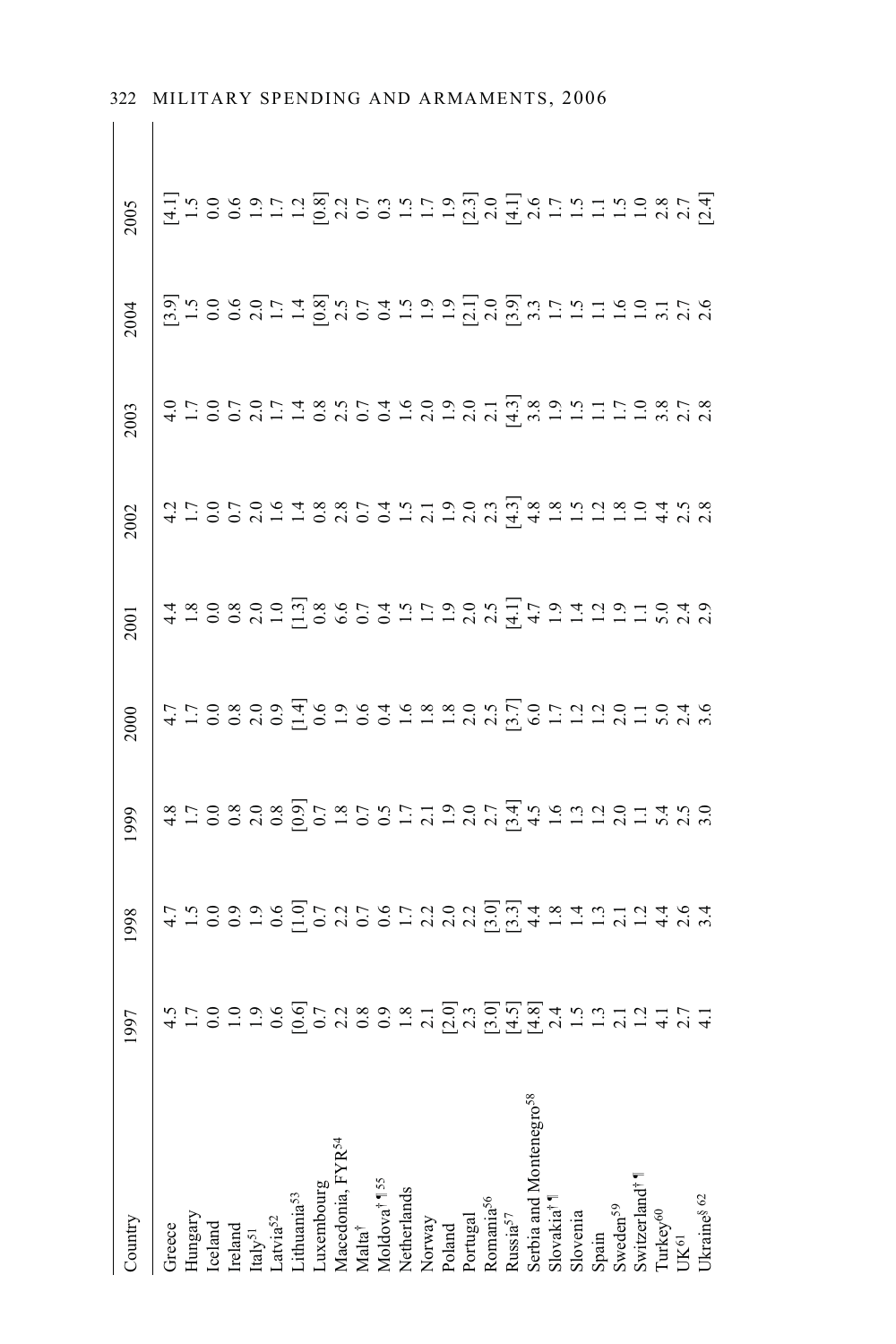| Middle East                                                                                                                                                                                                                                                                    |                |                                            |                         |                      |                     |                  |                     |      |                                                                                                                                                   |
|--------------------------------------------------------------------------------------------------------------------------------------------------------------------------------------------------------------------------------------------------------------------------------|----------------|--------------------------------------------|-------------------------|----------------------|---------------------|------------------|---------------------|------|---------------------------------------------------------------------------------------------------------------------------------------------------|
| Bahrain <sup>63</sup>                                                                                                                                                                                                                                                          | 4.6            |                                            |                         |                      |                     |                  |                     |      | 3.6                                                                                                                                               |
|                                                                                                                                                                                                                                                                                | 3.3            | 3.3                                        |                         | 3.2                  | 3.7                 | $3.\overline{8}$ | 3, 4                | 3.0  |                                                                                                                                                   |
| Egypt<br>Iran <sup>64</sup>                                                                                                                                                                                                                                                    | 2.9            | 3.2                                        | $3.\overline{2}$<br>4.1 | 5.4                  |                     |                  |                     | 4.5  | $2.8$<br>5.8                                                                                                                                      |
| Iraq <sup>65</sup>                                                                                                                                                                                                                                                             | $\vdots$       |                                            | $\vdots$                |                      |                     | $\vdots$         |                     |      |                                                                                                                                                   |
| $\mbox{Israel}^{66}$                                                                                                                                                                                                                                                           | 8.5            | 8.4                                        | 8.3                     | 8.0                  | 8.1                 | 9.2              | 8.5                 | 8.3  | 9.7                                                                                                                                               |
| Jordan                                                                                                                                                                                                                                                                         | [6.3]          |                                            |                         |                      |                     | [6.0]            |                     | 5.7  | 5.3                                                                                                                                               |
| Kuwait                                                                                                                                                                                                                                                                         | 8.1            | $\begin{bmatrix} 5.6 \\ 8.8 \end{bmatrix}$ | $\frac{6}{7.6}$         | $\frac{5}{7}$<br>7.2 | $\frac{[5.2]}{7.7}$ |                  | $\frac{[6.7]}{6.5}$ | 5.9  | 4.8                                                                                                                                               |
| Lebanon                                                                                                                                                                                                                                                                        | $\overline{3}$ | $\overline{4}$                             | 4.9                     | 4.4                  | 5.6                 | 4.9              | 4.6                 | 4.4  | 4.5                                                                                                                                               |
| $O$ man <sup><math>\ddagger</math> 67</sup>                                                                                                                                                                                                                                    | 2.5            | 12.5                                       | 11.4                    | 10.6                 | 12.2                | 12.3             | 12.1                | 12.0 | 11.9                                                                                                                                              |
| Qatar                                                                                                                                                                                                                                                                          | $\vdots$       | $\vdots$                                   | $\vdots$                |                      | $\vdots$            | ÷                |                     |      | $\ddot{\cdot}$                                                                                                                                    |
| Saudi Arabia <sup>68</sup>                                                                                                                                                                                                                                                     | 1.0            | 14.3                                       | 11.4                    | 10.6                 | 11.5                | 9.8              | 8.7                 | 8.4  | 8.2                                                                                                                                               |
| Syria                                                                                                                                                                                                                                                                          | 5.0            | $\begin{bmatrix} 5.1 \\ 5.1 \end{bmatrix}$ | 4.8                     | 5.5                  | 5.0                 | 4.7              | 5.6                 | 6.4  | 5.1                                                                                                                                               |
| UAE <sup>69</sup>                                                                                                                                                                                                                                                              | 4.8            |                                            | 4.3                     | 3.4                  | 3.4                 | 3.3              | 2.8                 | 2.3  | 2.0                                                                                                                                               |
| Yemen                                                                                                                                                                                                                                                                          | 5.8            | 6.2                                        | 5.2                     | 5.0                  | [5.6]               | 7.2              |                     |      | 7.0                                                                                                                                               |
| these countries are for current spending only; $s = figures$ for these countries are for the adopted budget, rather than actual expenditure; $1 = figures$ for these coun-<br>tries do not include spending on paramilitary forces.<br>$( )$ = uncertain figure; $[ ]$ = SIPRI |                |                                            |                         |                      |                     |                  |                     |      | estimate; $  =$ change of multiple of currency; $\hat{ } =$ figures for these countries do not include military pensions; $\hat{ } =$ figures for |
| The figures for Algeria are budget figures for operational expenditure only. In July 2006 the Algerian Government issued supplementary budgets increasing                                                                                                                      |                |                                            |                         |                      |                     |                  |                     |      |                                                                                                                                                   |
| <sup>2</sup> The figures for Morocco for 1998-2006 are for the adopted budget, rather than actual expenditure.<br>the total expenditure by 35%. It is not clear if any of these extra funds were allocated to the military                                                     |                |                                            |                         |                      |                     |                  |                     |      |                                                                                                                                                   |
| <sup>3</sup> The figures for Angola should                                                                                                                                                                                                                                     |                |                                            |                         |                      |                     |                  |                     |      | be seen in the context of highly uncertain economic statistics due to the impact of war on the Angolan economy. Figures are                       |
| for defence, public order and security                                                                                                                                                                                                                                         |                |                                            |                         |                      |                     |                  |                     |      |                                                                                                                                                   |
| <sup>4</sup> The figures for the Central African Republic are for current expenditure only. Investment expenditure for 2005 amounted to 775 000 CFA francs.                                                                                                                    |                |                                            |                         |                      |                     |                  |                     |      |                                                                                                                                                   |
| <sup>5</sup> The figures for the Democratic Republic of the Congo (DRC) in 2006 are forward estimates by the International Monetary Fund (IMF) and are probably an<br>underestimate owing to the country's high rate of inflation. Until 1997 the DRC was know as Zaire.       |                |                                            |                         |                      |                     |                  |                     |      |                                                                                                                                                   |
| $6$ The figures for Eritrea in 1995                                                                                                                                                                                                                                            |                |                                            |                         |                      |                     |                  |                     |      | include expenditure for demobilization. Eritrea changed its currency during the period. All figures have been converted to the                    |
| The figures for Ethiopia in 1999 include an allocation of 1 billion birr in addition to the original defence budget.<br>most recent currency.                                                                                                                                  |                |                                            |                         |                      |                     |                  |                     |      |                                                                                                                                                   |

<sup>7</sup> The figures for Ethiopia in 1999 include an allocation of 1 billion birr in addition to the original defence budget.<br><sup>8</sup> The figures for Ghana for 2001 onwards are for the adopted budget. 8 The figures for Ghana for 2001 onwards are for the adopted budget.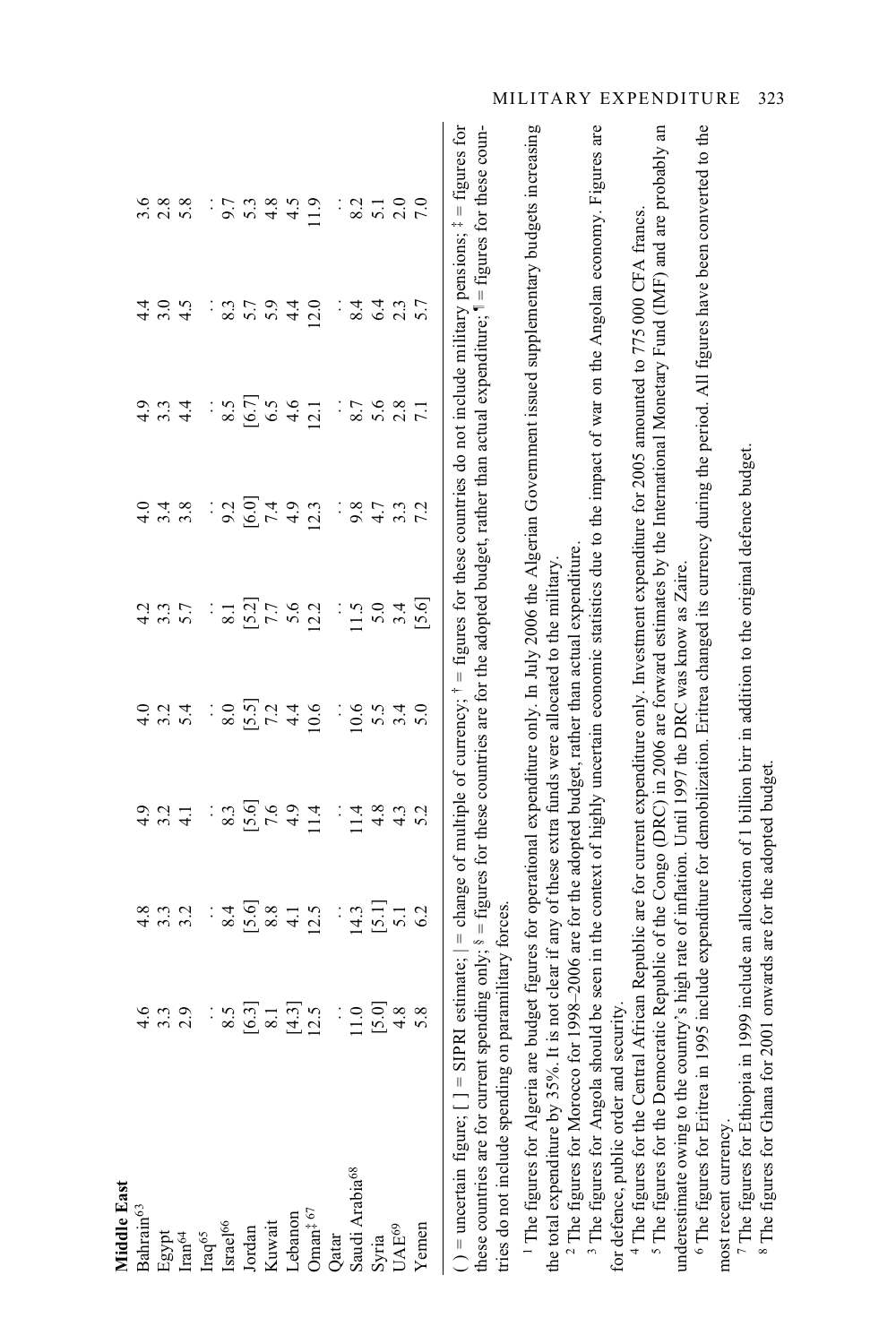| include expenditure for the gendarmerie and the national police. Madagascar changed its currency during the period. All<br>in Guinea-Bissau in 1998, which led to a substantial increase in military expenditure, especially in 2000. According to the<br>a credit from the banking system, as well as by promissory notes. Due to the conflict, no data are available for 1999 and the<br>consistency of figures before and after this year is uncertain. Guinea-Bissau changed its currency during the period. All figures have been converted to the most<br><sup>9</sup> The figures for Guinea might be an underestimate as the IMF reports large extra-budgetary spending for the military.<br>figures have been converted to the most recent currency<br>IMF, the increase was financed by<br><sup>10</sup> An armed conflict broke out<br><sup>11</sup> The figures for Madagascar<br>recent currency. | include expenditure for the demobilization of government and RENAMO soldiers and the formation of a new unified army.<br>in 1998/99. Mozambique changed its currency during the period. All figures have been converted to the most recent cur-<br><sup>2</sup> The figures for Mauritania are for operating expenditure only.<br>The domobilization process ended<br><sup>13</sup> The figures for Mozambique | rency.<br><sup>14</sup> The figures for Namibia in 1999 refer to the budget of the Ministry of Defence only. In addition to this, the 1999 budget of the Ministry of Finance includes<br>A probability of the Ministry of Defence only. In ad<br>a contingency provision of N\$104 million for the Namibian military presence in the Democratic Republic of the Congo. The figures for 2002 include a sup-<br>plementary allocation of N\$78.5 million | <sup>16</sup> The figures for Rwanda for 1998 are the official defence budget. According to the IMF there are additional sources of funding for military activities, both<br>include expenditure for paramilitary forces, which in 1998 amounted to 21 100 million CFA francs.<br><sup>15</sup> The figures for Nigeria before 1999 are understated because of the military's use of a favourable specific dollar exchange rate.<br>within the budget and extra-budgetary. Figures for 2005 and 2006 include allocations for African Union peacekeeping missions<br><sup>17</sup> The figures for Senegal do not | 20 The figures for Zambia are uncertain, especially those in constant dollars and shares of GDP, because of very high inflation and several changes of cur-<br><sup>18</sup> The figures for Sierra Leone in 1998 and 1999 are not available due to the coup d'état and subsequent civil war.<br><sup>19</sup> Sudan changed its currency during the period. All figures have been converted to the most recent currency. | rency.<br><sup>21</sup> The figures for Zimbabwe should be used with caution due to the extreme level of inflation in the country. Zimbabwe changed its currency during the $^{21}$ The figures for Zimbabwe changed its currency during t<br><sup>22</sup> The Panamanian Defence Forces were abolished in 1990 and replaced by a paramilitary force consisting of the national police, and air and maritime ser-<br><sup>24</sup> The figures for Nicaragua include military aid from the USA and Taiwan. For 2004-2006 this amounted to 7-13 million cordobas. The figures for 2002-<br><sup>23</sup> The figures for Honduras exclude arms import as well as military pensions. In 2005 spending on military pensions was budgeted at 58.9 million lempiras.<br><sup>22</sup> Costa Rica has no armed forces. Expenditure for paramilitary forces, border guard, and maritime and air surveillance is less than 0.05% of GDP.<br>period. All figures have been converted to the most recent currency. The figures for 1999 include a supplementary allocation of NewZ\$1.8 million<br>2006 are for the adopted budget, rather than actual expenditure. |  |
|----------------------------------------------------------------------------------------------------------------------------------------------------------------------------------------------------------------------------------------------------------------------------------------------------------------------------------------------------------------------------------------------------------------------------------------------------------------------------------------------------------------------------------------------------------------------------------------------------------------------------------------------------------------------------------------------------------------------------------------------------------------------------------------------------------------------------------------------------------------------------------------------------------------|----------------------------------------------------------------------------------------------------------------------------------------------------------------------------------------------------------------------------------------------------------------------------------------------------------------------------------------------------------------------------------------------------------------|--------------------------------------------------------------------------------------------------------------------------------------------------------------------------------------------------------------------------------------------------------------------------------------------------------------------------------------------------------------------------------------------------------------------------------------------------------|------------------------------------------------------------------------------------------------------------------------------------------------------------------------------------------------------------------------------------------------------------------------------------------------------------------------------------------------------------------------------------------------------------------------------------------------------------------------------------------------------------------------------------------------------------------------------------------------------------------|---------------------------------------------------------------------------------------------------------------------------------------------------------------------------------------------------------------------------------------------------------------------------------------------------------------------------------------------------------------------------------------------------------------------------|------------------------------------------------------------------------------------------------------------------------------------------------------------------------------------------------------------------------------------------------------------------------------------------------------------------------------------------------------------------------------------------------------------------------------------------------------------------------------------------------------------------------------------------------------------------------------------------------------------------------------------------------------------------------------------------------------------------------------------------------------------------------------------------------------------------------------------------------------------------------------------------------------------------------------------------------------------------------------------------------------------------------------------------------------------------------------------------------------------------------------------------------------------|--|
|----------------------------------------------------------------------------------------------------------------------------------------------------------------------------------------------------------------------------------------------------------------------------------------------------------------------------------------------------------------------------------------------------------------------------------------------------------------------------------------------------------------------------------------------------------------------------------------------------------------------------------------------------------------------------------------------------------------------------------------------------------------------------------------------------------------------------------------------------------------------------------------------------------------|----------------------------------------------------------------------------------------------------------------------------------------------------------------------------------------------------------------------------------------------------------------------------------------------------------------------------------------------------------------------------------------------------------------|--------------------------------------------------------------------------------------------------------------------------------------------------------------------------------------------------------------------------------------------------------------------------------------------------------------------------------------------------------------------------------------------------------------------------------------------------------|------------------------------------------------------------------------------------------------------------------------------------------------------------------------------------------------------------------------------------------------------------------------------------------------------------------------------------------------------------------------------------------------------------------------------------------------------------------------------------------------------------------------------------------------------------------------------------------------------------------|---------------------------------------------------------------------------------------------------------------------------------------------------------------------------------------------------------------------------------------------------------------------------------------------------------------------------------------------------------------------------------------------------------------------------|------------------------------------------------------------------------------------------------------------------------------------------------------------------------------------------------------------------------------------------------------------------------------------------------------------------------------------------------------------------------------------------------------------------------------------------------------------------------------------------------------------------------------------------------------------------------------------------------------------------------------------------------------------------------------------------------------------------------------------------------------------------------------------------------------------------------------------------------------------------------------------------------------------------------------------------------------------------------------------------------------------------------------------------------------------------------------------------------------------------------------------------------------------|--|

vices.<br>  $^{26}$  The figures for the USA are for financial years (1 Oct.-30 Sep.) rather than calendar years. <sup>26</sup> The figures for the USA are for financial years (1 Oct.–30 Sep.) rather than calendar years.